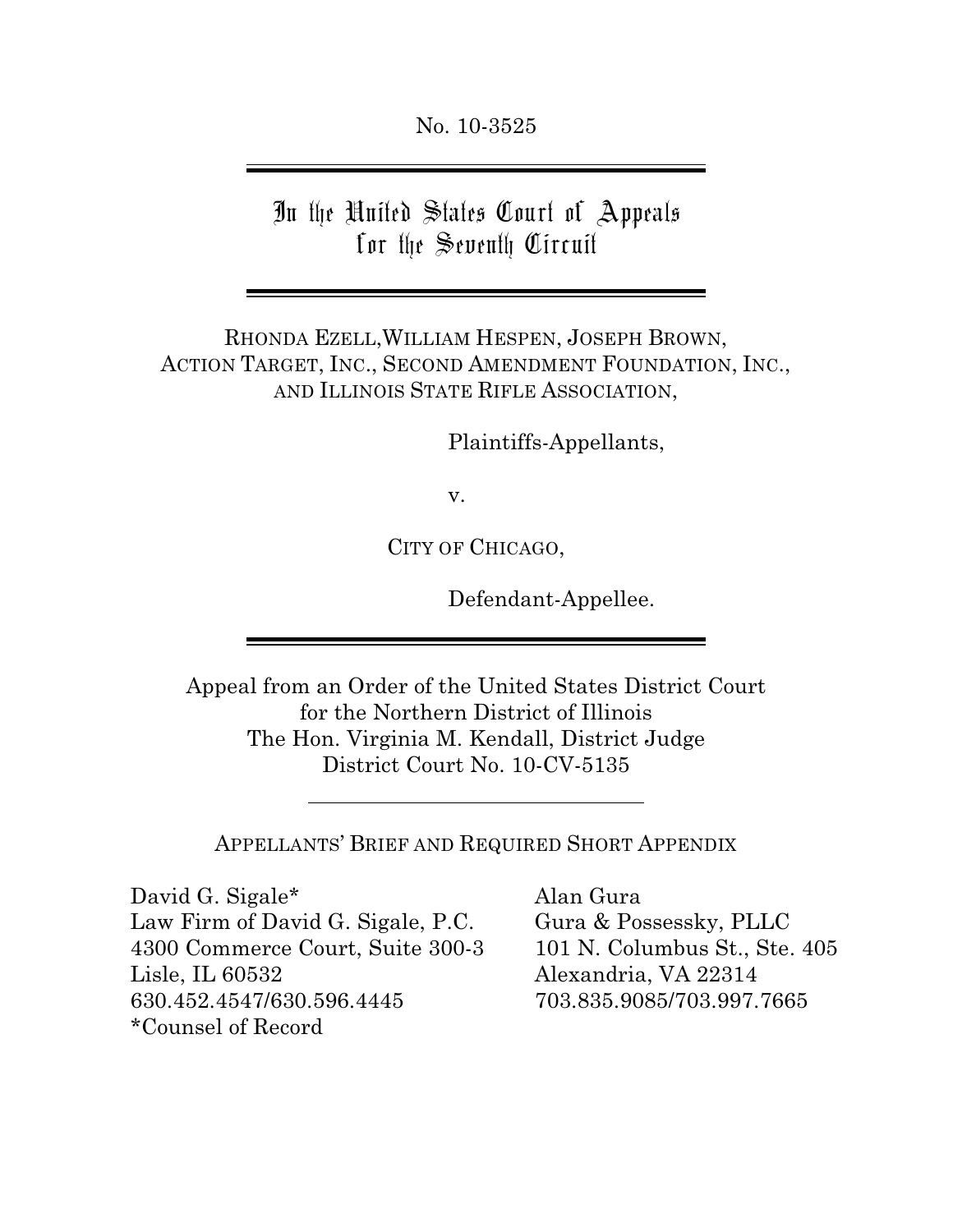#### **CIRCUIT RULE 26.1 DISCLOSURE STATEMENT**

Appellate Court No: 10-3525

# Short Caption: Rhonda Ezell, et al. v. City of Chicago

To enable the judges to determine whether recusal is necessary or appropriate, an attorney for a non-governmental party or amicus curiae, or a private attorney representing a government party, must furnish a disclosure statement providing the following information in compliance with Circuit Rule 26.1 and Fed. R. App. P. 26.1.

The Court prefers that the disclosure statement be filed immediately following docketing; but, the disclosure statement must be filed within 21 days of docketing or upon the filing of a motion, response, petition, or answer in this court, whichever occurs first. Attorneys are required to file an amended statement to reflect any material changes in the required information. The text of the statement must also be included in front of the table of contents of the party's main brief. Counsel is required to complete the entire statement and to use N/A for any information that is not applicable if this form is used.

#### PLEASE CHECK HERE IF ANY INFORMATION ON THIS FORM IS NEW OR REVISED  $\begin{bmatrix} 1 \end{bmatrix}$ AND INDICATE WHICH INFORMATION IS NEW OR REVISED.

(1) The full name of every party that the attorney represents in the case (if the party is a corporation, you must provide the corporate disclosure information required by Fed. R. App. P 26.1 by completing item  $#3$ ):

Rhonda Michelle Ezell, William Edward Hespen, Joseph Irwin Brown, Action Target, Inc.,

Second Amendment Foundation, Inc., Illinois State Rifle Association

(2) The names of all law firms whose partners or associates have appeared for the party in the case (including proceedings in the district court or before an administrative agency) or are expected to appear for the party in this court:

Law Firm of David G. Sigale

Gura & Possessky, PLLC

- (3) If the party or amicus is a corporation:
	- i) Identify all its parent corporations, if any; and

Action Target, Inc., None; Second Amendent Foundation, Inc., None; Illinois State Rifle Association, None

ii) list any publicly held company that owns 10% or more of the party's or amicus' stock:

Action Target, Inc. -- BB&T/ATI Investment, LLC

| Attorney's Signature:                                                                                                                                                                                      |  | Attorney's Printed Name: Alan Gura |             | Date: December 7, 2010 |
|------------------------------------------------------------------------------------------------------------------------------------------------------------------------------------------------------------|--|------------------------------------|-------------|------------------------|
| Please indicate if you are <i>Counsel of Record</i> for the above listed parties pursuant to Circuit Rule 3(d). Yes <b>Lackage 2014</b><br>N <sub>0</sub><br>101 N. Columbus Street, Suite 405<br>Address: |  |                                    |             |                        |
|                                                                                                                                                                                                            |  | Alexandria, VA 22314               |             |                        |
| Phone Number:                                                                                                                                                                                              |  | 703.835.9085                       | Fax Number: | 703.997.7665           |
| E-Mail Address:                                                                                                                                                                                            |  | alan@gurapossessky.com             |             |                        |
|                                                                                                                                                                                                            |  |                                    |             |                        |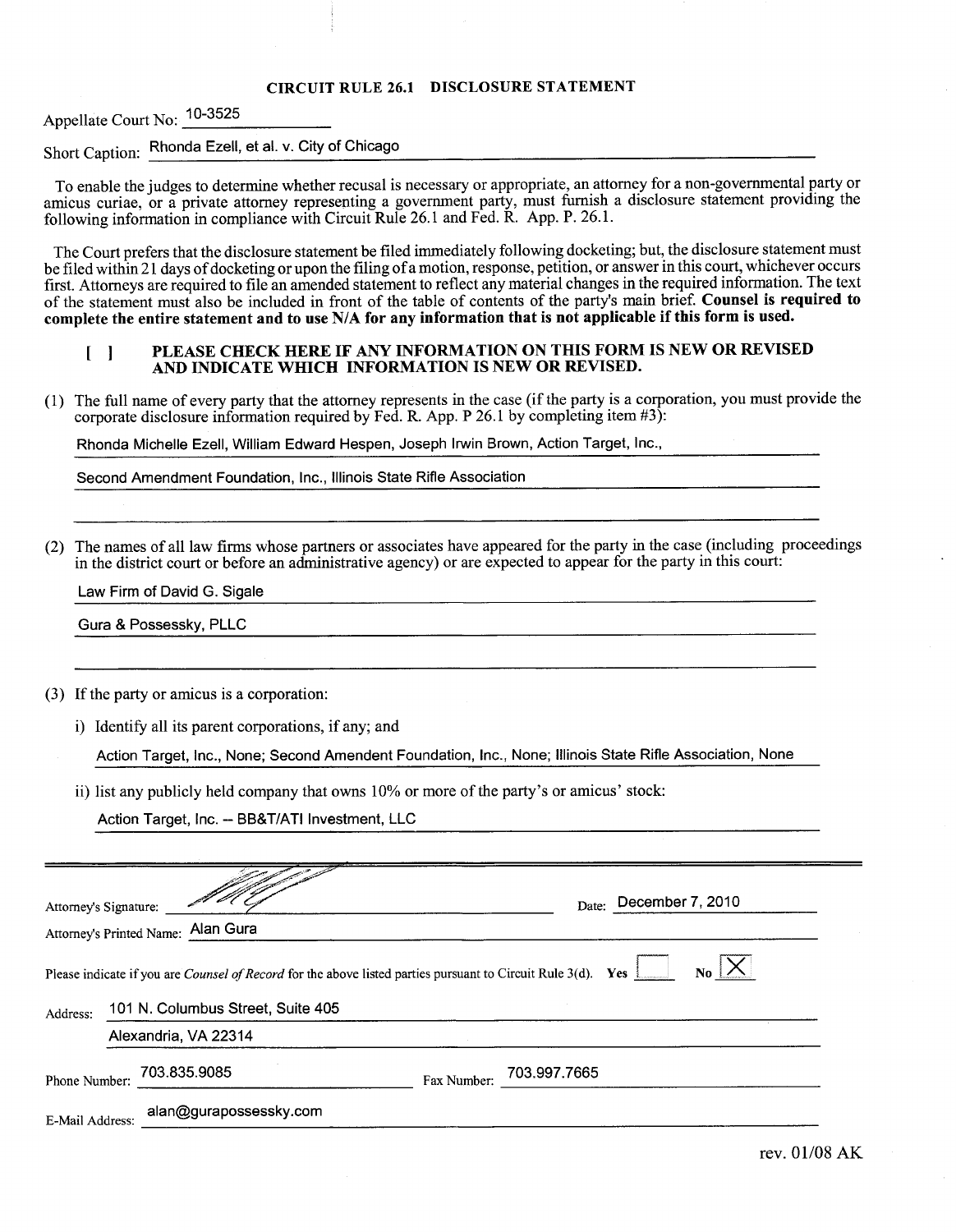### **CIRCUIT RULE 26.1 DISCLOSURE STATEMENT**

Appellate Court No: 10-3525

Short Caption: Rhonda Ezell, et al v. City of Chicago

To enable the judges to determine whether recusal is necessary or appropriate, an attorney for a non-governmental party or amicus curiae, or a private attorney representing a government party, must furnish a disclosure s'atement providing the following information in compliance with Circuit Rule 26.1 and Fed. R. App. P. 26.1.

The Court prefers that the disclosure statement be filed immediately following docketing; but, the disclosure statement must be filed within 21 days of docketing or upon the filing of a motion, response, petition, or answer in this court, whichever occurs first. Attorneys are required to file an amended statement to reflect any material changes in the required information. The text of the statement must also be included in front of the table of contents of the party's main brief. Counsel is required to complete the entire statement and to use N/A for any information that is not applicable if this form is used.

#### PLEASE CHECK HERE IF ANY INFORMATION ON THIS FORM IS NEW OR REVISED  $\begin{bmatrix} 1 \end{bmatrix}$ AND INDICATE WHICH INFORMATION IS NEW OR REVISED.

(1) The full name of every party that the attorney represents in the case (if the party is a corporation, you must provide the corporate disclosure information required by Fed. R. App. P 26.1 by completing item #3):

Rhonda Ezell, Joseph I. Brown, William Hespen, Action Target, Inc., Second Amendment Foundation, Inc.,

Illinois State Rifle Association

The names of all law firms whose partners or associates have appeared for the party in the case (including proceedings  $(2)$ in the district court or before an administrative agency) or are expected to appear for the party in this court.

| Law Firm of David G. Sigale, P.C.                                                         |                                                                                                                              |
|-------------------------------------------------------------------------------------------|------------------------------------------------------------------------------------------------------------------------------|
| Gura & Possessky, PLLC                                                                    | $U_{\mathcal{S},\mathcal{C},\mathcal{A}}$                                                                                    |
|                                                                                           | 7th Circuit                                                                                                                  |
| If the party or amicus is a corporation:<br>(3)                                           | $\frac{1}{\sqrt{2}}$ V 1 5 2010 COD                                                                                          |
| Identify all its parent corporations, if any; and<br>i).                                  | GINO J. AGNEL                                                                                                                |
|                                                                                           | Action Target, Inc. - None; Second Amendment Foundation, Inc. - None; Illinois State Rifle Asoc                              |
| ii) list any publicly held company that owns 10% or more of the party's or amicus' stock: |                                                                                                                              |
|                                                                                           | Action Target, Inc. - • BB&T/ATI Investment, LLC; Second Amend. Found. - None; ISRA - None                                   |
|                                                                                           |                                                                                                                              |
| Attorney's Signature:                                                                     | Date: November 12, 2010                                                                                                      |
| David G. Sigale<br>Attorney's Printed Name:                                               |                                                                                                                              |
| 4300 Commerce Court, Suite 300-3<br>Address:                                              | Please indicate if you are <i>Counsel of Record</i> for the above listed parties pursuant to Circuit Rule 3(d). Yes $ X $ No |
| Lisle, IL 60532                                                                           |                                                                                                                              |
| 630.452.4547<br>Phone Number:                                                             | 630.596.4445<br>Fax Number:                                                                                                  |
| dsigale@sigalelaw.com<br>E-Mail Address:                                                  |                                                                                                                              |
|                                                                                           | rev. 01/08 AK                                                                                                                |
|                                                                                           |                                                                                                                              |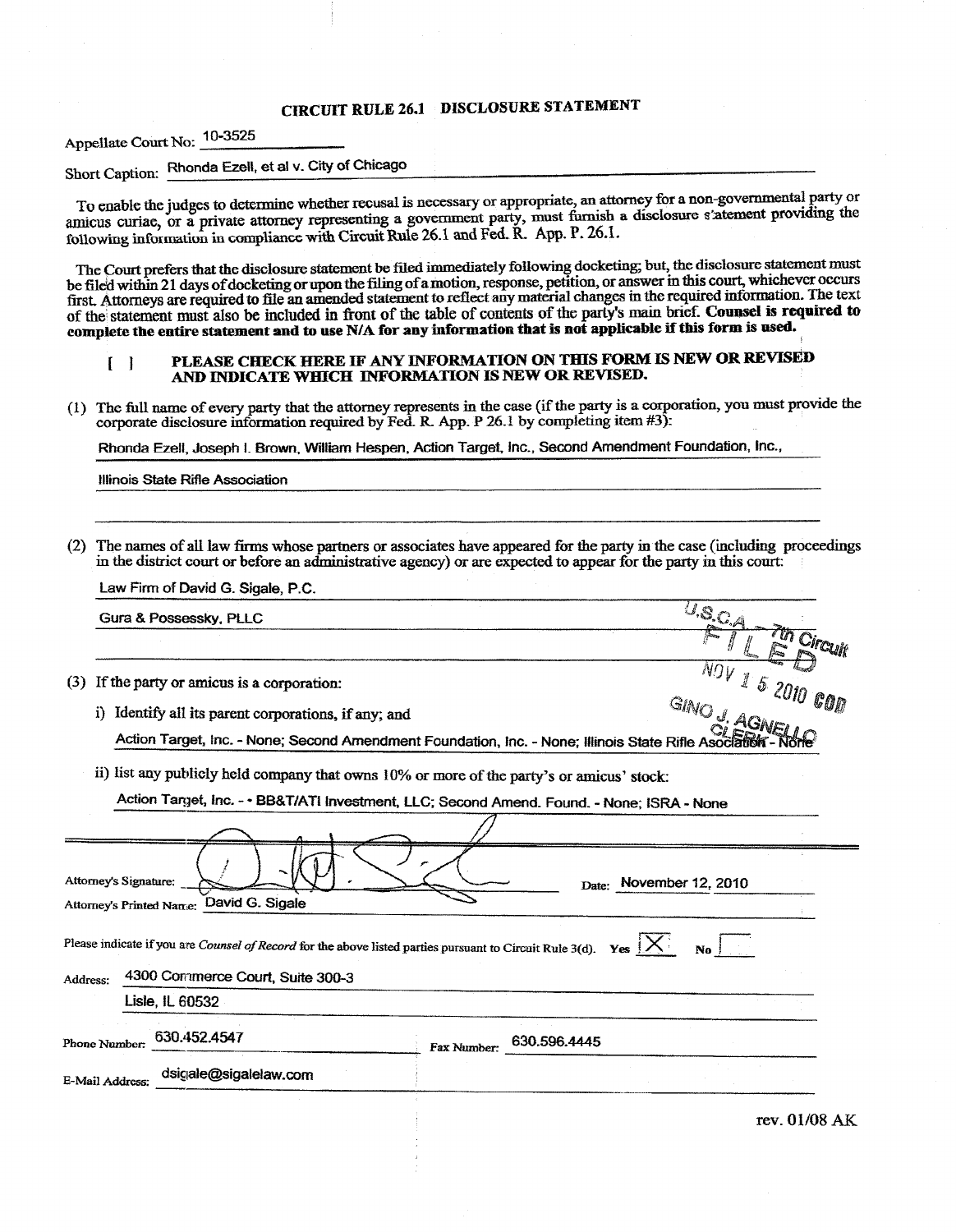# TABLE OF CONTENTS

|    | 1. |                                                                                      |
|----|----|--------------------------------------------------------------------------------------|
|    | 2. |                                                                                      |
|    | 3. | Chicago's Ban on the Operation of Gun Ranges 11                                      |
|    | 4. | Defendant's Asserted Rationales for the Range Ban 13                                 |
|    | 5. | The Range Ban's Impact on Plaintiffs and the Public 19                               |
|    | 6. | The District Court's Decision. $\ldots \ldots \ldots \ldots \ldots \ldots \ldots 25$ |
|    |    |                                                                                      |
|    |    |                                                                                      |
| I. |    |                                                                                      |
| Π. |    | THE USE AND OPERATION OF GUN RANGES LIE<br>AT THE SECOND AMENDMENT'S CORE.<br>34     |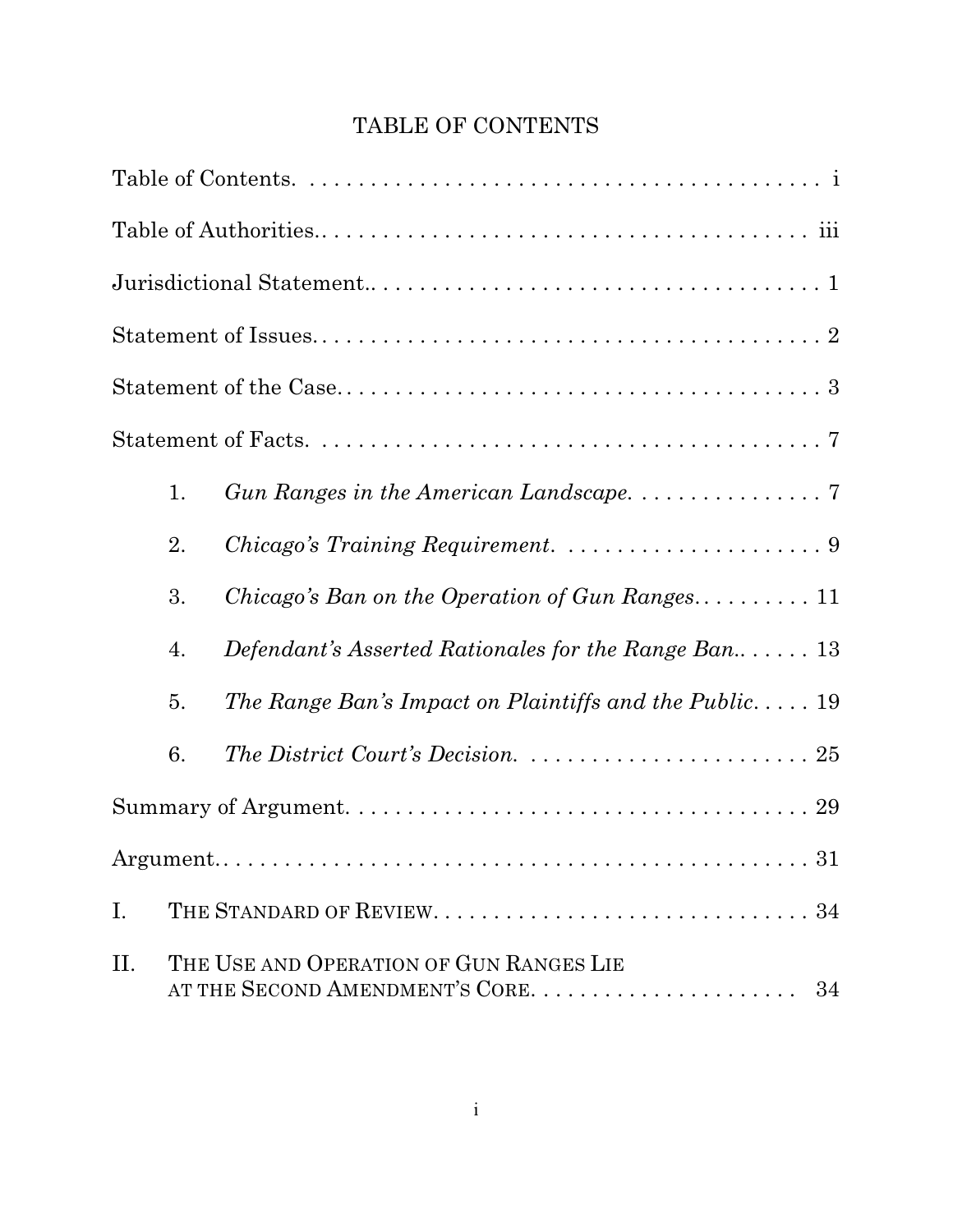| III. |                | REGARDLESS OF WHICH, IF ANY, STANDARD OF REVIEW<br>IS UTILIZED, THE RANGE BAN IS PRESUMPTIVELY       |  |  |
|------|----------------|------------------------------------------------------------------------------------------------------|--|--|
|      | $\mathbf{A}$ . | The District Court Erred In Applying the                                                             |  |  |
|      | <b>B.</b>      | Defendant's Failure To Assert Any Valid<br>Governmental Interest Dooms a Standard of                 |  |  |
| IV.  |                | THE FIRST AMENDMENT GUARANTEES A RIGHT TO<br>PROVIDE AND RECEIVE INSTRUCTION IN THE USE OF           |  |  |
| V.   |                | BANNING GUN RANGES CAUSES IRREPARABLE HARM 59                                                        |  |  |
|      | $A_{\cdot}$    | Vendors Need Not Violate the Law to Access                                                           |  |  |
|      | <b>B.</b>      | SAF, ISRA, and Their Members Suffer                                                                  |  |  |
|      | $C_{\cdot}$    | Individuals Are Harmed When Their Access to<br>Protected Goods and Services Is Burdened,             |  |  |
| VI.  |                | THE BALANCE OF HARM, AND THE PUBLIC INTEREST, WEIGH<br>DECISIVELY IN FAVOR OF INJUNCTIVE RELIEF.  69 |  |  |
|      |                |                                                                                                      |  |  |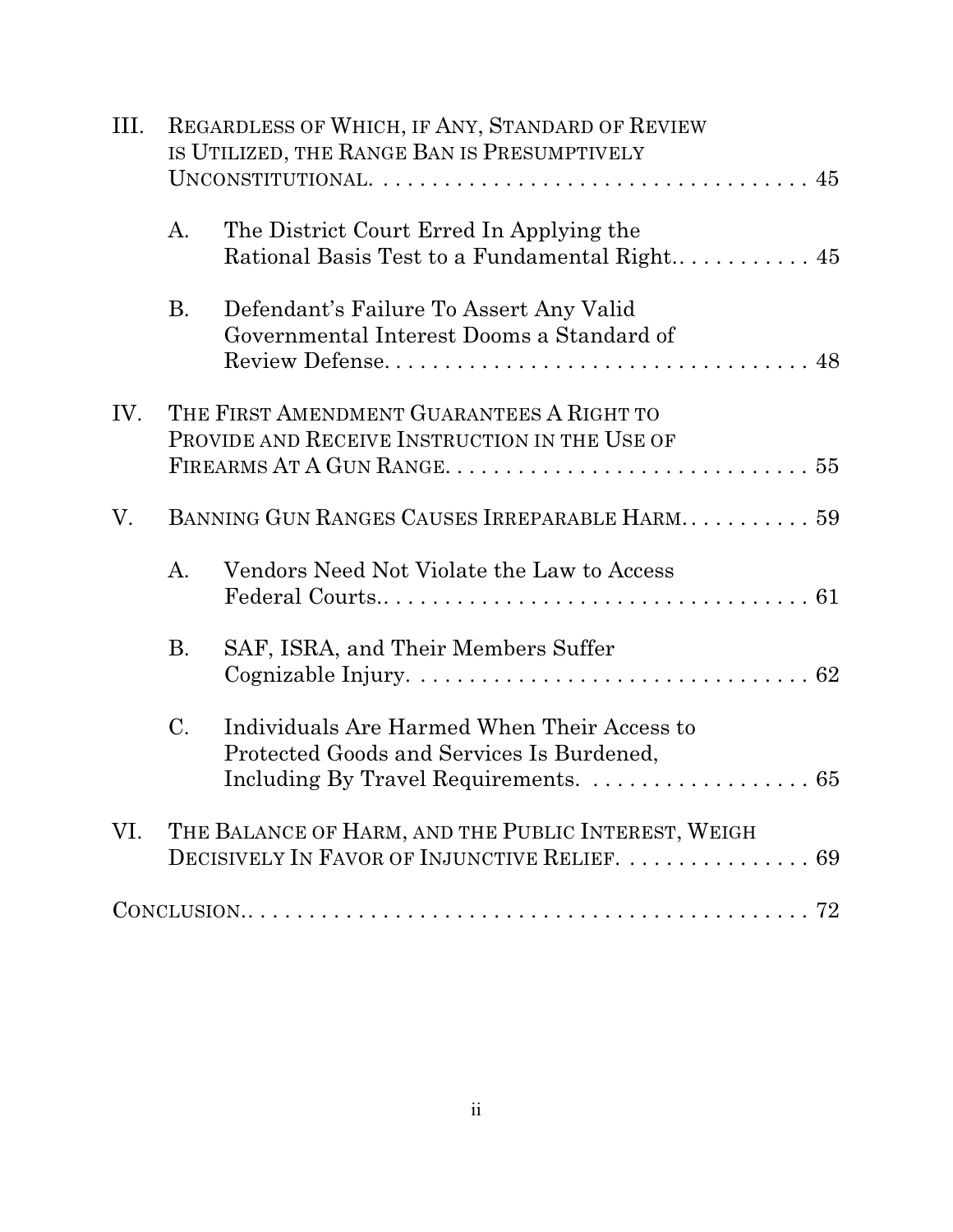## TABLE OF AUTHORITIES

| Cases                                                                    |
|--------------------------------------------------------------------------|
| ACLU v. Reno,<br>1996 U.S. Dist. LEXIS 1617 (E.D. Pa. Feb 16, 1996)  44  |
| ACLU v. Reno,<br>929 F. Supp. 824 (E.D. Pa. 1996) (three judge court) 44 |
| Annex Books, Inc. v. City of Indianapolis,                               |
| Annex Books, Inc. v. City of Indianapolis,                               |
| Ashcroft v. ACLU,                                                        |
| Atlantic Richfield Co. v. Federal Trade Com.,                            |
| Bellwood v. Dwivedi,                                                     |
| Burlington N. & Santa Fe Ry. Co. v. Bhd. of Locomotive Eng'rs,           |
| Carey v. Pop. Svcs. $Int'l$ ,                                            |
| Carhart v. Stenberg,<br>972 F. Supp. 507 (D. Neb. 1997)  44              |
| Centurion Reinsurance Co. v. Singer,                                     |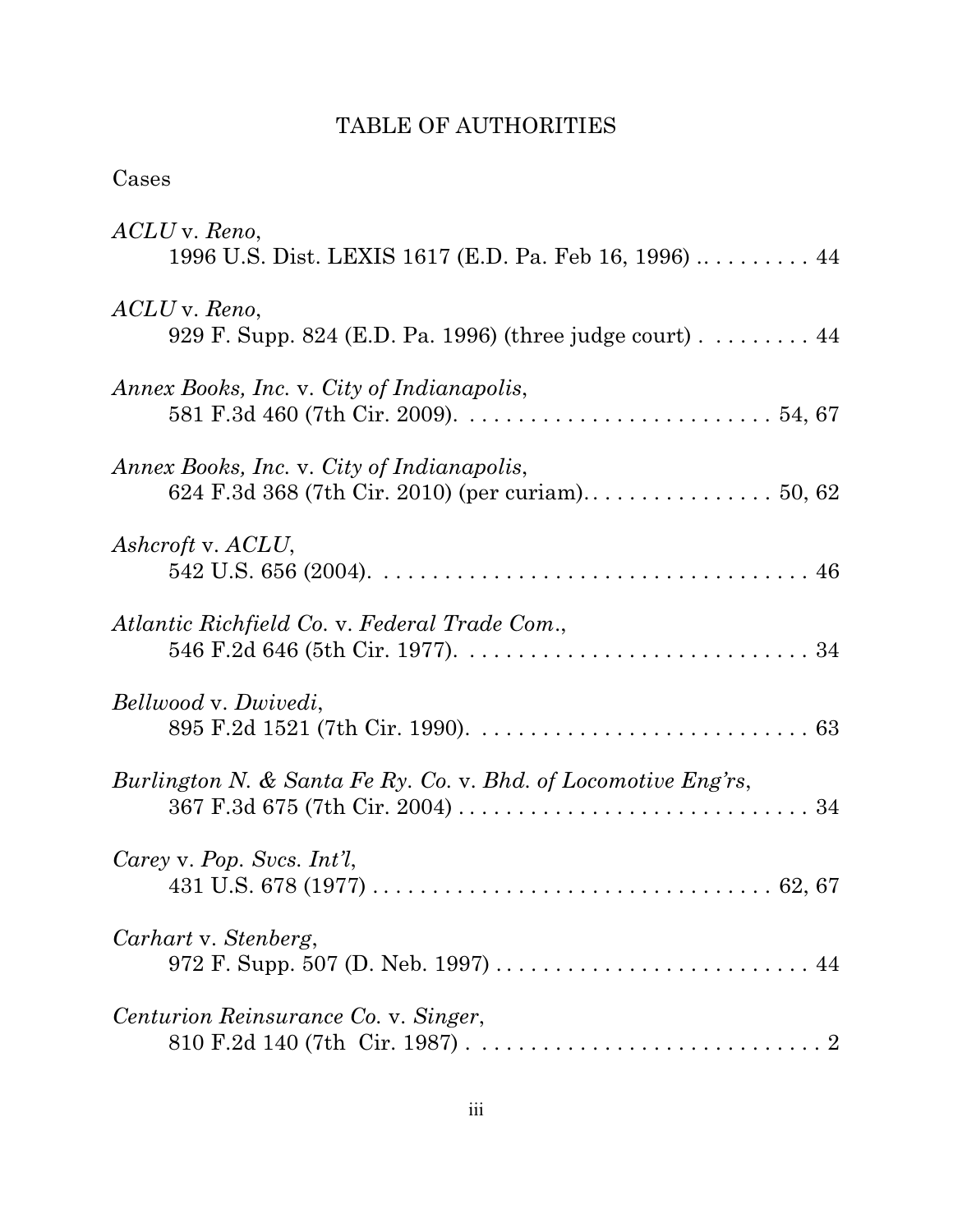| Christian Legal Soc'y v. Walker,                                                                                                                                 |
|------------------------------------------------------------------------------------------------------------------------------------------------------------------|
| Church of Lukumi Babalu Aye v. City of Hialeah,<br>508 U.S. 520 (1993). $\ldots \ldots \ldots \ldots \ldots \ldots \ldots \ldots \ldots \ldots \ldots \ldots 52$ |
| Citizens United v. FEC,                                                                                                                                          |
| City of Renton v. Playtime Theaters, Inc.,                                                                                                                       |
| Clark v. Jeter,                                                                                                                                                  |
| Cohens v. Virginia,                                                                                                                                              |
| Craig v. Boren,                                                                                                                                                  |
| Crane by Crane v. Indiana High Sch. Athletic Ass'n,                                                                                                              |
| District of Columbia v. Heller,                                                                                                                                  |
| <i>Edwards v. City of Goldsboro,</i>                                                                                                                             |
| Elliott v. Hinds,                                                                                                                                                |
| Forsyth County v. Nationalist Mvm't,                                                                                                                             |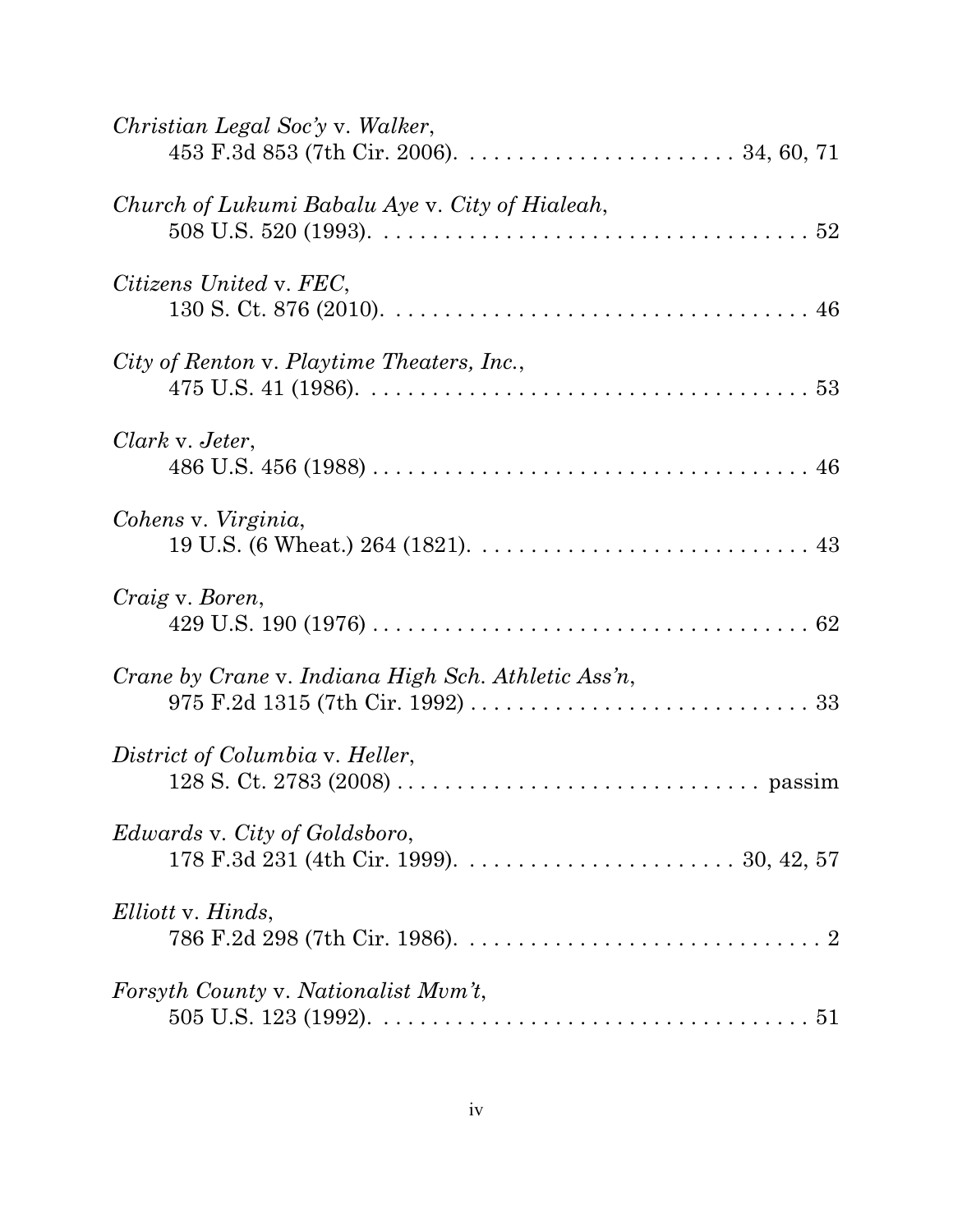| Girl Scouts of Manitou Council, Inc. v. Girl Scouts of U.S., Inc.,                                                                            |
|-----------------------------------------------------------------------------------------------------------------------------------------------|
| Goulart v. Meadows,                                                                                                                           |
| Grosjean v. Am. Press Co., Inc.,                                                                                                              |
| Havens Realty Corp. v. Coleman,                                                                                                               |
| <i>Holder v. Humanitarian Law Project,</i>                                                                                                    |
| Holmes v. Fisher,                                                                                                                             |
| I. P. Lund Trading ApS v. Kohler Co.,<br>11 F. Supp. 2d 112 (D. Mass. 1998) 41                                                                |
| I. P. Lund Trading ApS v. Kohler Co.,                                                                                                         |
| Int'l Union v. Brock,<br>477 U.S. 274 (1986). $\ldots \ldots \ldots \ldots \ldots \ldots \ldots \ldots \ldots \ldots \ldots \ldots \ldots 65$ |
| <i>Keyishian v. Board of Regents,</i>                                                                                                         |
| McDonald v. City of Chicago,                                                                                                                  |
| Medimmune, Inc. v. Genentech, Inc.,                                                                                                           |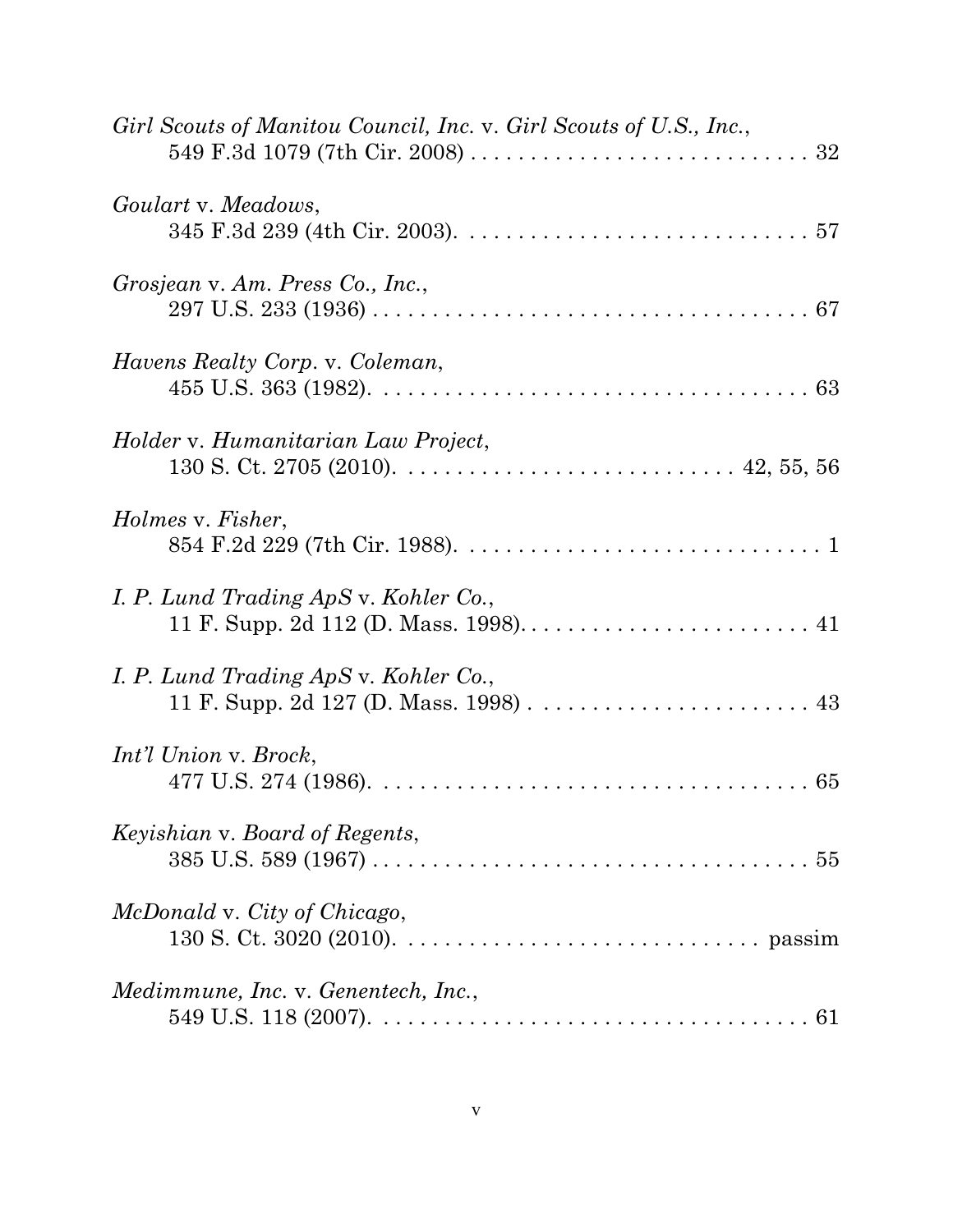| Miller v. Civil Constructors,                                                                                                                               |
|-------------------------------------------------------------------------------------------------------------------------------------------------------------|
| <i>Muscarello v. United States,</i><br>524 U.S. 125 (1998). $\ldots \ldots \ldots \ldots \ldots \ldots \ldots \ldots \ldots \ldots \ldots \ldots \ldots 39$ |
| National People's Action v. Wilmette,                                                                                                                       |
| New Albany DVD, LLC v. City of New Albany,                                                                                                                  |
| Palmetto Properties, Inc. v. County of DuPage,                                                                                                              |
| Parker v. District of Columbia,                                                                                                                             |
| Peruta v. County of San Diego,                                                                                                                              |
| Planned Parenthood v. Casey,                                                                                                                                |
| Retired Chicago Police Ass'n v. City of Chicago,                                                                                                            |
| Richmond Newspapers, Inc. v. Virginia,                                                                                                                      |
| Schad v. Mt. Ephraim,                                                                                                                                       |
| Schneider v. State,                                                                                                                                         |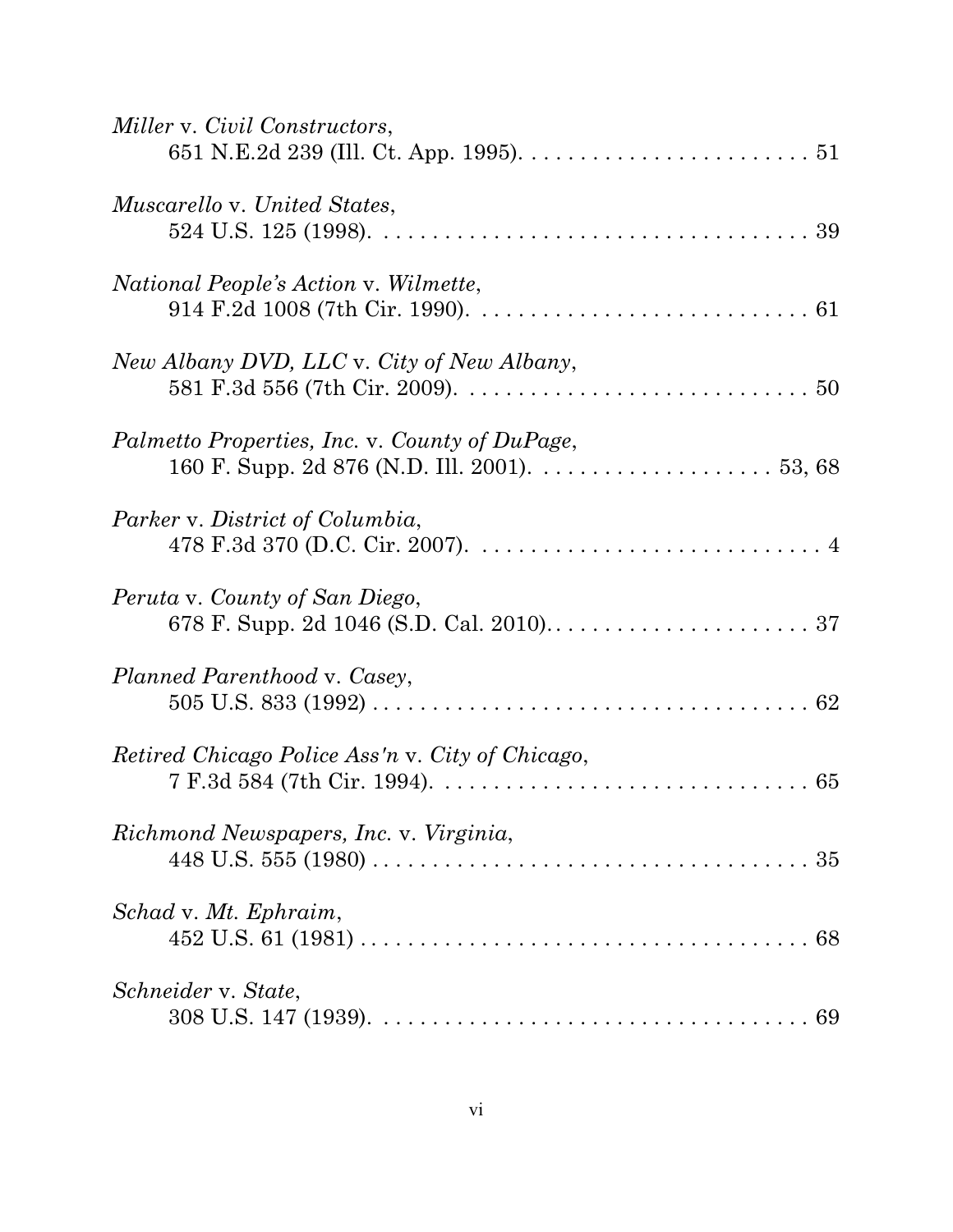| Silveira v. Lockyer,                                                                   |
|----------------------------------------------------------------------------------------|
| Simon & Schuster, Inc. v. N.Y. State Crime Victims Bd.,                                |
| Springfield Branch, NAACP v. City of Springfield,                                      |
| Sweezy v. New Hampshire,                                                               |
| United Food & Commercial Workers Union Local                                           |
| United States v. Carolene Products Co.,                                                |
| United States v. Emerson,                                                              |
| United States v. Engstrum,<br>609 F. Supp. 2d 1227 (D. Utah 2009)  46                  |
| United States v. O'Brien,                                                              |
| United States v. Skoien,<br>614 F.3d 638 (7th Cir. 2010) (en banc)  36, 40, 42, 46, 48 |
| United States v. Williams,                                                             |
| United States v. Yancey,                                                               |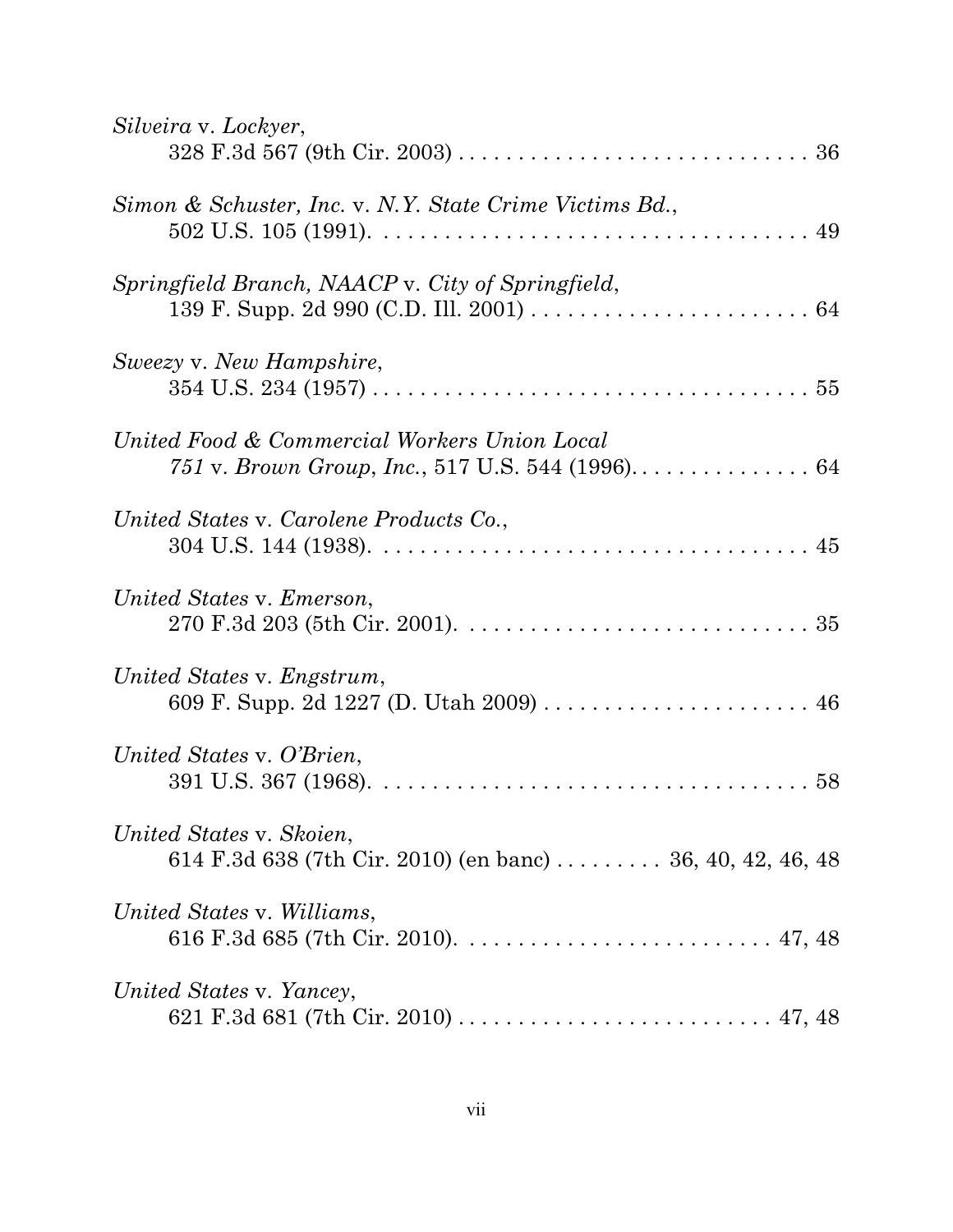| Universal City Studios, Inc. v. Corley,                                       |
|-------------------------------------------------------------------------------|
| Vega v. Lantz,<br>03 C 2248, 2007 WL 3025285 (D. Conn. Oct. 16, 2007). 41, 43 |
| Virginia v. Am. Booksellers Ass'n,                                            |
| Warth v. Seldin,                                                              |
| <b>Constitutional Provisions</b>                                              |
|                                                                               |
| <b>Statutes and Rules</b>                                                     |
|                                                                               |
|                                                                               |
|                                                                               |
|                                                                               |
|                                                                               |
|                                                                               |
|                                                                               |
|                                                                               |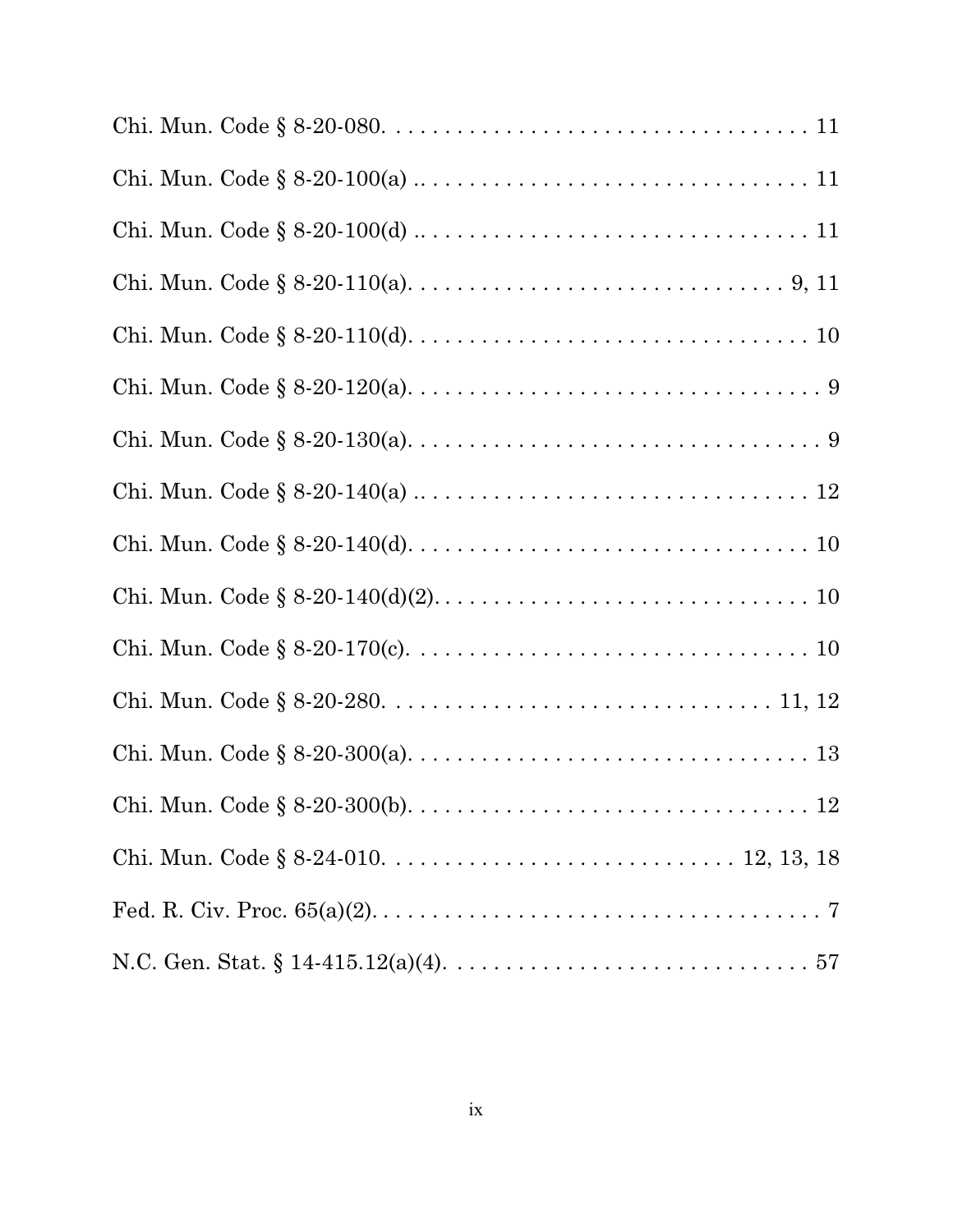# Other Authorities

| Dahleen Glanton & Duaa Eldeib, "Chicago Gun Law May      |  |
|----------------------------------------------------------|--|
| Not Be Bulletproof," Chicago Tribune, July 11, 2010,     |  |
| available at http://articles.chicagotribune.com/         |  |
| $2010-07-11$ / news/ct-met-chicago-gun-law- $20100708$ 1 |  |
| reasonable-restriction-gun-ordinance/2 (last visited     |  |
|                                                          |  |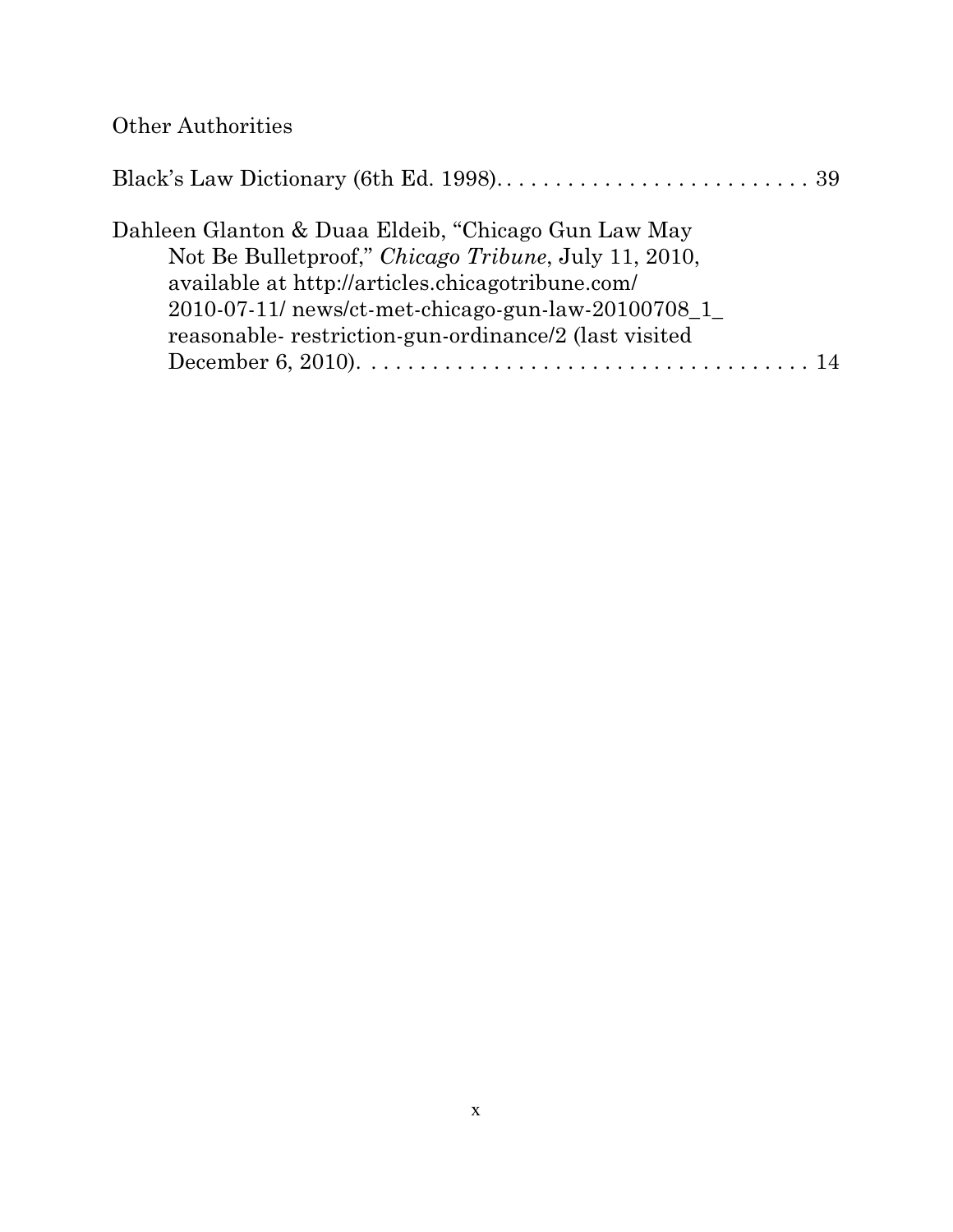#### APPELLANTS' BRIEF

#### JURISDICTIONAL STATEMENT

Plaintiffs-Appellants ("Plaintiffs") seek declaratory and injunctive relief barring enforcement of several City of Chicago ordinances as unconstitutional under the Second and Fourteenth Amendments to the United States Constitution, and 42 U.S.C. § 1983. The District Court had jurisdiction over this case pursuant to 28 U.S.C. §§ 1331 and 1343.

Plaintiff Second Amendment Foundation, Inc., is a non-profit corporation, organized under the laws of Washington with its principal place of business in Bellevue, Washington. Plaintiff Illinois State Rifle Association is a non-profit corporation, organized under the laws of Illinois with its principal place of business in Chatsworth, Illinois. Plaintiff Action Target, Inc., is a corporation organized under the laws of Delaware with its principal place of business in Provo, Utah.

On October 12, 2010, the District Court denied Plaintiffs' motion for preliminary and permanent injunctive relief. Short Appendix ("SA") 1- 19. This Court has jurisdiction over the matter pursuant to 28 U.S.C. § 1292(a)(1), which "is decently plain: all interlocutory orders denying injunctions are appealable." *Holmes* v. *Fisher*, 854 F.2d 229, 231 (7th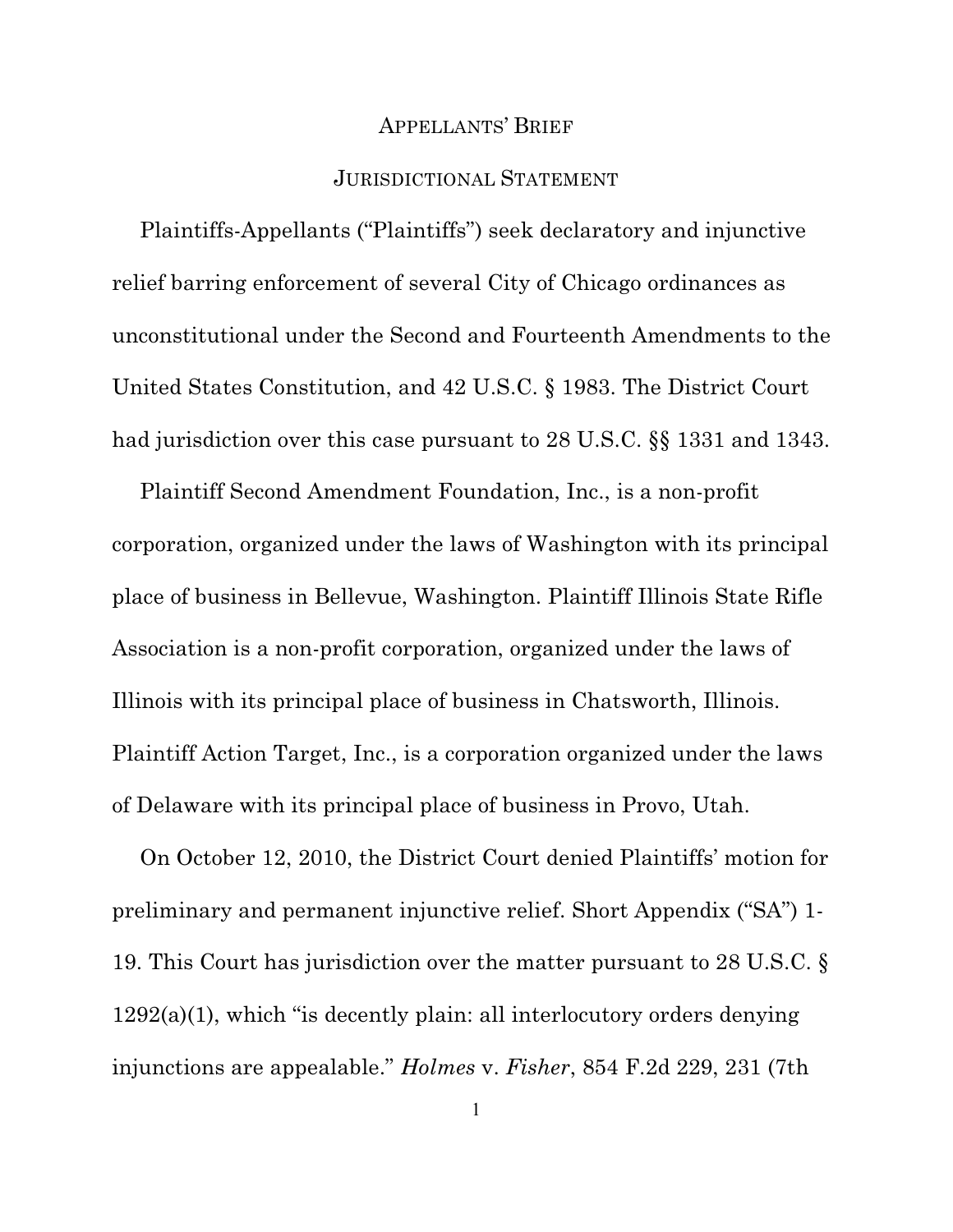Cir. 1988); *see also Centurion Reinsurance Co.* v. *Singer*, 810 F.2d 140, 143 (7th Cir. 1987) ("[o]rders dissolving preliminary injunctions, like orders . . . denying such injunctions, are expressly made appealable by 28 U.S.C. § 1292(a)(1) regardless of finality."); *Elliott* v. *Hinds*, 786 F.2d 298, 300 (7th Cir. 1986) ("[a] definitive denial of permanent injunctive relief is automatically appealable under section 1292(a)(1).") (citation omitted).

Plaintiffs timely filed their notice of appeal October 28, 2010. Separate Appendix ("App.") 15.

#### STATEMENT OF ISSUES

- 1. Does the Second Amendment secure a right to use or operate a gun range?
- 2. Do ordinances prohibiting the operation of gun ranges violate the Second Amendment where gun ownership is conditioned on range training?
- 3. Does firearm instruction or training at a range constitute speech protected by the First Amendment?

2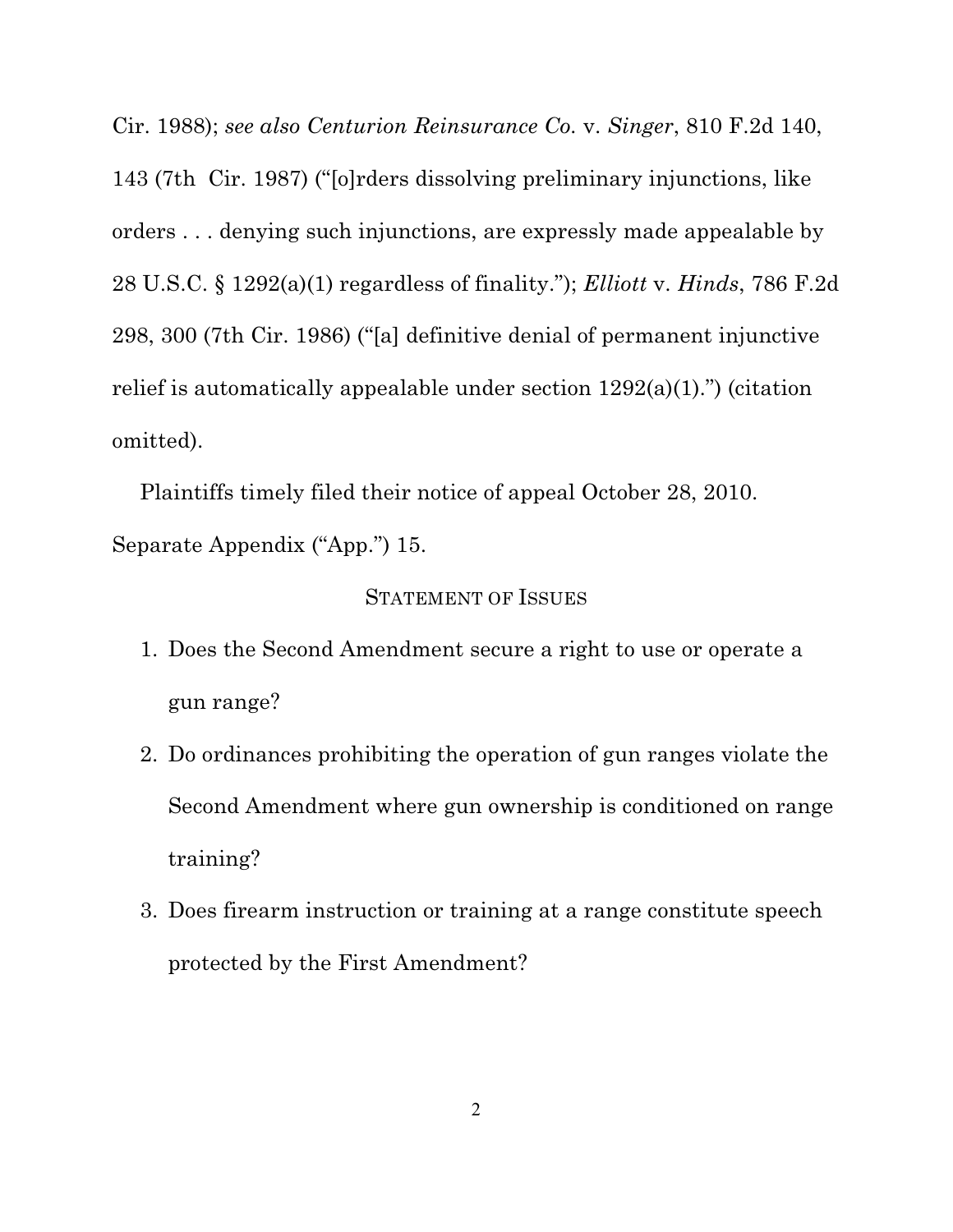- 4. Do violations of Second Amendment rights, implicating an individual's ability to exercise the right of self-defense, risk irreparable harm warranting preliminary injunctive relief?
- 5. If the complete prohibition of an activity is unconstitutional, may a court decline to enjoin that prohibition on the government's assertion that it has not regulated the constitutional right?

#### STATEMENT OF THE CASE

Defendant-Appellee City of Chicago ("Defendant") continues its argument with that portion of the Constitution commanding it not to infringe the people's right to keep and bear arms. U.S. CONST. amend. II. Choosing to resist, rather than comply with the Supreme Court's judgment on this topic, *McDonald* v. *City of Chicago*, 130 S. Ct. 3020 (2010), the City mandates live-fire range training as a condition of gun ownership—but bans gun ranges, without exception, throughout its 230-plus square mile territory.

Plaintiffs take no position regarding the training requirement. Regardless of whether the government can or should mandate gun training, firearms proficiency is at least a good idea: gun training saves

3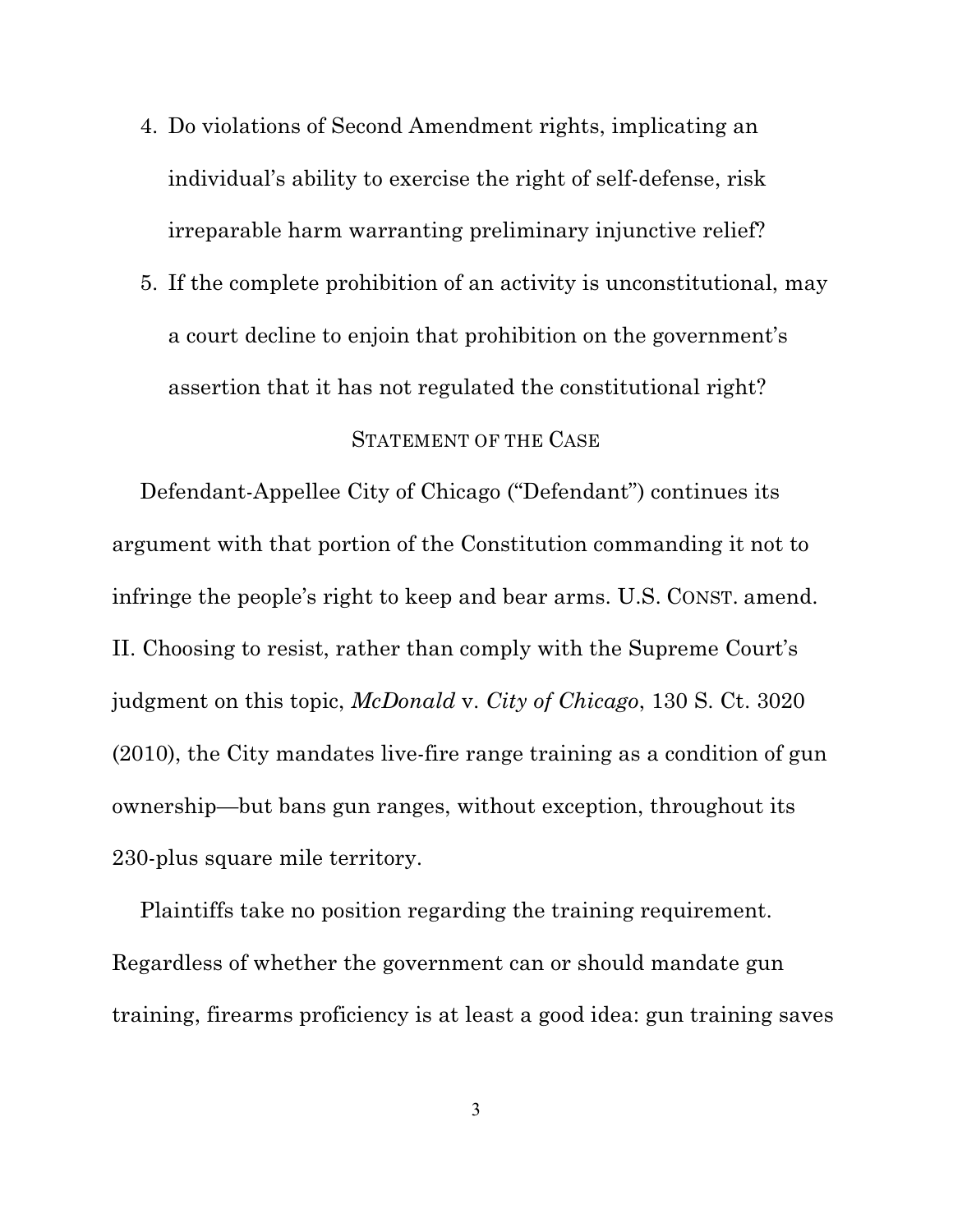lives, reduces accidents and increases the likelihood that legitimate defensive gun uses succeed. $1$ 

But the City's decision to burden gun ownership by banning access to the very training it requires is not merely bad policy. It is plainly unconstitutional. Individuals enjoy a Second Amendment right to engage in target shooting—for its own sake, and as a necessary corollary to the right of self-defense, which requires proficiency to be effective. And as there is a fundamental right to armed self-defense, the city cannot ban the very activity it demands as a prerequisite for exercising that right. Moreover, the First Amendment squarely protects instruction and training, without a gun-exception.

On August 16, 2010, Plaintiffs brought this action in the United States District Court for the Northern District of Illinois, seeking declaratory, preliminary and permanent injunctive relief against the range ban, the application of other specific Chicago ordinances within

The constitutionality of Chicago's training requirement would <sup>1</sup> depend upon recognition of training's value. *Cf. Parker* v. *District of Columbia*, 478 F.3d 370, 399 (D.C. Cir. 2007), *aff'd sub nom District of Columbia* v. *Heller*, 128 S. Ct. 2783 (2008) ("Reasonable firearm proficiency testing would . . . promote public safety . . .").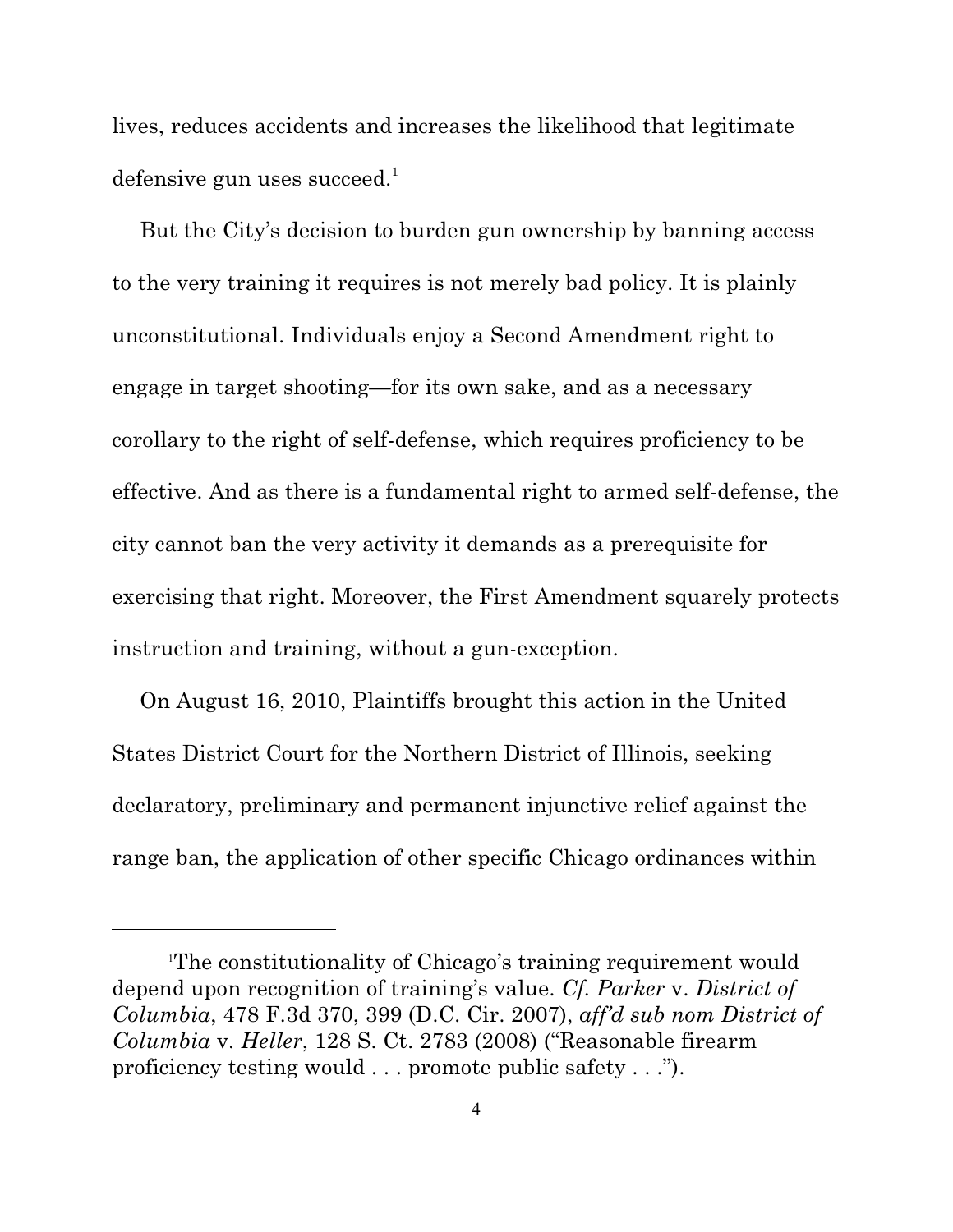the context of a gun range, and the application of any other Chicago ordinances in a manner that would implement a range ban. App. 1-12. The same day, Plaintiffs moved for a preliminary injunction. App. 13.

Defendant indicated that it would seek an indefinite stay of the preliminary injunction motion, pending its motion to re-assign the case as related to an earlier-filed, comprehensive challenge to Chicago's gun ordinance. Not wishing to endure any delays, Plaintiffs responded by moving for a temporary restraining order.

On August 24, 2010, the lower court denied the motion for temporary restraining order on grounds that Plaintiffs had not yet established irreparable harm for two reasons: first, the individual plaintiffs were able to move beyond the city's borders to get training, and in fact Plaintiff Ezell had done so; and Plaintiffs' proposed immediate remedy, a mobile firearms range, "can't get here yet . . . [it] looks like it's coming at the earliest mid-September." SA 24. The motion's denial was without prejudice, the court advising Plaintiffs, "it can be soon enough an irreparable injury . . . This is one that you can bring again." SA 25. The court also advised Defendant,

5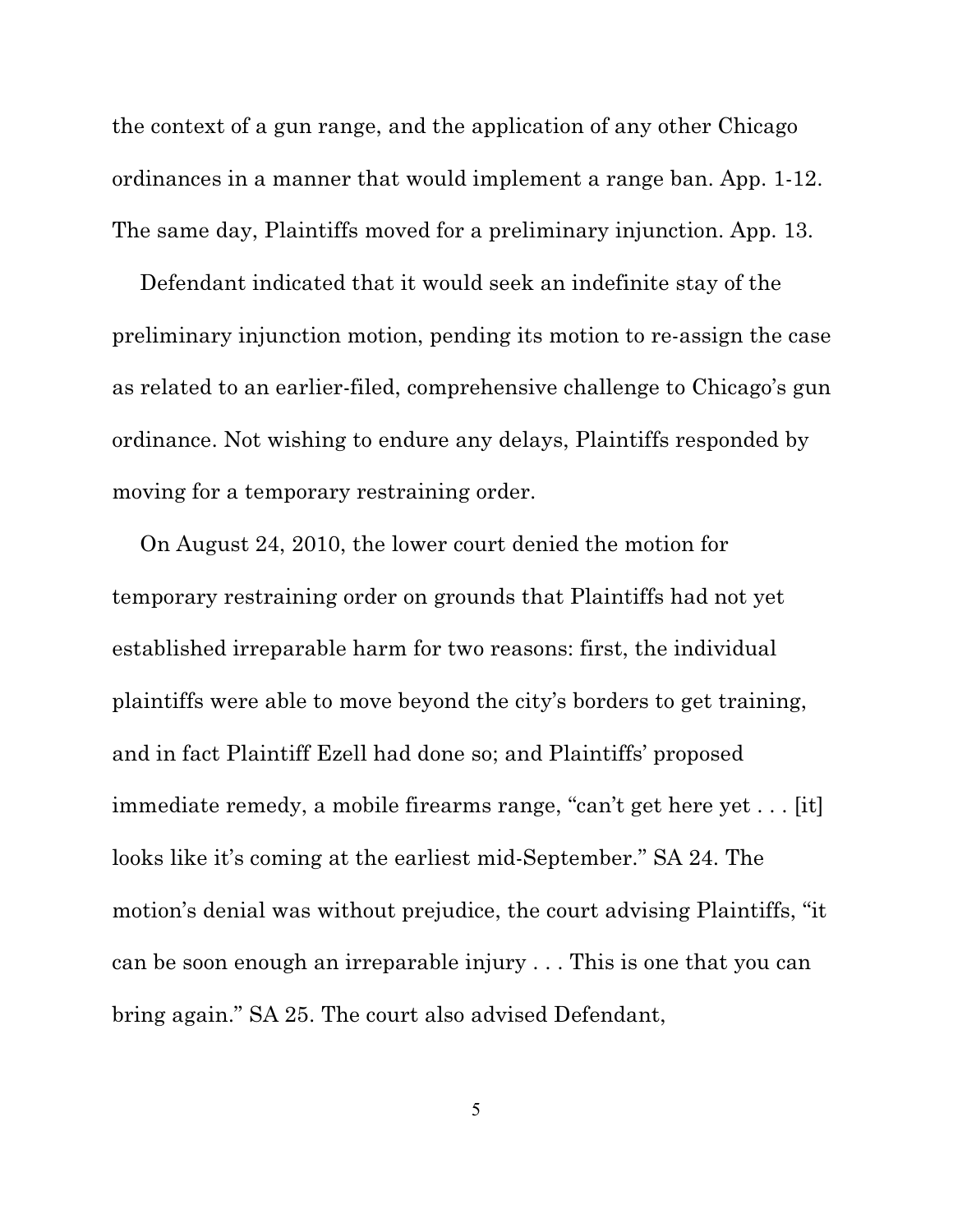if you're requiring everyone to take their weapons outside to the suburbs to fire them in order to get certified to possess them, that doesn't wash. And so I think that you have some thinking to do about how you're going to approach this in the future, in the very, very near future.

SA 27.

The lower court also granted Defendant's request to take discovery, whereupon significant discovery occurred, including thirteen depositions (twelve noticed by Defendant) and multiple comprehensive sets of interrogatories, requests for production, and subpoenas duces tecum.

On September 15, 2010, Plaintiffs again moved for a temporary restraining order, as a firm, near date had been established for the arrival of the mobile range, and the organizational Plaintiffs submitted additional evidence of the range ban's impact on their membership and on the general public. But this motion, too, was denied. SA 32-38.

On October 1, 2010, the lower court commenced a two-day hearing on Plaintiffs' motion for preliminary injunction.

Considering the voluminous and comprehensive discovery conducted prior to that hearing, the hearing's broad scope, the extensive live and written testimony presented to the lower court, the exhibit sets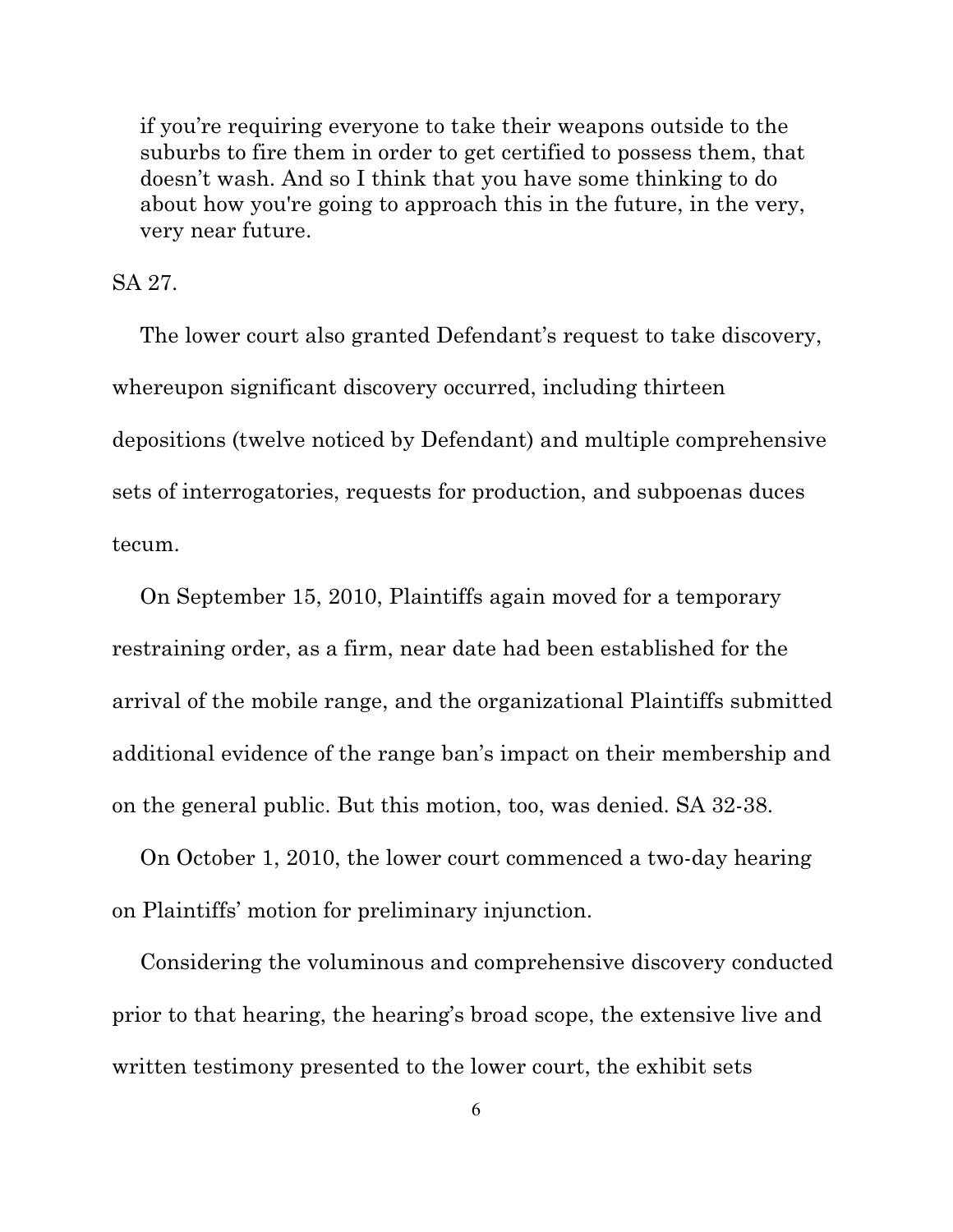submitted by the parties, and most significantly, the fact that this case ultimately concerns only questions of law, Plaintiffs moved the lower court to consider the hearing as a trial on the merits under Fed. R. Civ. Proc. 65(a)(2). Plaintiffs had repeatedly indicated they would do so. App. 62, 91; TRO Br., Aug. 22, 2010, pp. 1-2, 5-6; Prelim. Inj. Reply Br., Sept. 27, 2010, pp. 1, 13. The court denied the motion, app. 94, and on October 12, 2010, it denied Plaintiffs' motion for preliminary injunction. SA 1-19.

Plaintiffs timely appealed the denial of their motion for injunctive relief. App. 15. Defendant's motion for reassignment, motion to dismiss, and motion to stay proceedings in the district court pending resolution of this appeal, all remain pending below.

The Court should reverse the decision below, and remand with instructions to grant Plaintiffs' request for a judgment including permanent injunctive relief.

#### STATEMENT OF FACTS

## 1. *Gun Ranges in the American Landscape*

Guns are occasionally fired in confrontations among people, or by hunters seeking game. But frequently, guns are fired at gun ranges,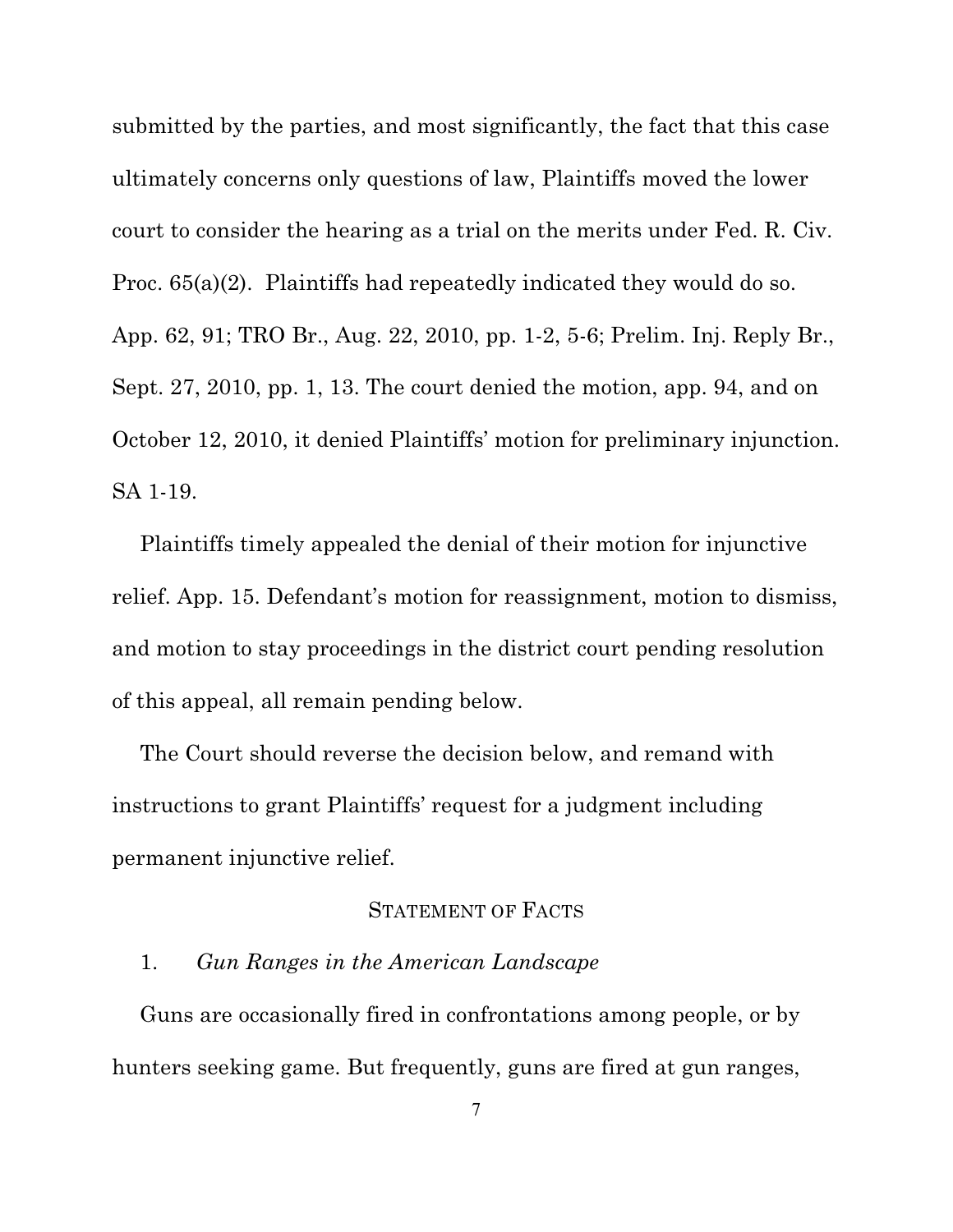whose societal value is confirmed as a matter of federal government policy. The federal Civilian Marksmanship Program, is designed, inter alia, "(1) to instruct citizens of the United States in marksmanship; (2) to promote practice and safety in the use of firearms; [and] (3) to conduct competitions in the use of firearms . . ." 36 U.S.C. § 40722.

Gun ranges exist in virtually every major American city, in numerous settings: in strip malls, next to restaurants, gyms, and department stores, in the basements of private homes, and even on the seventeenth floor of Chicago's Federal Reserve Bank building. App. 35- 36, 86-88.

When people cannot come to a gun range, a mobile range, fitted inside a truck trailer or other vehicle, may be brought to the people, and safely operated almost anywhere—in the parking lot of a sporting goods store, for example, or next to the Westin North Chicago Conference Center in Wheeling, Illinois. App. 38, 85.

Gun ranges open to the public have historically been located throughout Chicago. App. 34. Today, Chicago's map is dotted with gun ranges, albeit ones open only to police and private security operators. App. 80-82, 118-120. These gun ranges are located in residential and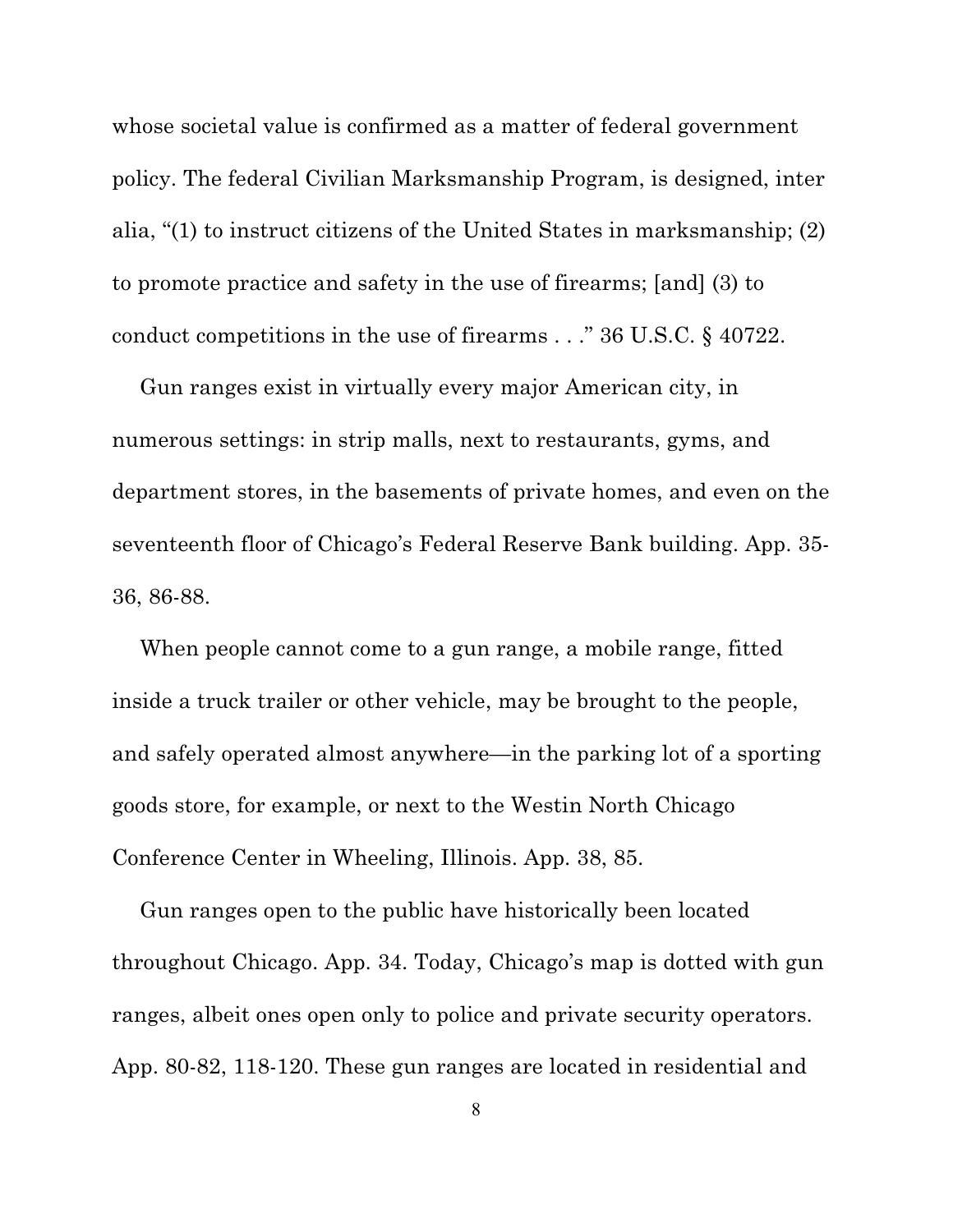commercial neighborhoods, among homes, schools, churches, parks, government buildings, and businesses of every description. *Id.*; App. 106-108. City officials are unaware of complaints about these gun ranges, which they believe have no negative impact on their surroundings. App. 102, 108-09, 121.

#### 2. *Chicago's Training Requirement*

Defendant demands at least one hour of range training as a condition for exercising the right to keep and bear arms. Chicago residents wishing to lawfully possess firearms in the city must first obtain a Chicago Firearms Permit ("CFP"). Chi. Mun. Code § 8-20- 110(a). An application for a CFP

shall include . . . (7) an affidavit signed by a firearm instructor certified by the State of Illinois to provide firearm training courses attesting that the applicant has completed a firearm safety and training course, which, at a minimum, provides one hour of range training . . .

Chi. Mun. Code  $\S$  8-20-120(a). CFPs are valid for three years, at which time a new CFP must be obtained to maintain lawful firearm ownership. Chi. Mun. Code § 8-20-130(a).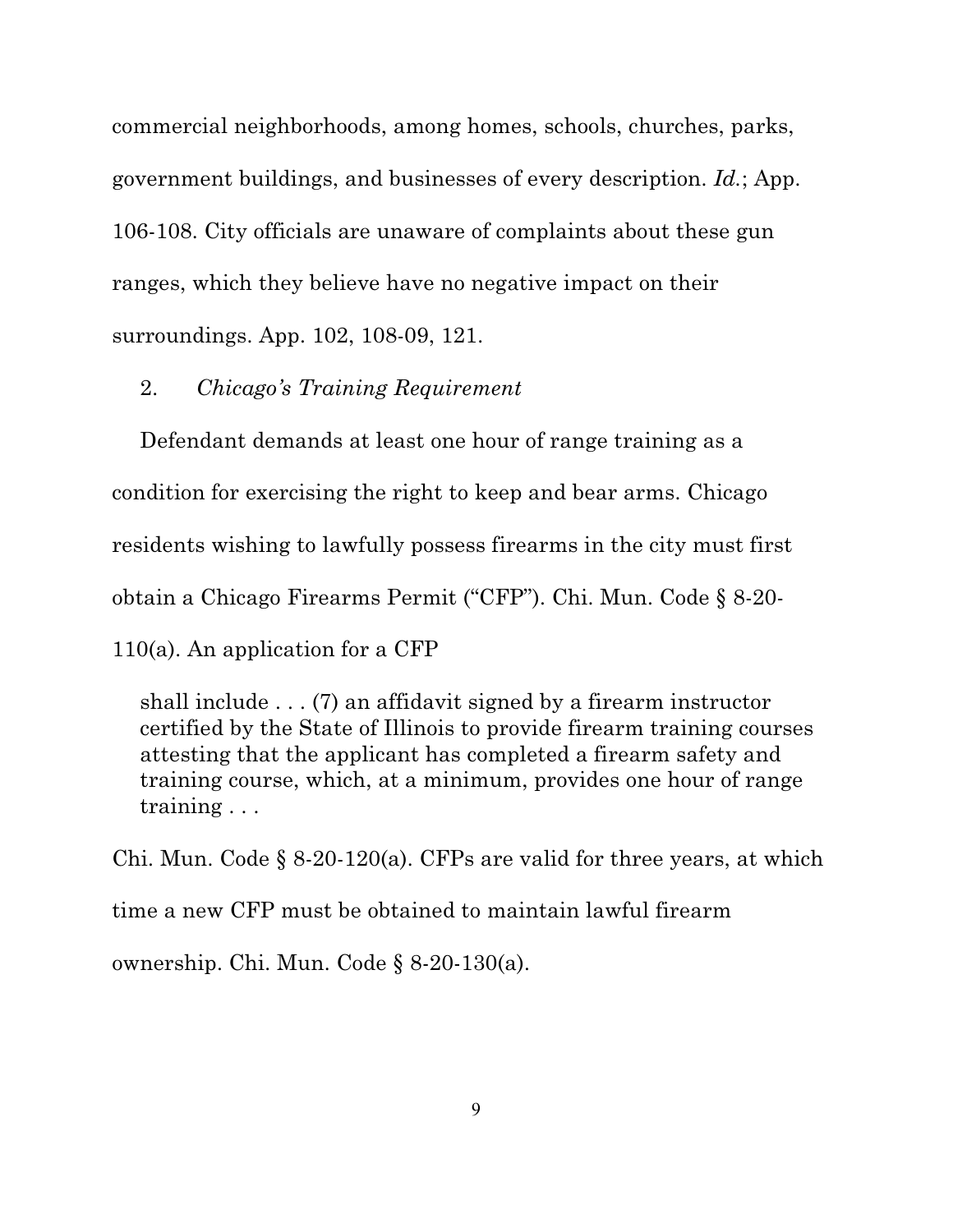The requirement is not exclusive to new gun owners. Chicago firearm registrants whose registrations predate the CFP requirement's adoption must obtain a CFP, and the requisite training, in order to renew their firearm registration. Chi. Mun. Code § 8-20-110(d). If a registration is not timely renewed, the subject firearm may become unregisterable to the current owner and must be disposed of. Chi. Mun. Code §§  $8-20-140(d)$ ,  $8-20-170(c)$ .<sup>2</sup>

Owing to, and as part of Chicago's recent changes to its firearms laws, the city enacted a ninety day grandfathering period during which it purportedly allowed the registration of previously-acquired firearms. Chi. Mun. Code § 8-20-140(d)(2). This ninety-day period expired October 12, 2010. Any individual wishing to take advantage of this opportunity was required to obtain a CFP and thus, to undergo at least one hour of range training within that ninety-day period.

Registrations under the previous law were valid for one year. <sup>2</sup> Defendant took the position that registrations expiring prior to October 12, 2010, were nonetheless extended through that day. However, apparently, a registration issued October 13, 2009 would have expired exactly one year later in the absence of a CFP and the requisite range training.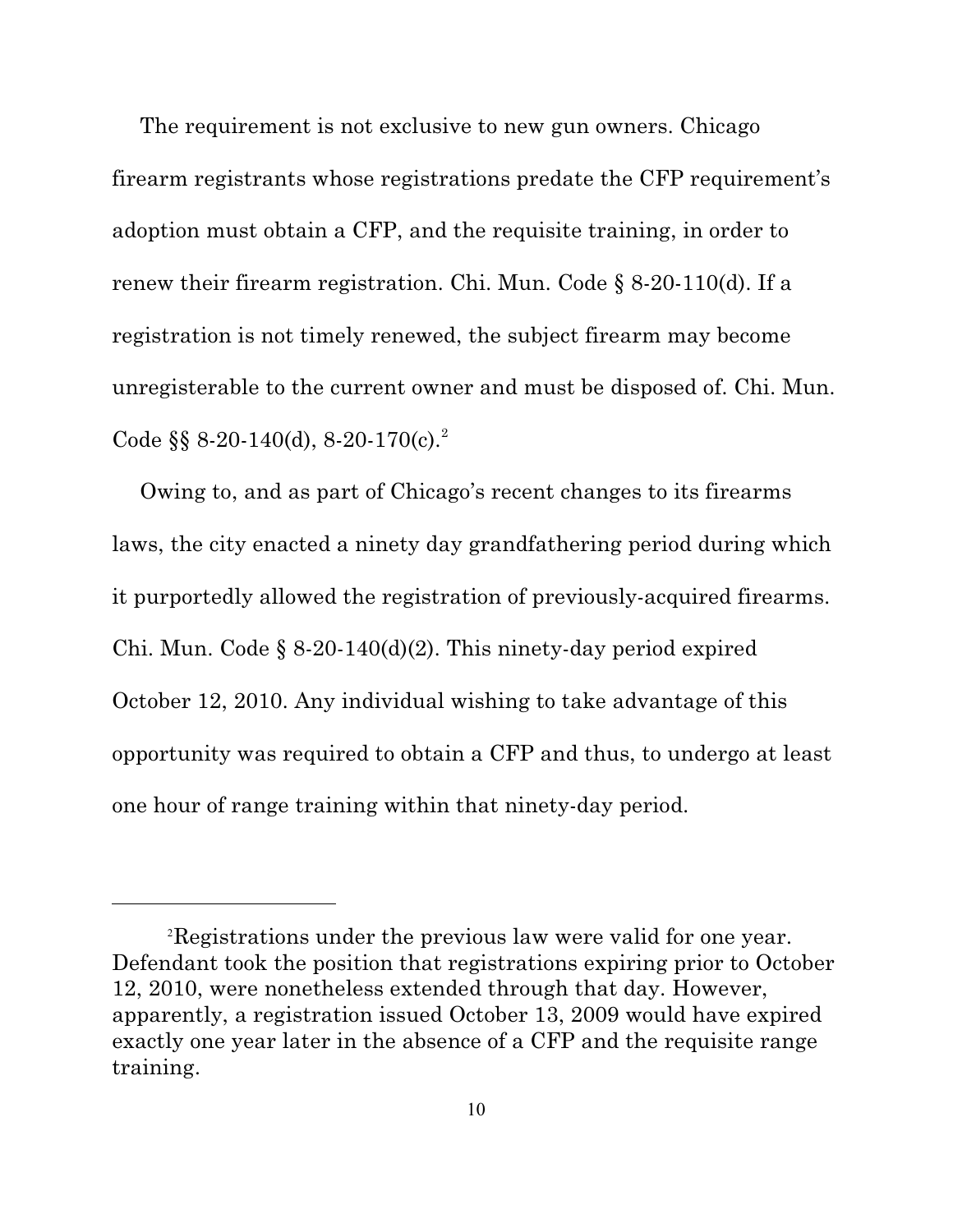### 3. *Chicago's Ban on the Operation of Gun Ranges.*

Chicago Mun. Code § 8-20-280, "Prohibition on shooting galleries and target ranges," provides, "Shooting galleries, firearm ranges, or any other place where firearms are discharged are prohibited; provided that this provision shall not apply to any governmental agency."

Additionally, a variety of Chicago code provisions, individually and as a whole, operate to bar the temporary lending and borrowing of firearms for purposes of training and familiarization at a gun range. These include: Chi. Mun. Code §§ 8-20-020 (barring possession of handguns outside the home), 8-20-030 (barring possession of long guns outside one's home or fixed place of business), 8-20-080 (barring possession of ammunition without corresponding CFP and registration certificate), 8-20-100(a) (providing that generally, "no firearm may be sold, acquired or otherwise transferred within the city, except through inheritance of the firearm"), 8-20-100(d) (providing that "No person may loan, borrow, give or rent to or from another person, any firearm or ammunition except in accordance with this chapter"), 8-20-110(a) (mandating that each individual must have a valid CFP to possess a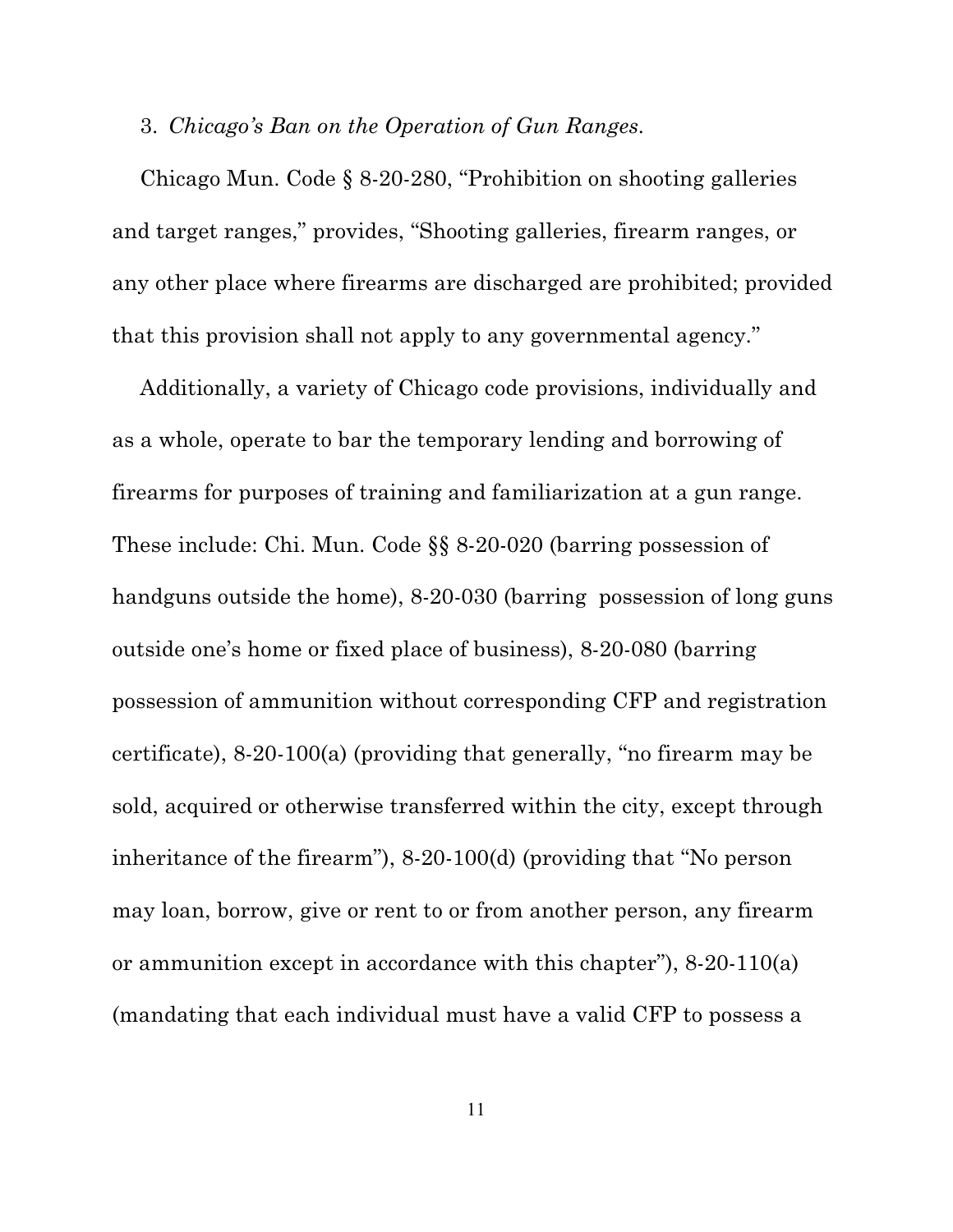firearm), 8-20-140(a) (firearms may be possessed only with a registration certificate), and 8-24-010 (barring recreational shooting).

Every day in which an individual operates a gun range in violation of Chi. Mun. Code § 8-20-280; or transfers, loans, borrow, gives or rents firearms or ammunition in violation of Chi. Mun. Code § 8-20-100; or possesses an unregistered firearm in violation of Chi. Mun. Code § 8- 20-140, is considered a separate and distinct offense. The penalty for a first offense in violation of these provisions is a fine ranging from \$1,000 to \$5,000 and/or incarceration ranging from 20 to 90 days. A subsequent offense carries a fine ranging from \$5,000 to \$10,000 and/or incarceration ranging from thirty days to six months. Chi. Mun. Code § 8-20-300(b).

Every day in which an individual possesses guns outside the home or fixed place of business in violation of Chi. Mun. Code §§ 8-20-020 or 8- 20-030; possesses ammunition without a corresponding registration under Chi. Mun. Code § 8-20-080; or possesses a firearm without a CFP in violation of Chi. Mun. Code § 8-20-140, is considered a separate and distinct offense. The penalty for a first offense in violation of these provisions is a fine ranging from \$1,000 to \$5,000 and/or incarceration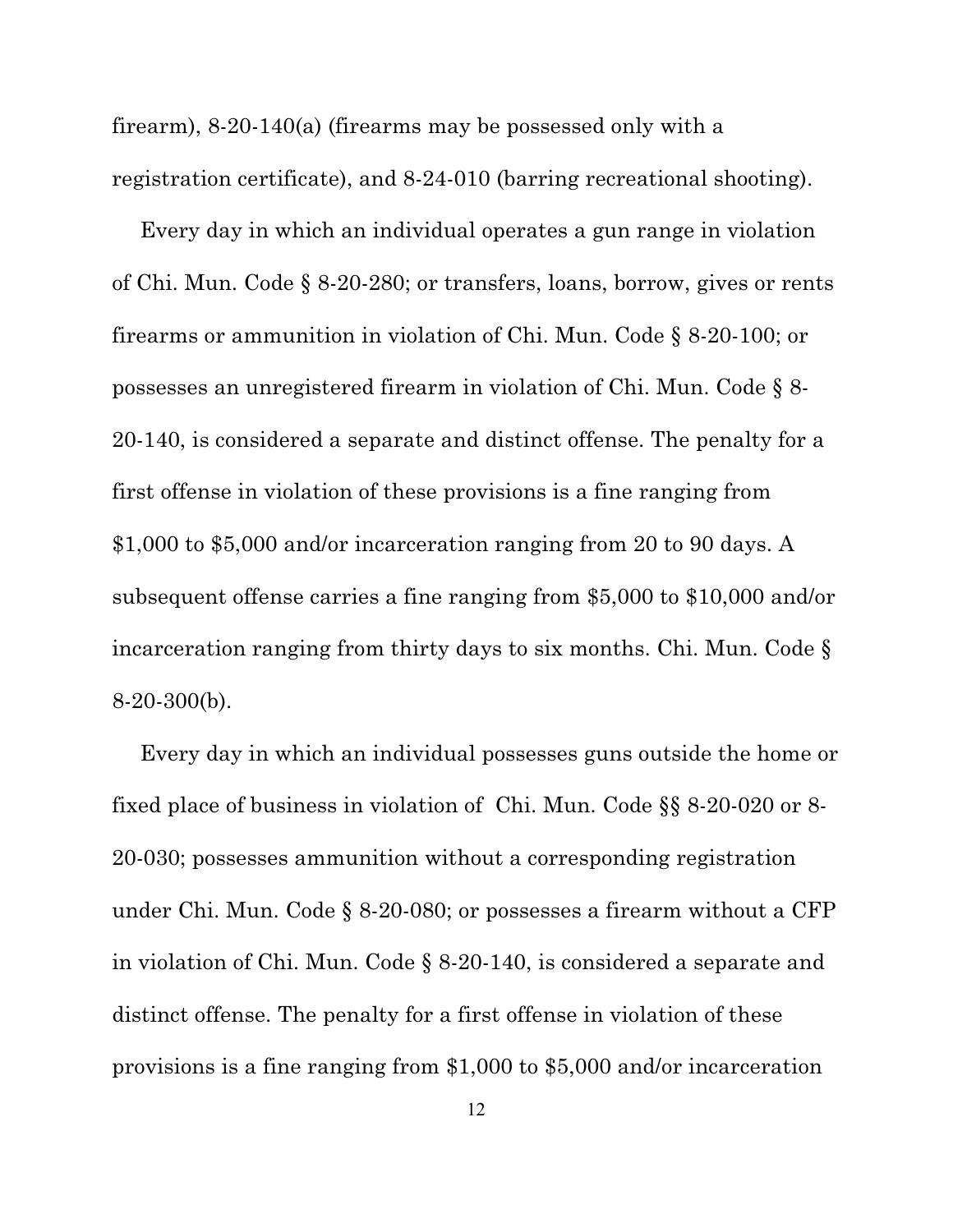ranging from 20 to 90 days. Chi. Mun. Code § 8-20-300(a). Discharging a firearm other than in self-defense or defense of another person, in violation of Chi. Mun. Code § 8-24-010, carries a penalty ranging from \$500 to \$1000.

#### 4. *Defendant's Asserted Rationales for the Range Ban*.

The legislative record is largely silent with respect to the range ban, enacted as part of the city's comprehensive post-*McDonald* gun control and prohibition ordinance. At the City Council's hearing on the legislation, Alderman Dowell asked Corporation Counsel Mara Georges, "What about shooting range facilities? Could people come into Chicago and construct those types of facilities?" App. 18. Georges replied that the City could

limit what we allow to operate in our city, however is reasonable as decided by the City Council. And the City Council certainly could decide from . . . a reasonable point of view that those gun dealers should be prohibited and various other gun associated activities prohibited within the city.

Id. Asked again about the prospect of private, for-profit gun ranges, Georges answered, "there are certainly very stringent zoning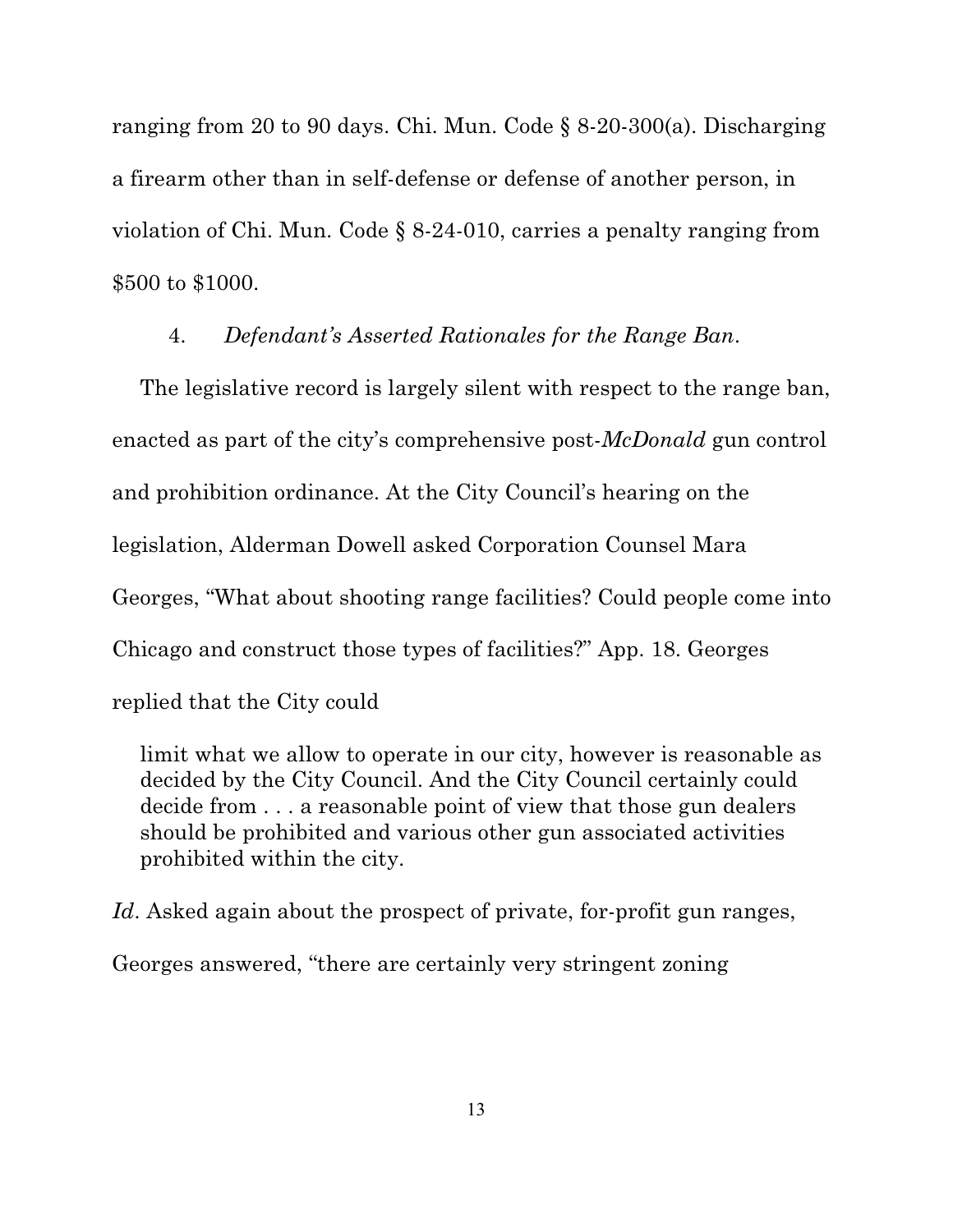requirements that need to be met and things such as that. So, you know, there is regulation that can be done." App. 19.

Georges later explained the city-wide ban on gun stores was enacted, instead of mere zoning and other types of ordinary restrictions, because no Alderman wanted gun stores in his or her ward. Dahleen Glanton & Duaa Eldeib, "Chicago Gun Law May Not Be Bulletproof," *Chicago Tribune*, July 11, 2010, at 2, available at http://articles.chicagotribune. com/2010-07-11/news/ct-met-chicago-gun-law-20100708\_1\_reasonable-r estriction-gun-ordinance/2 (last visited December 6, 2010).

The City Council's Committee on Police and Fire issued findings related to the gun ordinance that included the range ban. The Committee found that "[p]ublic safety requires that firearm owners complete a certified firearms training course that includes both classroom instruction and range training," app. 27, but did not mention the range ban.

Given the lack of any finding by the City Council relating to the range ban, Defendant searched for a number of rationales to justify the law. At first, Defendant alluded to "the serious public safety issues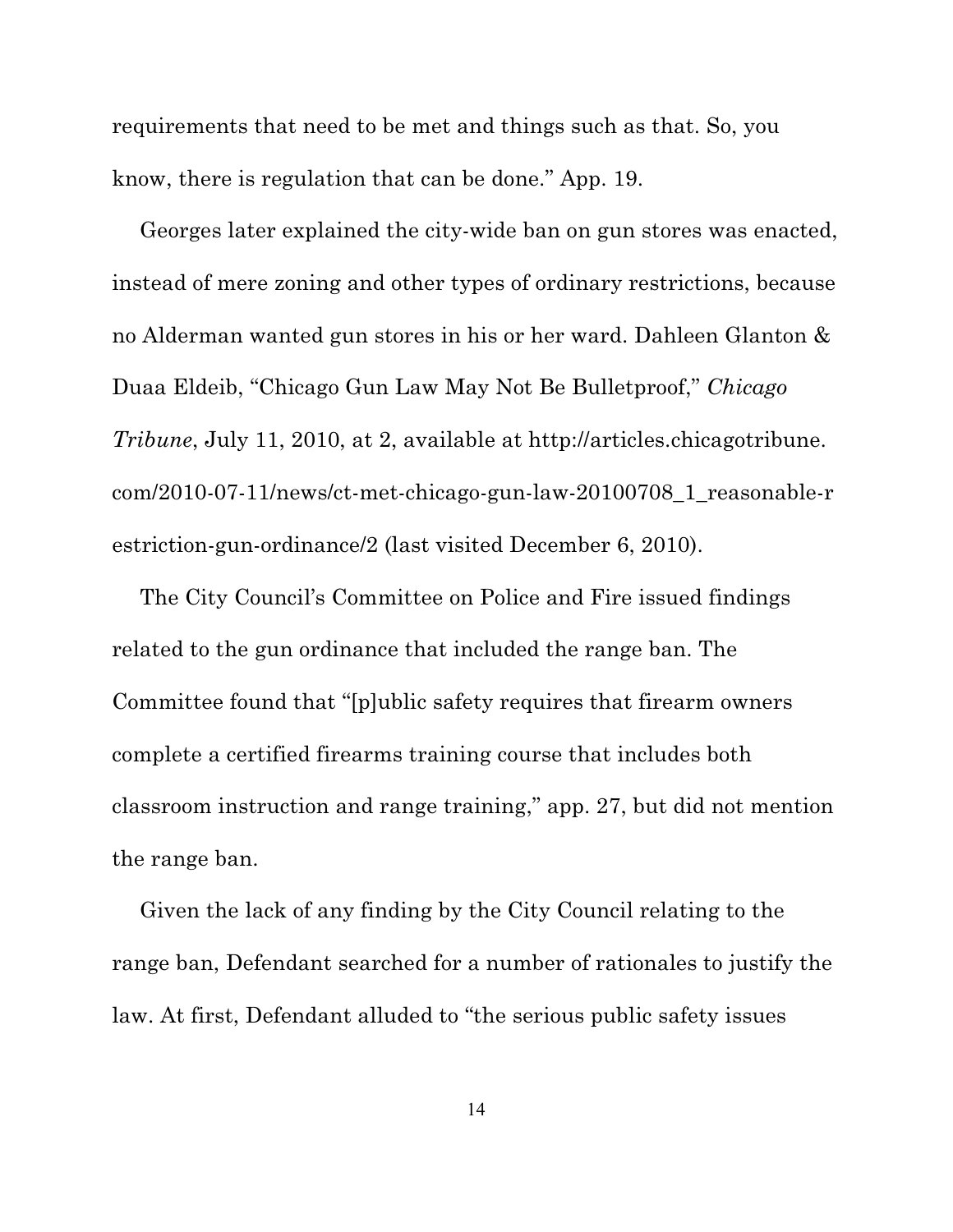raised by the wide-spread discharge of firearms at shooting ranges located in a dense urban environment." Br. Opp. TRO, August 23, 2010, pp. 8-9. Defendant identified a concern "with arms being discharged en masse and with great frequency," App. 68-69, 70-71, and with the fact that if ranges exist, people will have guns in their cars as they travel to the range. App. 71; SA 27.

Briefing opposition to the second TRO motion, Defendant's purported rationale for the gun range ban was:

Firearms ranges pose considerable public safety, health, and environmental concerns, and the Chicago City Council has determined that these risks warrant a ban on the operation of ranges in the City.

Br. Opp. TRO, Sept. 15, 2010, at 15.

Briefing opposition to the preliminary injunction motion, Defendant claimed that the gun range ban served public safety "by prohibiting a concentration of individuals with firearms in one location," Br. Opp. Prelim. Inj., Sept. 22, 2010, at 19. Without explanation, the range ban was to "reduc[e] opportunities for illegal transfer of firearms, theft, and gun trafficking." *Id*.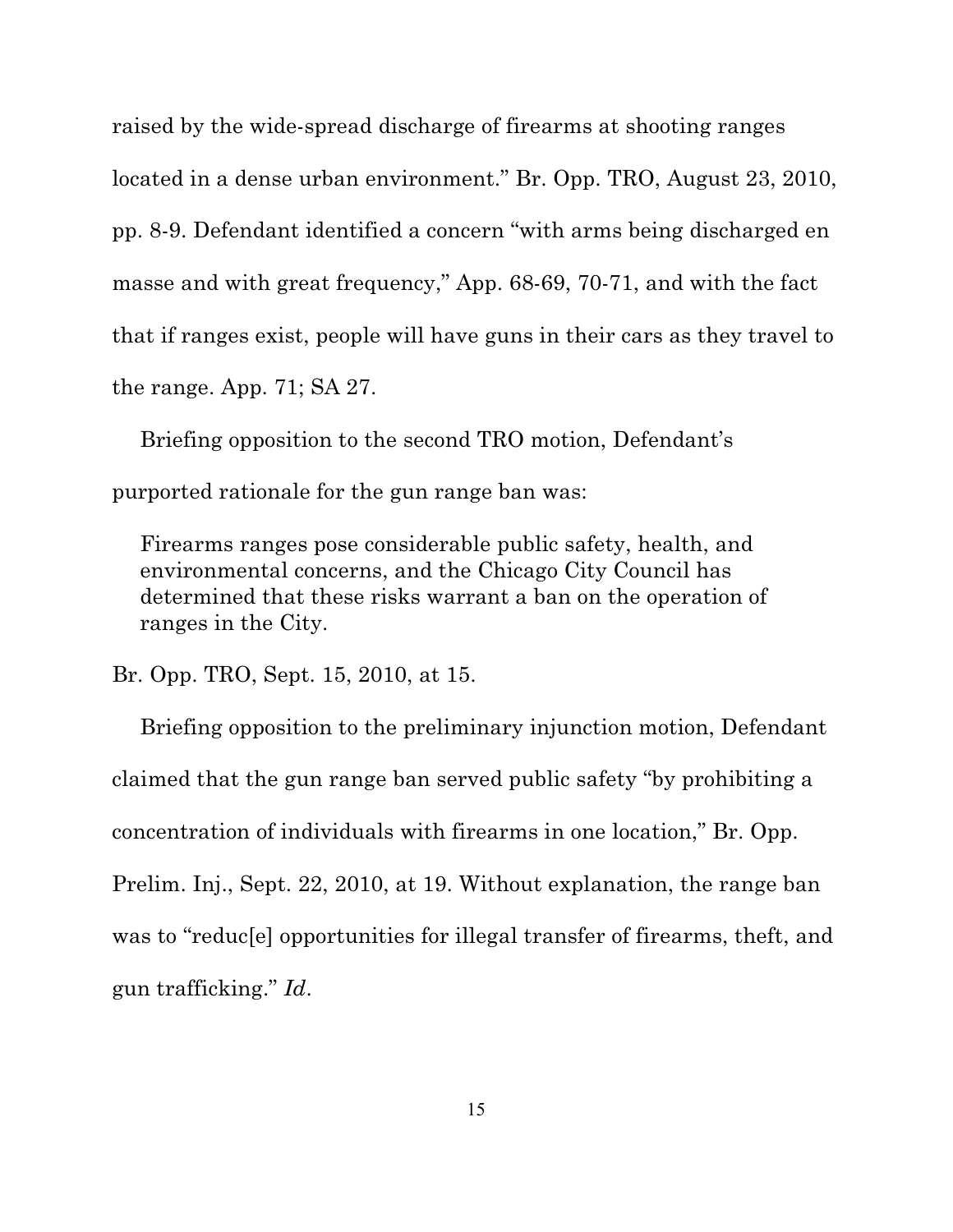Finally, Defendant claimed that gun ranges could be banned because they "create complicated and difficult regulatory challenges that the City has not yet addressed and could not address without significant ongoing cost." *Id.* "[T]he ban eliminates the need to integrate the operation of firing ranges into the City's otherwise established regulatory schemes." *Id*. at 21. These interests were re-asserted as sufficient to satisfy intermediate scrutiny. *Id*.

Former Chicago Police Range Master (and current advisor) Sergeant Daniel Bartoli testified mostly regarding the problems he perceived in Plaintiffs' mobile range, and offered his ideas on range safety.<sup>3</sup> But Bartoli also elucidated the alleged governmental interest in banning gun ranges, offering that range patrons might be victimized by criminals seeking to steal guns. App. 113.

Defendant's counsel offered generalized opposition to the concept of gun ownership as a reason for banning gun ranges, speculating that:

For example, Bartoli believes gun ranges should have secured 3 parking, be surrounded by opaque fencing, and have a separate area for the loading of firearms apart from the shooting area. App. 110-12. Adoption of such regulations would risk additional litigation, but the point is moot as Chicago lacks such regulations.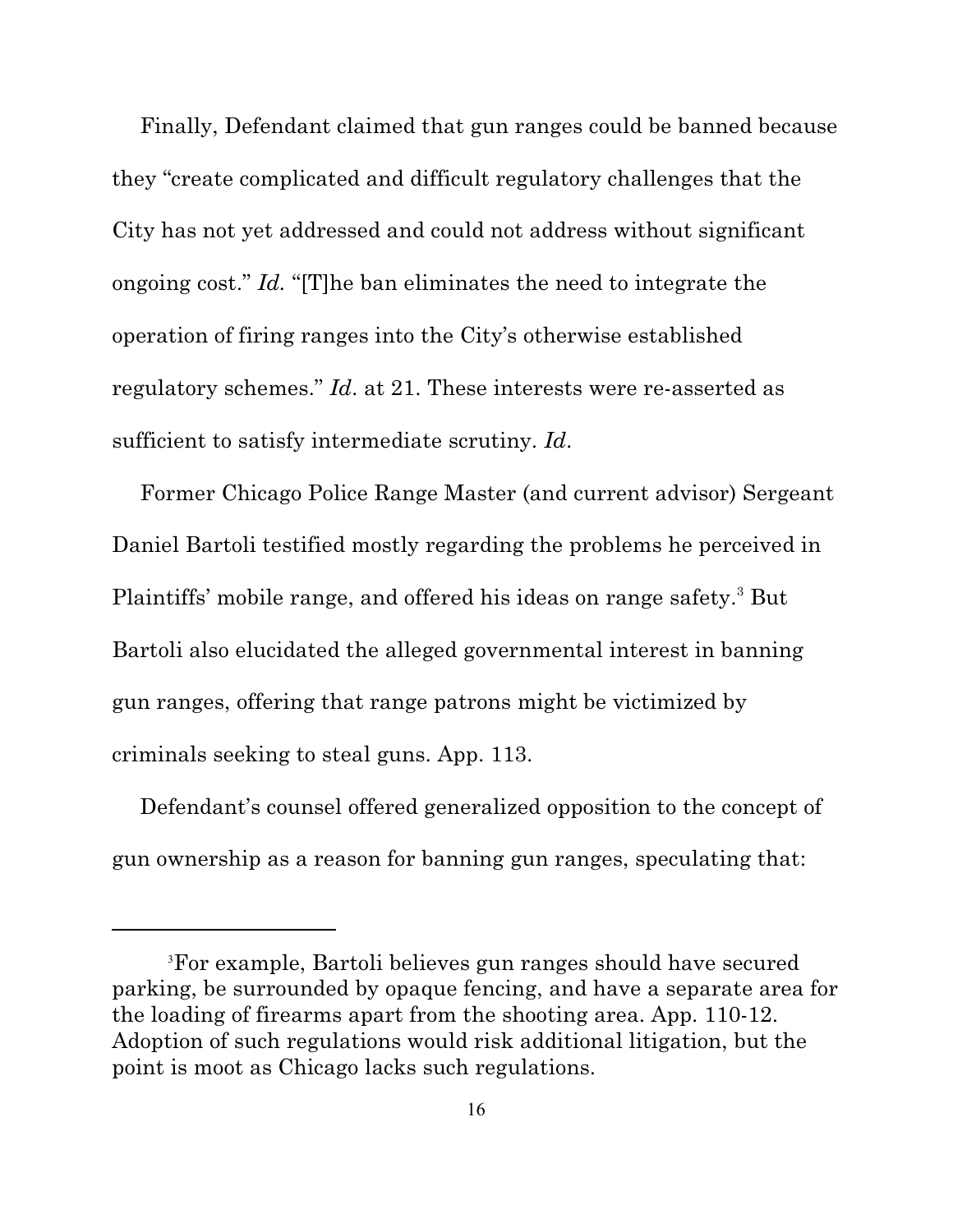the problems of congregating with weapons are very serious, because . . . there's a strong likelihood that every day interpersonal conflicts will turn violent, if people have guns. Where two people are arguing in a parking lot may just result in some fisticuffs, or maybe not even that, if people have weapons, tensions escalate, fears escalate, and you can have deadly consequences.

App. 128-29. Defendant offered no specific facts or studies relating to range-oriented crime.

In addition to rationalizing the gun ordinance's range ban,

Defendant asserted that even if the court were to enjoin the range ban, ranges would nonetheless be banned by operation of the city's zoning and business licensing codes. The zoning code allegedly bans all that is not permitted, and it does not provide for gun ranges. Likewise, no business could exist in the city without a comprehensive set of regulations which, for gun ranges, do not exist (owing to the range ban). *See, e.g.* Br. Opp. TRO, August 23, 2010, at 7-8; App. 67-68, 79, 130. Patricia Scudiero, a Commissioner of Defendant's Zoning and Land Use Department who also serves as Defendant's Zoning Administrator, explained:

Q. Does the Chicago zoning ordinance currently provide in any way for a gun range?

A. No.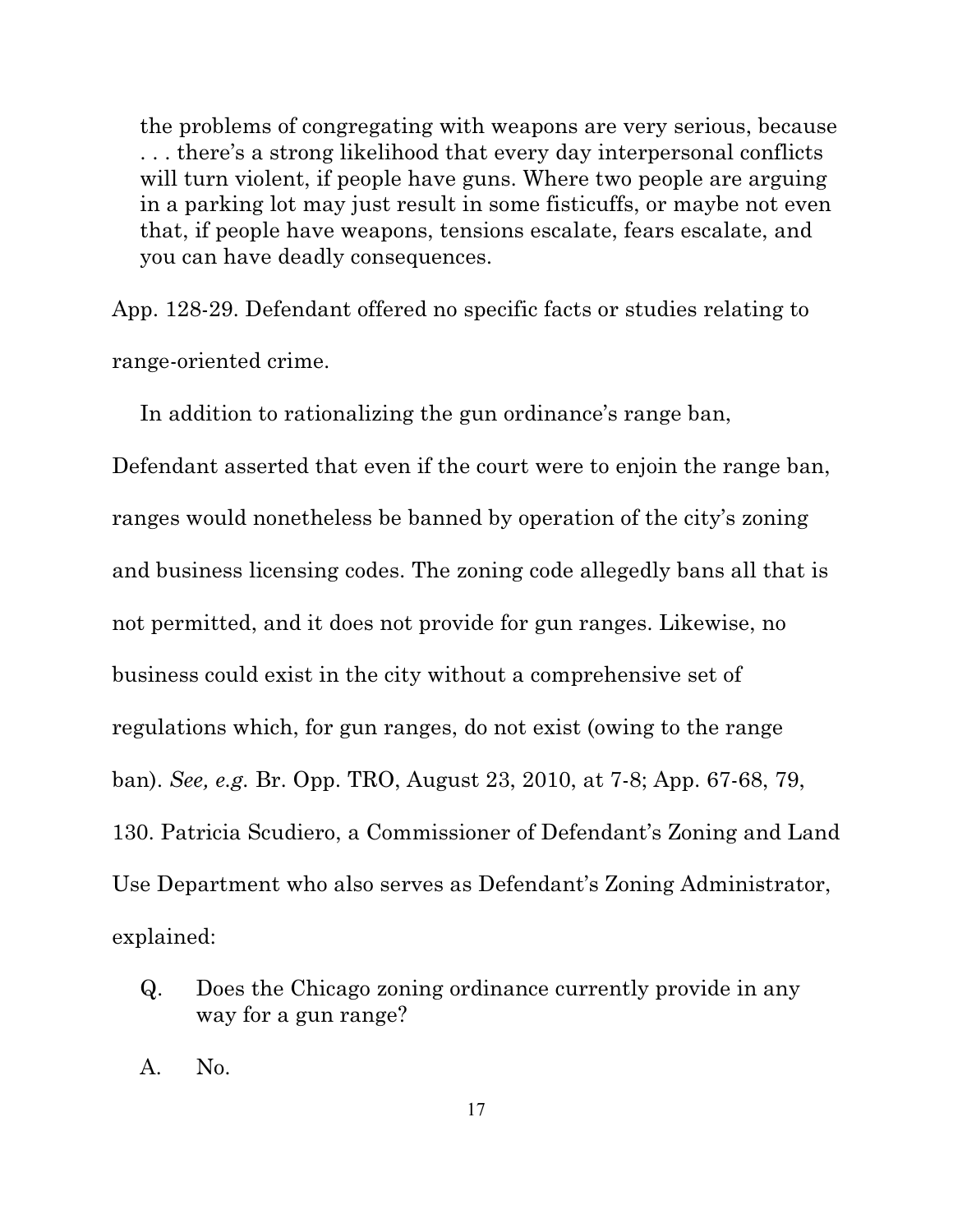- Q. Does the fact that the Chicago zoning ordinance omits gun ranges mean anything?
- A. It means it's prohibited.

#### App. 95; *see also* App. 104-05.

This "zoning ban" may be more a product of happenstance, or a litigation position, rather than the fruit of any conscience choice. Prior to its amendment this past July, Chi. Mun. Code § 8-24-010 allowed the discharging of guns at "duly licensed shooting clubs."

 Scudiero testified that she has never been to a gun range, has never read or studied any literature about gun ranges, has no experience or education with either the structure or operation of gun ranges, and has never investigated gun ranges for zoning purposes. App. 95, 104.

As Zoning Administrator, Scudiero would be tasked with initiating zoning review of any proposed use. App. 103-04. However, she did not participate in any manner in the crafting or adoption of Defendant's gun ordinance, nor did she discuss the ordinance with anyone from or on behalf of the zoning commission, nor did she discuss the ordinance with the Mayor or anyone acting on his behalf. App. 103. No City Council Member ever asked Scudiero how other cities zone for gun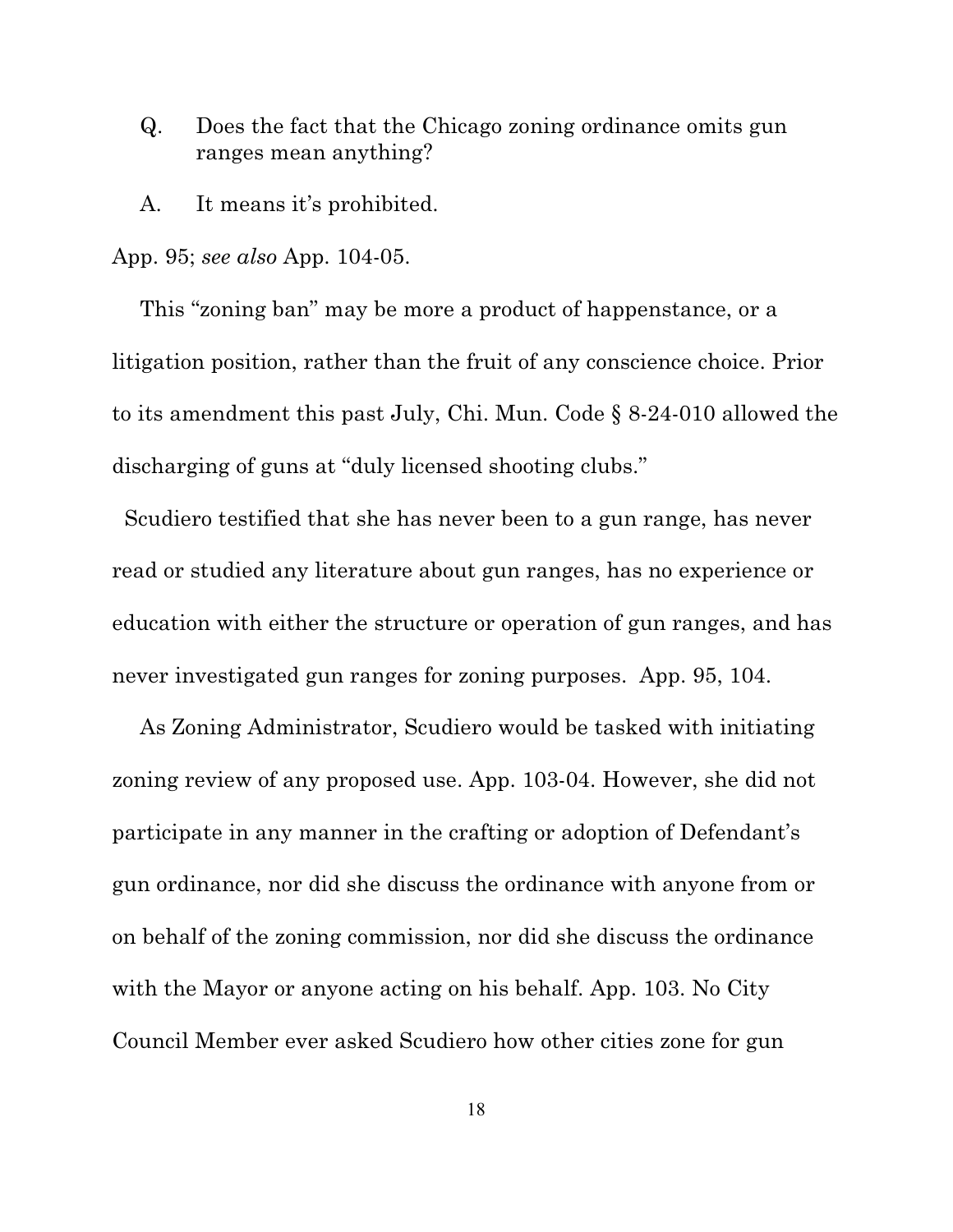ranges, and Scudiero is unaware of any other city in America banning gun ranges. App. 105.

Nonetheless, the lower court allowed Scudiero to testify as to what she "imagine[s]" happens at a gun range. App. 96-97. Based on this imagination, Scudiero opined that gun ranges should be zoned as an "intense" use, similar to taverns, rock crushing facilities, salvage yards, incinerators, drive-through facilities, and adult establishments. Specifically, Scudiero opined gun ranges belong in manufacturing districts, but even then, only on a case-by-case special use basis. App. 98-101. However, Scudiero had no knowledge of whether gun ranges emit noise or emissions of any kind. App. 105-06.

#### 5. *The Range Ban's Impact on Plaintiffs and the Public*

On June 29, 2010, the day following the Supreme Court's decision in *McDonald*, Chicago Police Superintendent Jodie Weis testified that 95,700 guns were registered in Chicago. App. 20.<sup>4</sup> Weis estimated that

Handguns, "the most popular weapon chosen by Americans for <sup>4</sup> self-defense in the home," *Heller*, 128 S. Ct. at 2818, could not have been added to this tally by civilians since 1982.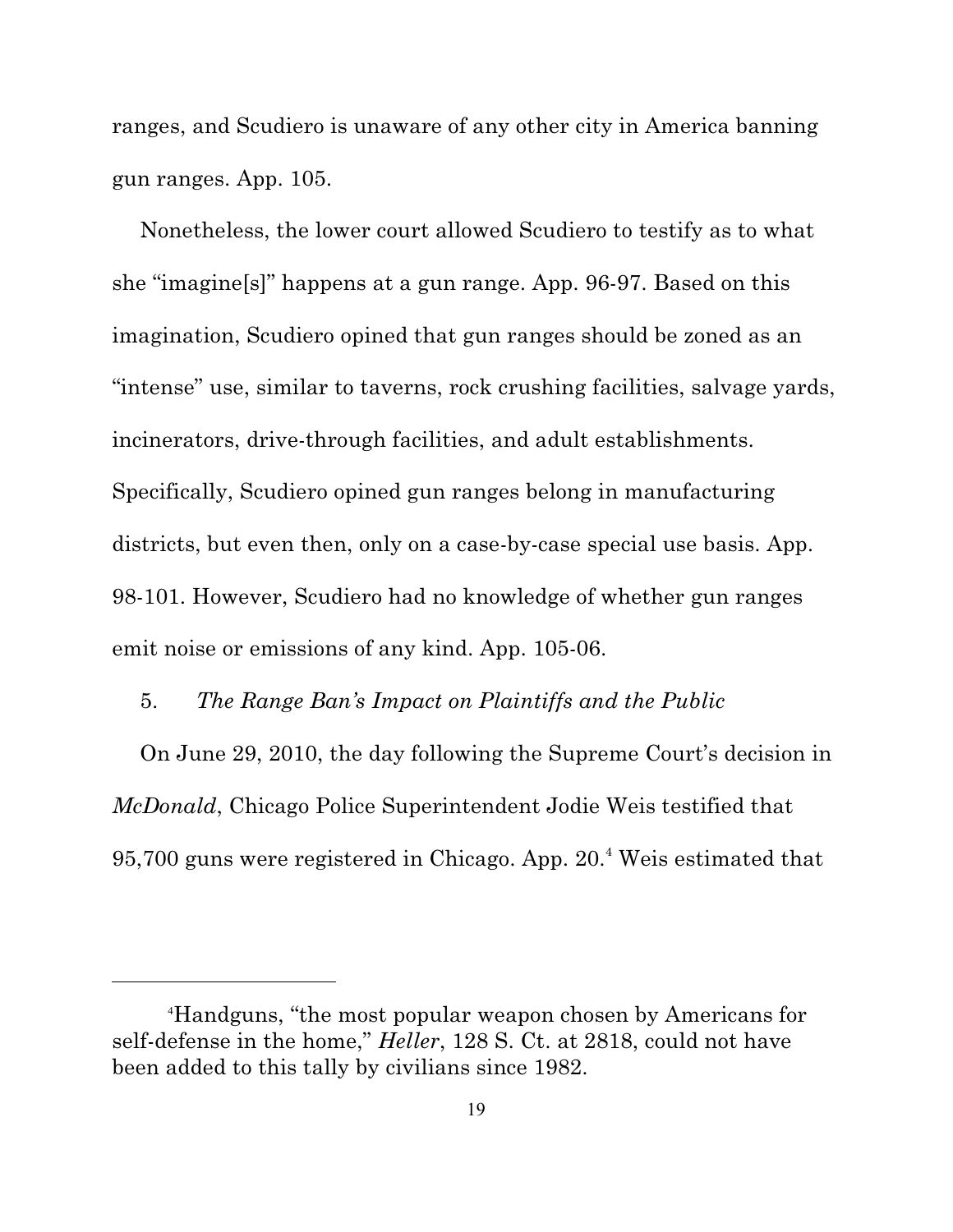perhaps 10% of the city's population, or approximately 300,000 people, would be interested in registering firearms post-*McDonald*. App. 25.

Weis also testified that "[s]hooting is a very perishable skill." App. 22. Defendant's former Range Master agrees, App. 117, and believes training is necessary to adequately practice self-defense. App. 116.

Plaintiff Second Amendment Foundation, Inc. ("SAF") has approximately 1,700 members in Chicago. App. 46. Plaintiff Illinois State Rifle Association ("ISRA") has 1,144 members in Chicago. App. 50. By definition, these individuals are interested in advancing the exercise of Second Amendment rights. Most of them own guns. App. 46,50. Assuming a complete overlap in these organization's memberships, Plaintiffs have approximately 1,700 members whose ability to register or re-register possessed guns expired October 12 absent range-training, and whose currently registered guns will become unregistrable absent range-training by July 11, 2011 (one year from the ordinance's effective date)—a daily average of almost five people. Of course, not all members of the public impacted by the range ban are motivated to join Plaintiff organizations.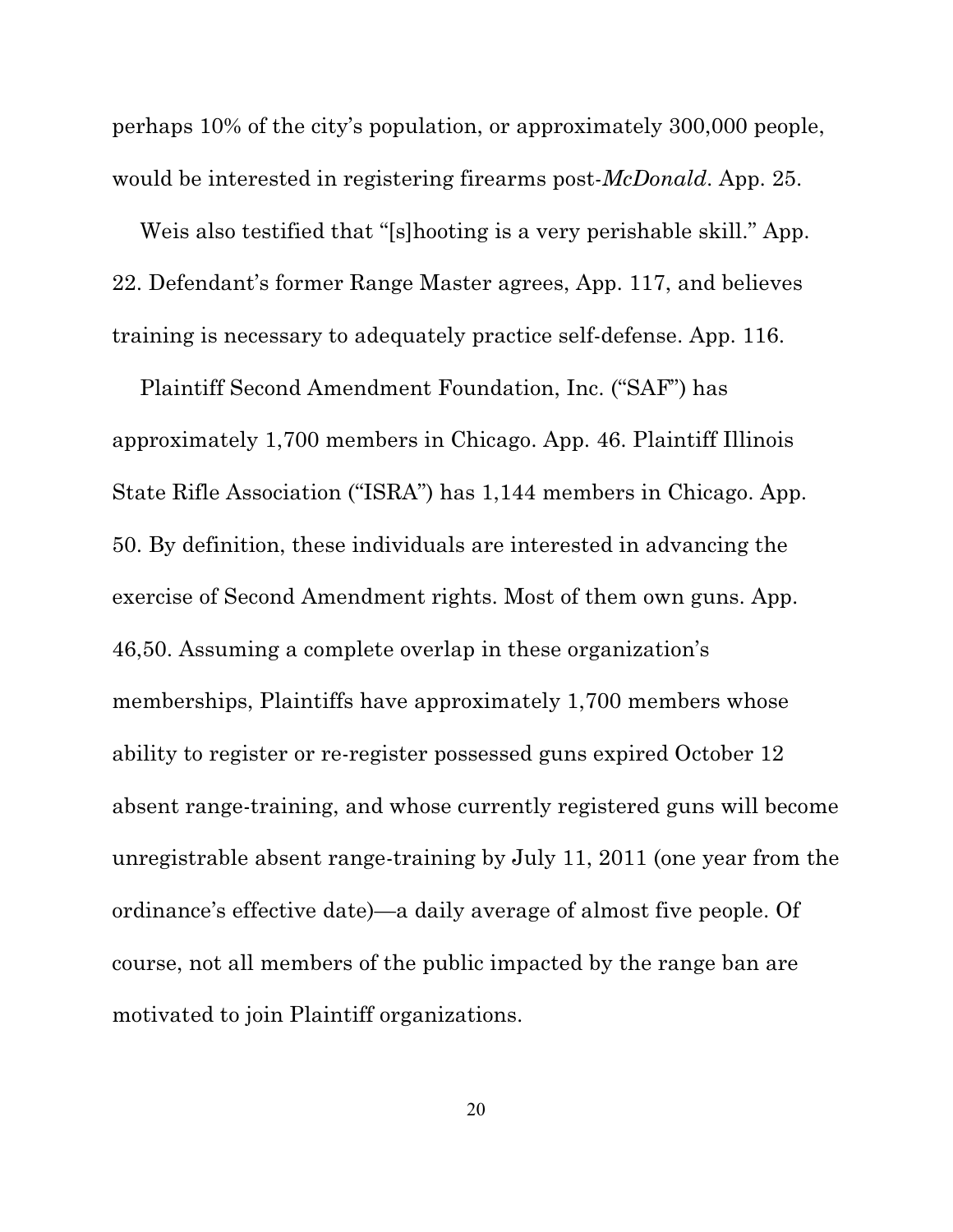Lack of range-training in Chicago has inhibited price competition, reduced access to trainers, and discouraged Chicagoans from obtaining the training necessary to possess guns in compliance with Chicago law. Andre Queen, Executive Director of a state-licensed investigative and security academy in Chicago that offers the CFP course testified that his company's ability to provide range training is limited because the suburban ranges are locking out Chicago-based instructors, so that they can keep the CFP training market for themselves. App. 53.

What ranges are available to Chicago-based instructors are beginning to charge high fees and compete with their business, offer limited facilities, and are a significant distance from the city. App. 53- 54. The lack of adequate range facilities costs customers, both because there is simply not enough range time to take on the students that can otherwise be served, and because the cost and time associated with using the ranges that are available discourages customers. App. 54. The lack of gun ranges in Chicago is significantly impeding individuals' ability to maintain and obtain lawful gun ownership. App. 51-54.

Plaintiff Rhonda Ezell, whose Chicago home has been repeatedly burglarized, suffers from various serious medical conditions burdening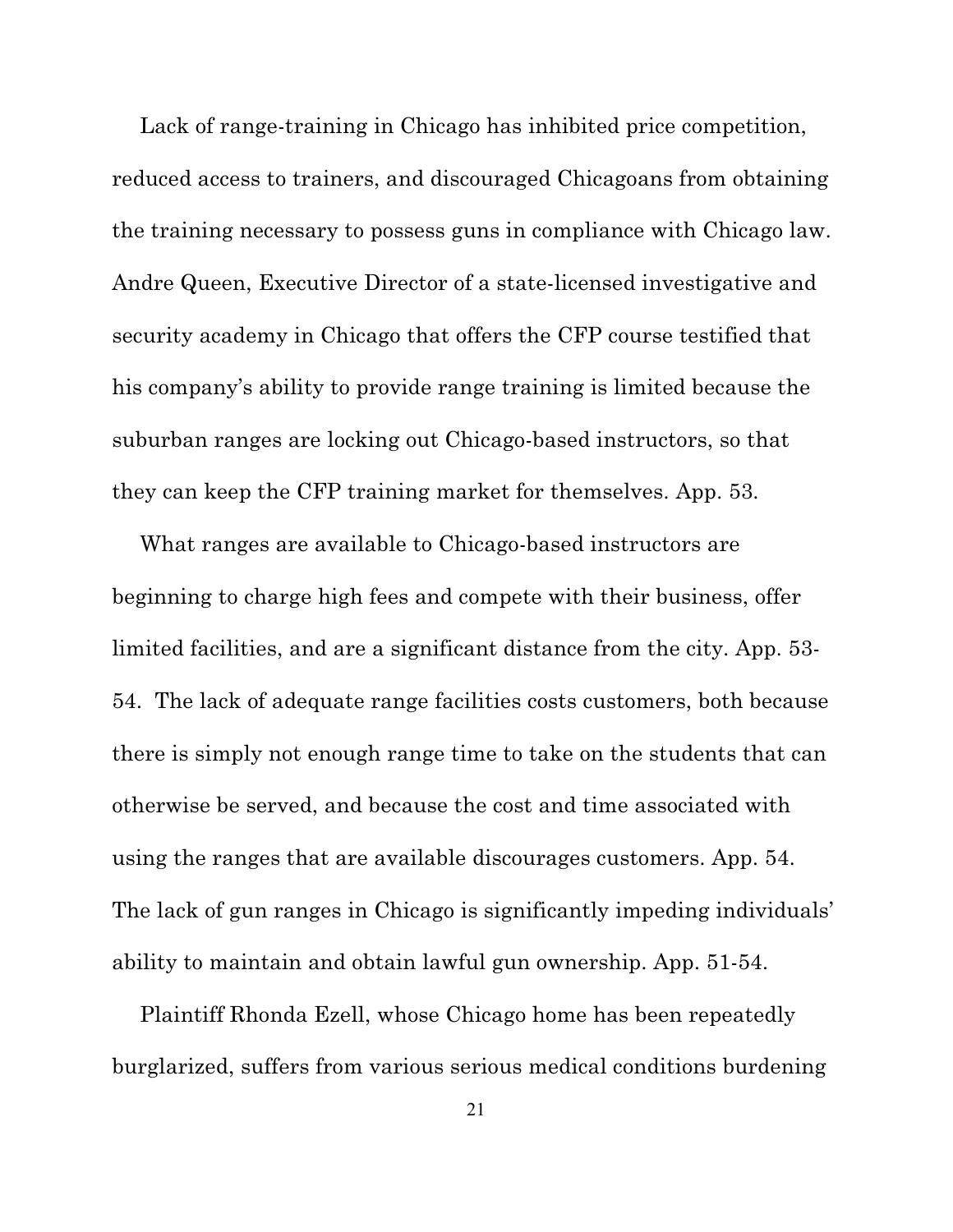her ability to travel. With significant difficulty, Ezell completed her training outside Chicago, but would like to continue training closer to home. App. 29. Hespen lawfully owns various registered firearms, and was facing the loss of their registration but for obtaining training outside the city. App. 31. Nonetheless, the lack of lack of ranges in Chicago impedes Hespen's ability to maintain marksmanship. App. 32.

Brown lawfully possessed a firearm outside the city, but could not bring it to Chicago for lack of training outside the city. Brown frequented ranges in Chicago when they were available. He regularly promotes the shooting sports and provides shooting instruction, and he would do so among his Chicago neighbors, but the lack of a local range impedes his ability to engage in this activity. App. 33-34.

Hespen and Brown are better able than Ezell to travel to gun ranges, but all three would exercise their right to do so in Chicago. App. 29-30, 32, 34.

Action Target designs, builds, and furnishes gun ranges throughout the United States, including in Chicago. Action Target recently built gun ranges for the Federal Reserve Bank, 230 S. LaSalle Street; the Postal Service, 743 S. Canal Street; and Brinks, 919 S. California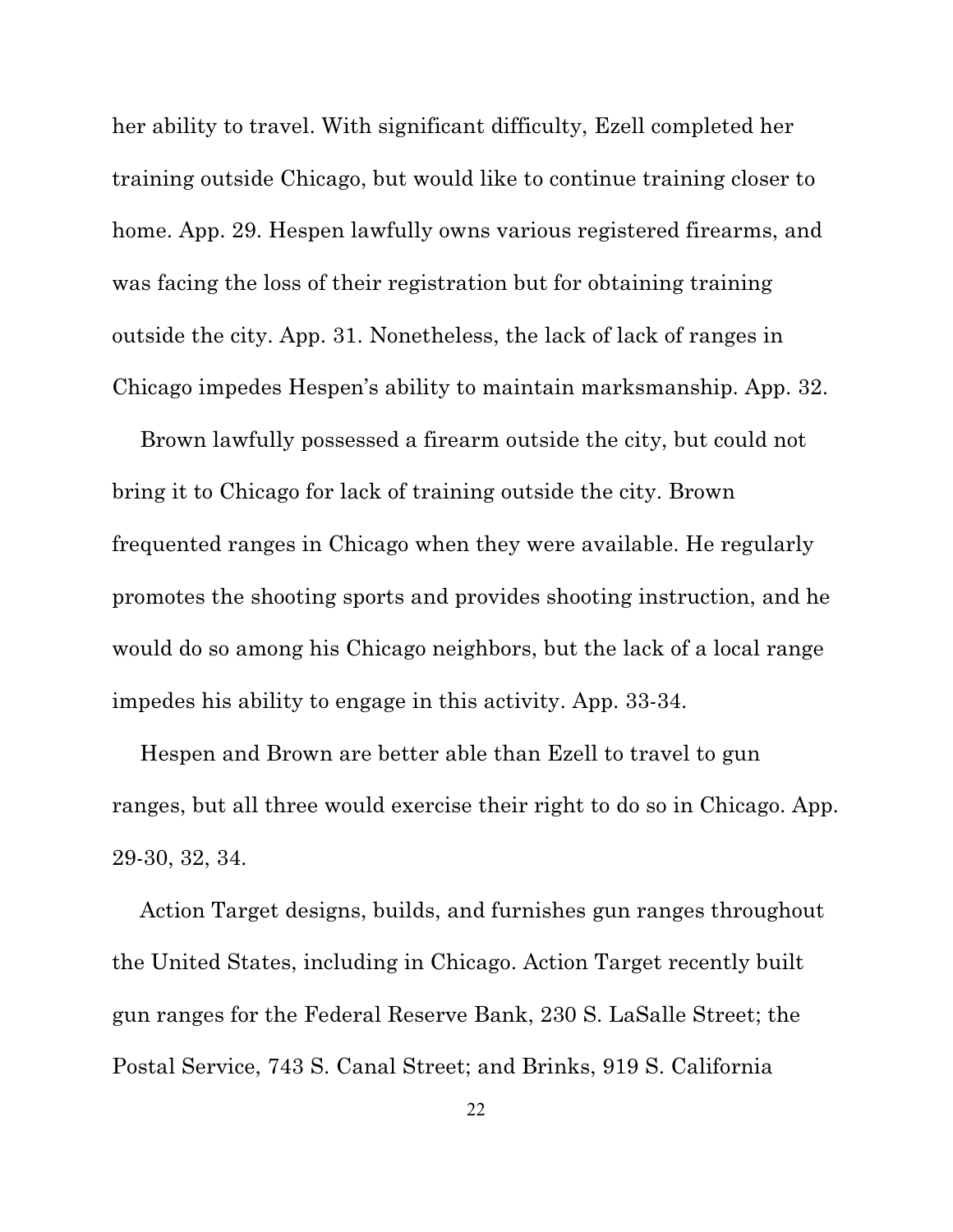Avenue. It is bidding to retrofit Chicago gun ranges operated by the Customs and Border Protection Service, and Federal Air Marshals. App. 35-36, 80. Action Target also sells commercial ranges in the Chicago area, and would construct ranges in Chicago but for the ban. App. 36, 83-84.

Plaintiffs are greatly concerned that owing to the recent highlypublicized demise of Chicago's handgun ban, many individuals seeking to become first-time gun owners might purchase guns that are lessthan-optimally suitable for their needs. Plaintiffs believe it is better for potential gun owners, and in the interest of public safety, that prospective gun buyers experience a variety of guns, or at least, those guns they are considering, *before* actually making their purchases. And many people are introduced to shooting and gun ownership by visiting a range prior to deciding to purchase a gun. App. 42, 44.

SAF and ISRA are in the business of promoting firearms education and ownership, including by the securing of Second Amendment rights. App. 41, 43. ISRA has long operated a gun range near Kankakee, Illinois, for the benefit of its members, and to promote marksmanship and the shooting sports. App. 44. Among ISRA's members and officers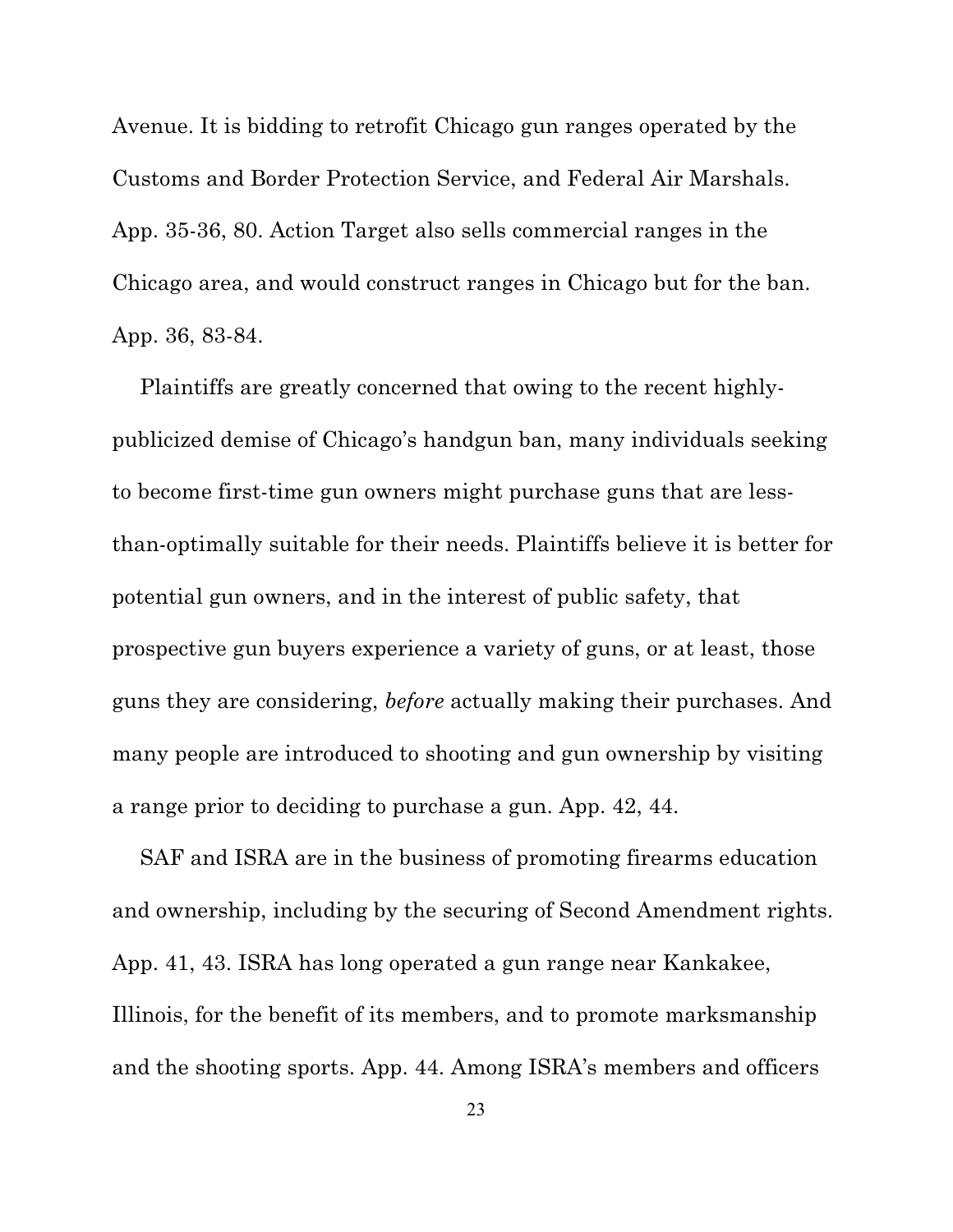are various firearms trainers certified by the State of Illinois who are qualified to provide the training mandated by the City of Chicago as a prerequisite to obtaining a CFP. *Id.*

To address the training crisis facing current and prospective Chicago gun owners, SAF and ISRA contracted for the operation of a mobile range training facility in the city. SAF placed a deposit guaranteeing the availability, for immediate delivery, of a mobile range facility, fully compliant with all federal environmental and safety standards, which contains three positions within a forty-eight foot truck trailer. App. 42. SAF had also secured a commercial space for the location of this range within Chicago, and planned to secure additional parking locations so that convenient range training may be provided to gun owners throughout the city. *Id.* This range would be operated by SAF in conjunction with ISRA's state-registered firearms trainers. App. 42, 45.

Defendant's discovery of Plaintiffs' initial landlord, a steel perforating factory with an empty parking lot, focused on Defendant's theory that the landlord's business might be violating various laws by renting space to Plaintiffs. App. 47-48, 57. The landlord testified that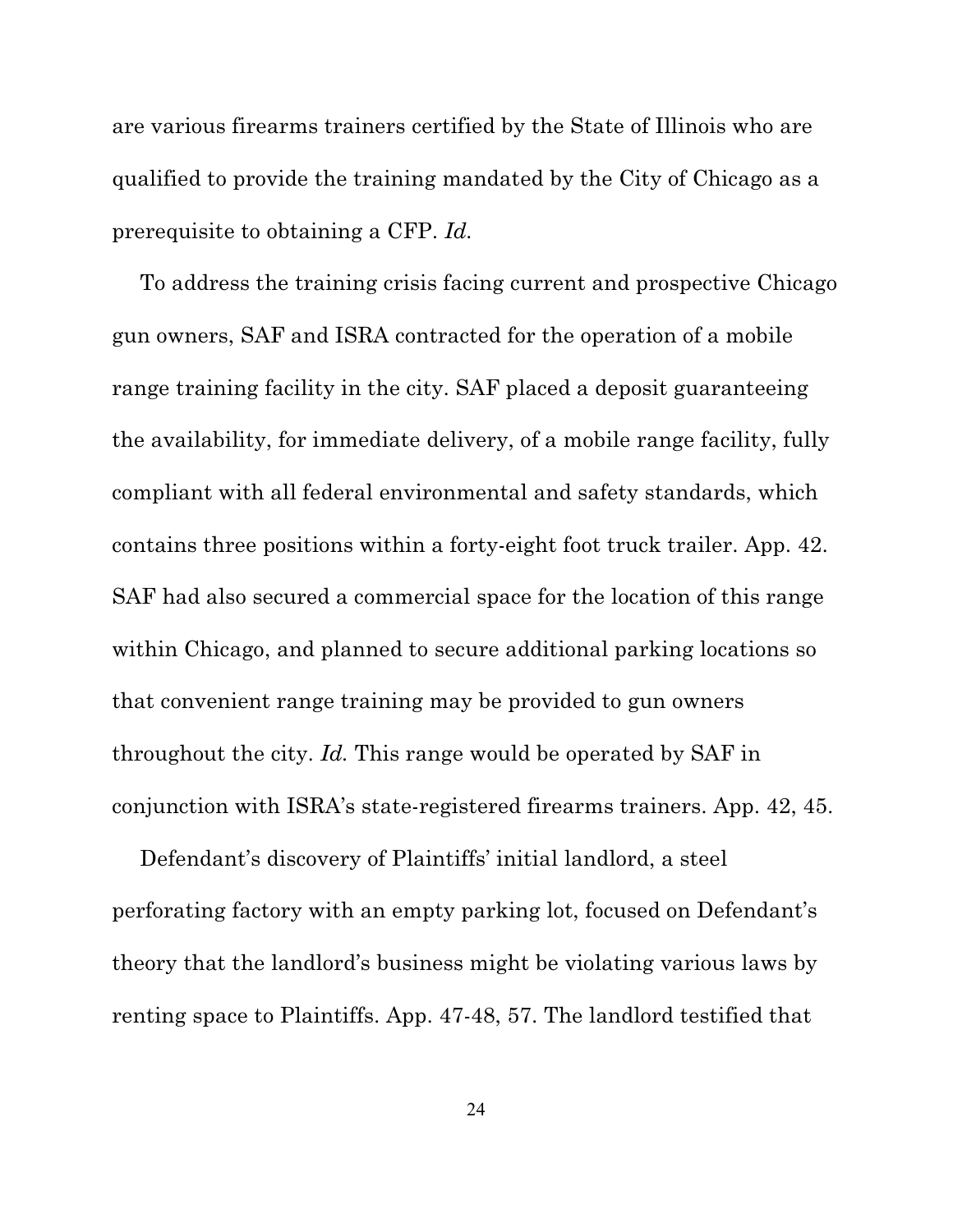he canceled Plaintiffs' lease because he wished to avoid "[a]ny problems of any kind with the City with regard to this lease. They could be extra judicial." App. 56. Advised that the city could not lawfully harass him, the landlord's attorney replied that was "legally" correct, but perhaps not in "the real world." *Id.*

Plaintiffs leased an alternative space for the mobile range. App. 48.

But for the range ban, SAF and ISRA would begin operating the mobile range within the City of Chicago, but refrain from doing so for fear of arrest, prosecution, fine and incarceration of their principals and employees. App. 42, 45. For the same reason, ISRA refrains from opening a more permanent range facility within the City of Chicago. App. 45, and Action Target is refraining from soliciting and conducting business in Chicago. App. 36.

### 6. *The District Court's Decision*

The lower court began its analysis by rejecting application of intermediate (and, by implication, strict) scrutiny. Reasoning that intermediate scrutiny has only been employed by this Court in cases involving categorical possession bans, the lower court apparently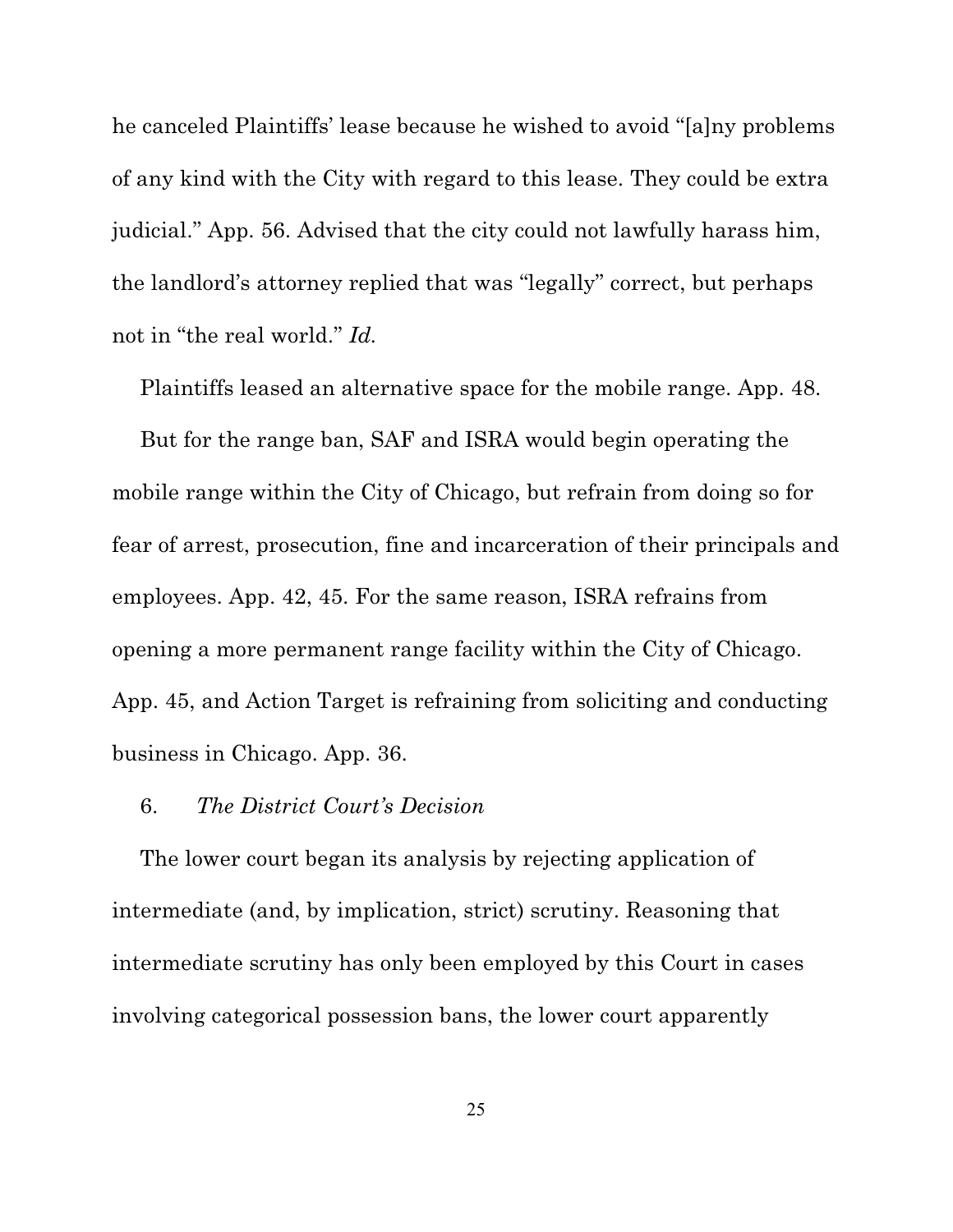adopted rational basis as a means of evaluating the Second Amendment claim, although it noted the result would be no different under intermediate scrutiny. SA 11.

The court then found the individual Plaintiffs failed to establish irreparable harm, because they were not unable to leave the city for training purposes. Action Target, whose private range business is illegal by virtue of the ban, was held not to be suffering harm because it had no "current plans to construct a range, has not searched for a location to construct a range, and would not be able to construct a range in less than nine months." SA 12.

The court then reasoned that for some individuals, a range outside city limits might be closer than a location inside city limits, and that anyone who sustained additional travel expense to engage in gun training, or who lost a firearm to the non-registrability penalty owing to lack of training, could simply recover money damages later. SA 13.

Finding that *Heller* and *McDonald* addressed an individual right, "and did not address an organization's right," *id.*, the court held that SAF and ISRA (party plaintiffs in *McDonald*) could not assert Second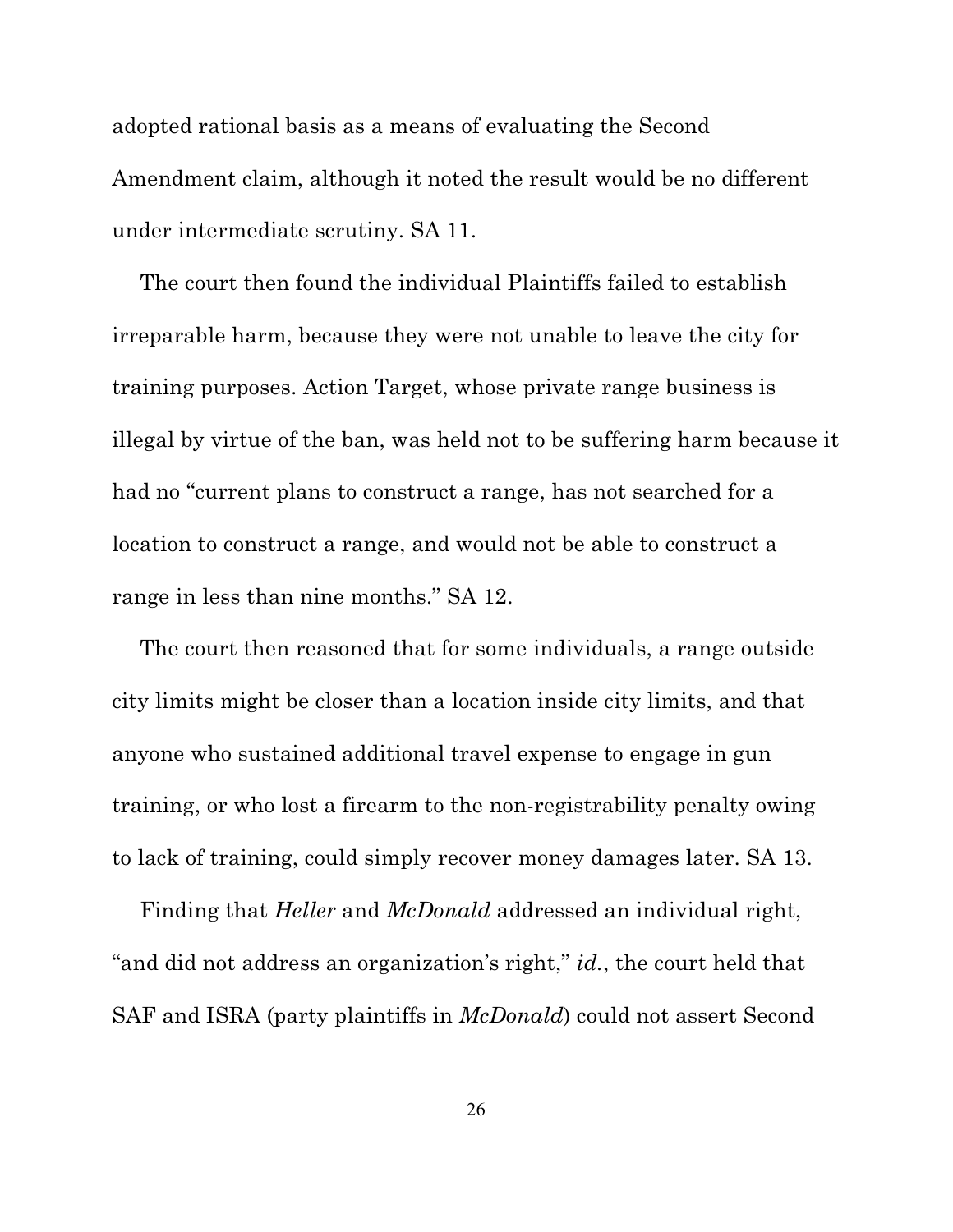Amendment rights. The court also stated that SAF and ISRA did not demonstrate that their members were unable to train outside the city.

The court then asserted that Defendant had "presented evidence that firing ranges would fall within the intensive use category and be zoned for manufacturing districts . . . and that firing ranges must be highly regulated . . ." SA 15. The fact that no zoning and other regulations were in place, reasoned the court, would cause great harm to Defendant were an injunction issued, relative to what the court termed would be "the minimal inconvenience of traveling outside of the City for a one-hour course." *Id.*

The lower court then declined to offer its assessment of Plaintiffs' likelihood of success on the merits, because the constitutional issues are allegedly novel. SA 16. After recounting that it believed monetary damages would be an adequate remedy, and its decision on the balancing of interests, the court separately found no First Amendment violation had been established because Plaintiffs were still free to discuss firearms, and offer classroom instruction in Chicago. SA 17.

One point on which Plaintiffs prevailed below related to the balance of harm. Although the court did not perceive the range ban as harmful,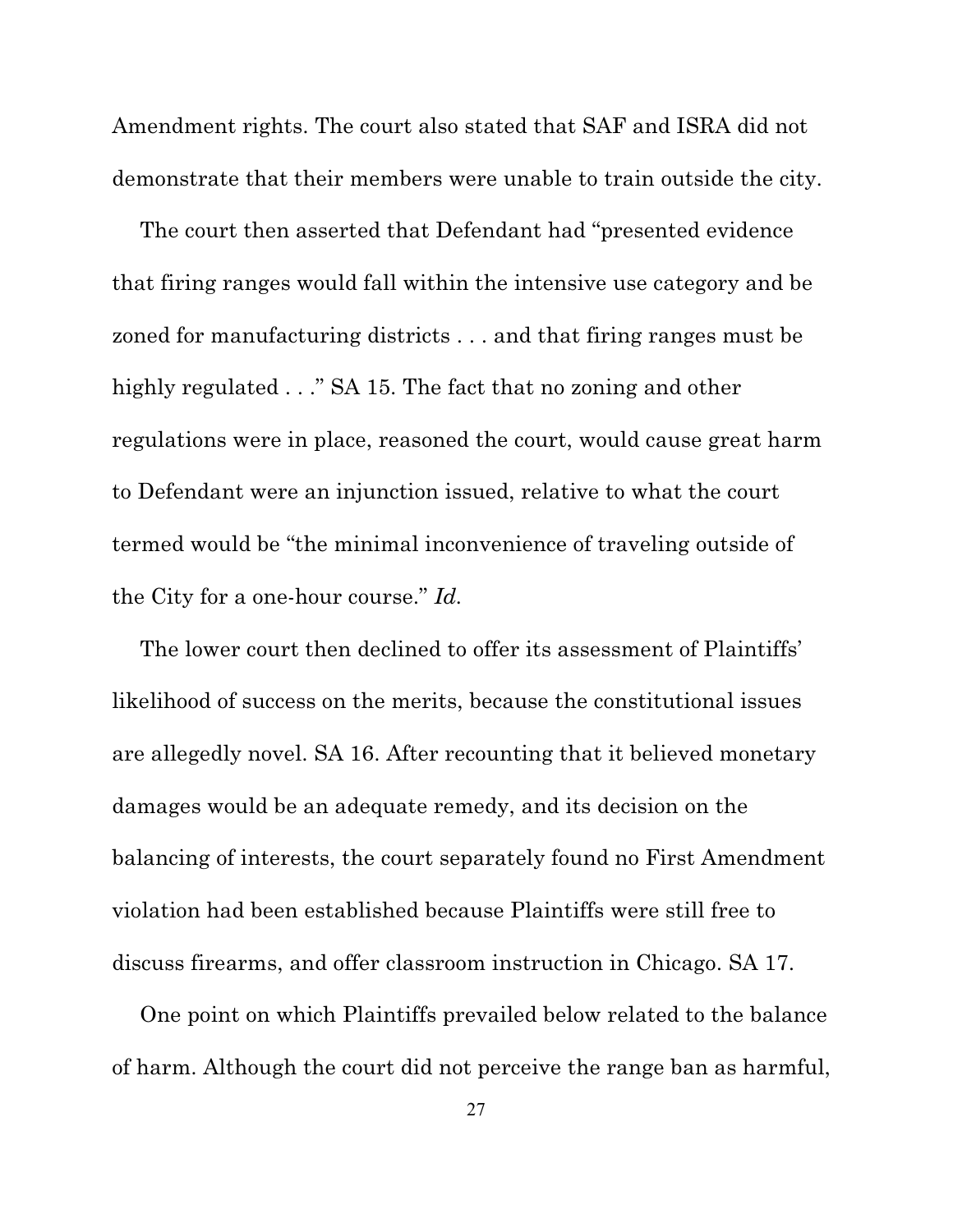and credited the regulatory void as a potential problem tipping the balance in Defendant's favor, the court's opinion reveals no acceptance of Defendant's strenuous attacks on the safety of Plaintiffs' proposed remedy (apart from the court's generalized concerns regarding gun ranges). Considering the court's summation of the evidence during closing arguments, this is not surprising:

[T]he testimony was that these mobile ranges are next to Sam's Clubs and residences and shopping malls and in parking lots, and there's not been any difficulties with them in those places. That was not challenged in any effective way, right? That -- that's the way it stands right now from the first witness we heard from.

App. 132. "[T]here's not been a conclusion from anyone that a mobile

range next to a shopping mall is dangerous. I haven't heard that

testimony." App. 133.

What we have on the facts is a man who stood here and told this Court that those mobile ranges are placed in places where there's high-traffic area, and it goes against your argument that it's so dangerous to place one of these here, and that they don't have any problems with it. Then we have two locations proposed where they can go and conjecture as to whether it's going to be placed in one angle or another angle, near the railroad tracks, near the residences, et cetera, but not one bullet has left those other ranges and caused harm to anyone. Those are the facts.

*Id*.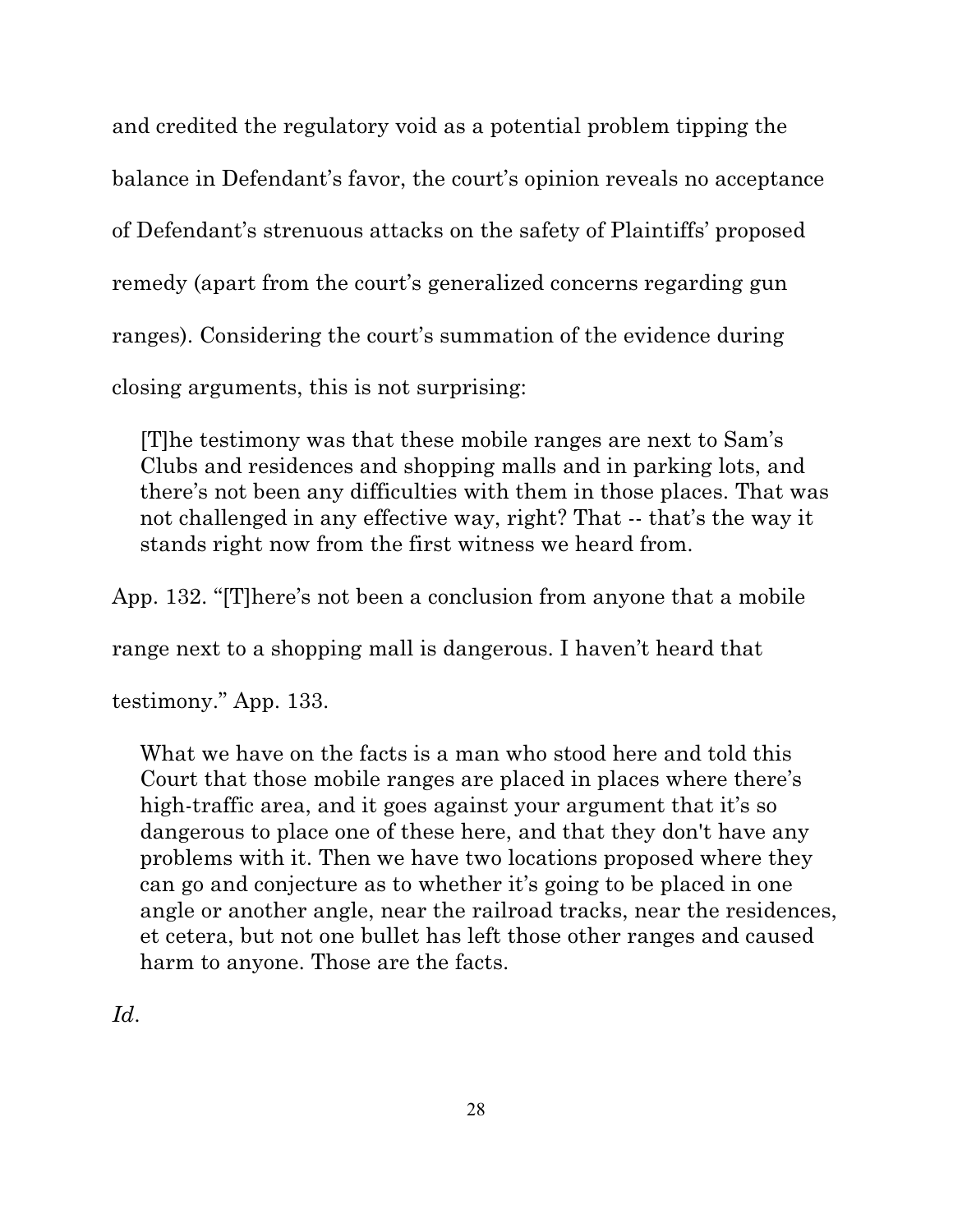### SUMMARY OF ARGUMENT

The Second Amendment guarantees a right to use and operate gun ranges. Obtaining and maintaining firearm proficiency is necessary to effectively exercise the right of self-defense (in the home and elsewhere) central to the Second Amendment, but shooting at a range is also in and of itself a traditional lawful use of firearms secured by that amendment. Thus, while Defendant may regulate ranges in the interest of public health and safety, it cannot completely ban them, whatever its purported reasons.

Regardless of whether gun ranges are independently protected by the Second Amendment, the possession of guns in the home for selfdefense is so secured. In electing to make regular range training a prerequisite for home gun possession, the City deprives itself of any theoretical ability to ban ranges needed for that training. Chicago cannot ban something it mandates as a condition of exercising a fundamental right.

At best, the requirement that gun training, both mandatory and elective, be obtained outside the city, fails any applicable standard of review because Defendant has utterly failed to identify *any* legitimate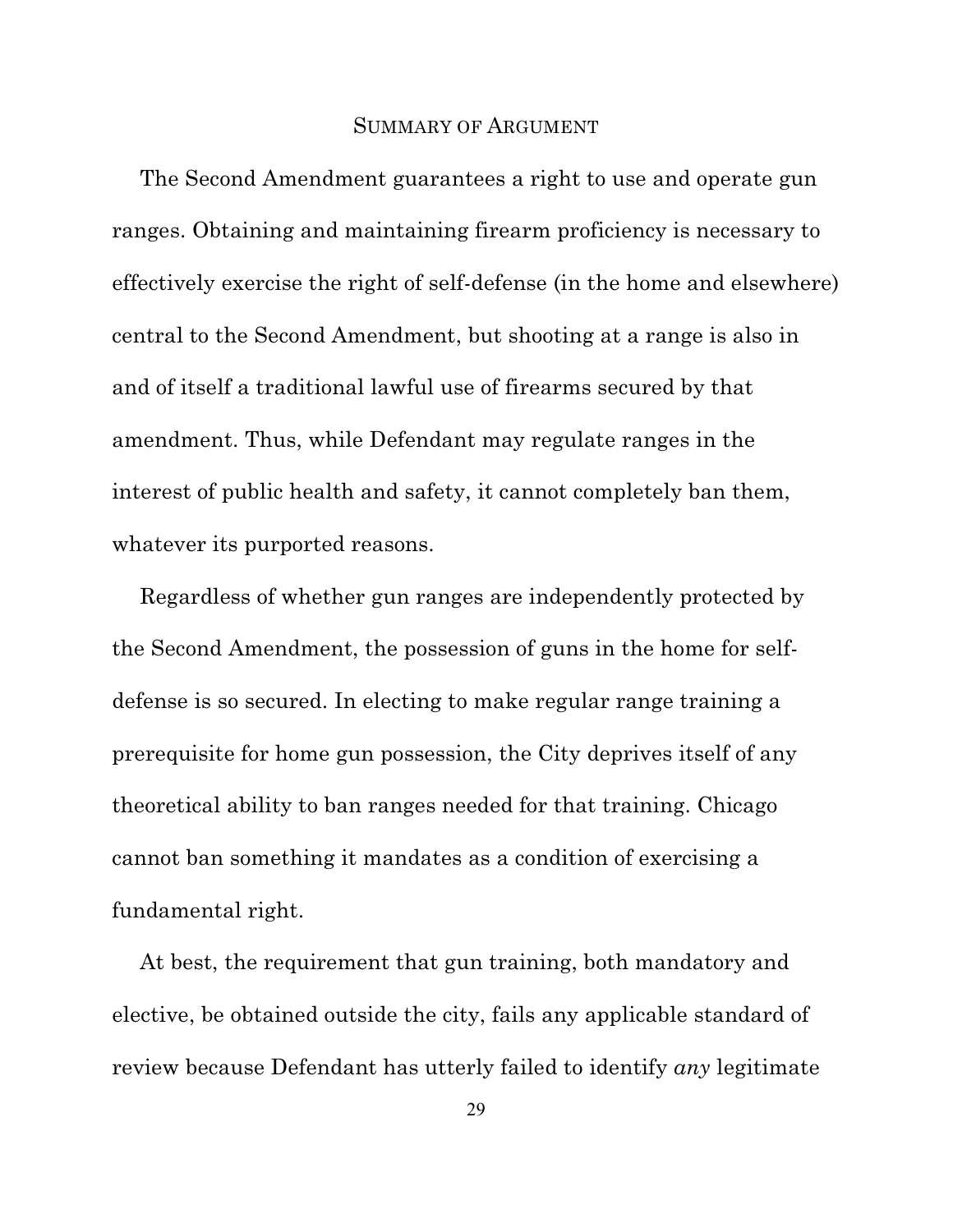governmental interests for the regulation, let alone a relationship between those interests and the law.

And as the Fourth Circuit holds, gun training at a range for purposes of obtaining a gun license is protected First Amendment speech. *Edwards* v. *City of Goldsboro*, 178 F.3d 231 (4th Cir. 1999). Obviously, Defendant believes that gun classes express something valuable enough to be made mandatory. Banning such communication violates the First Amendment.

For all the effort expended in this case, the only governmental interests asserted in defense of the range ban were: (1) people transport guns to ranges, to fire them, (2) range patrons might be victimized by crime, (3) gun ownership and possession is inherently dangerous, (4) regulating ranges is too costly, and (5) vague zoning concerns justify banning gun ranges. These are not serious arguments.

Within the context of a preliminary injunction analysis, the irreparable harm is plain enough. The deprivation of constitutional rights is frequently considered irreparable; the deprivation of First Amendment rights is irreparable harm *per se*. Likewise with the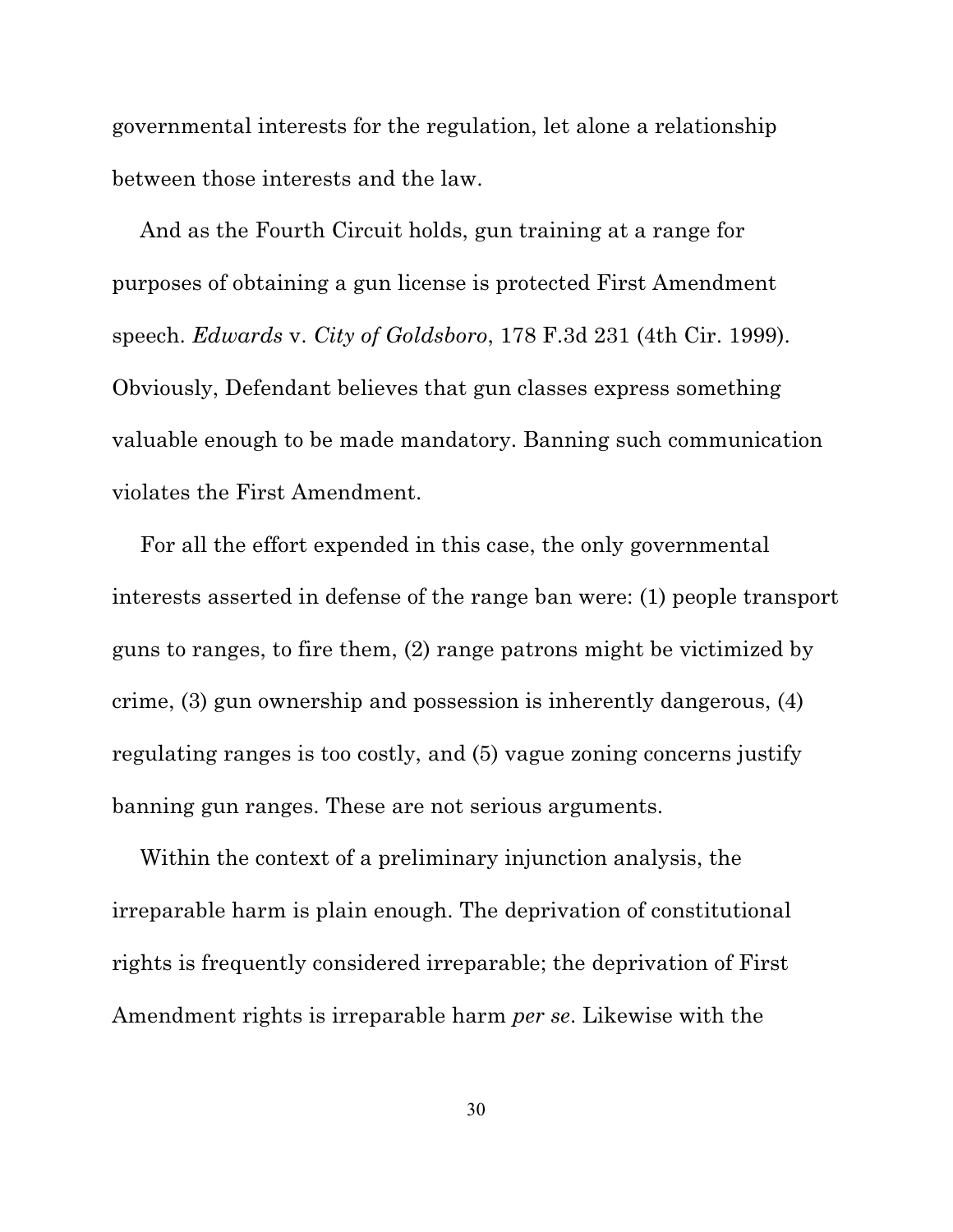Second Amendment, which secures the interest in personal selfdefense. Even the temporary deprivation of Second Amendment rights to train with firearms, be it the harm from lack of proficiency with firearms or, as in Chicago, the harm in the consequential legal disability on keeping arms at all, can have a profound effect. Such deprivation may leave individuals defenseless, accident-prone, or diminished in the ability to respond to an emergency. Money cannot compensate for the resulting injuries.

The government cannot justify prohibiting constitutionally-protected activities by asserting that it cannot enact less far-reaching regulations. Given the strong public interest in gun safety, the harm that may befall a population where people are hampered in their ability to receive and train with basic means of self-defense, and the complete lack of any justification for the ban, the balance of interests calls for injunctive relief.

#### ARGUMENT

A plaintiff seeking a preliminary injunction must prove three threshold elements: "[f]irst, that absent a preliminary injunction, it will suffer irreparable harm in the interim period prior to final resolution of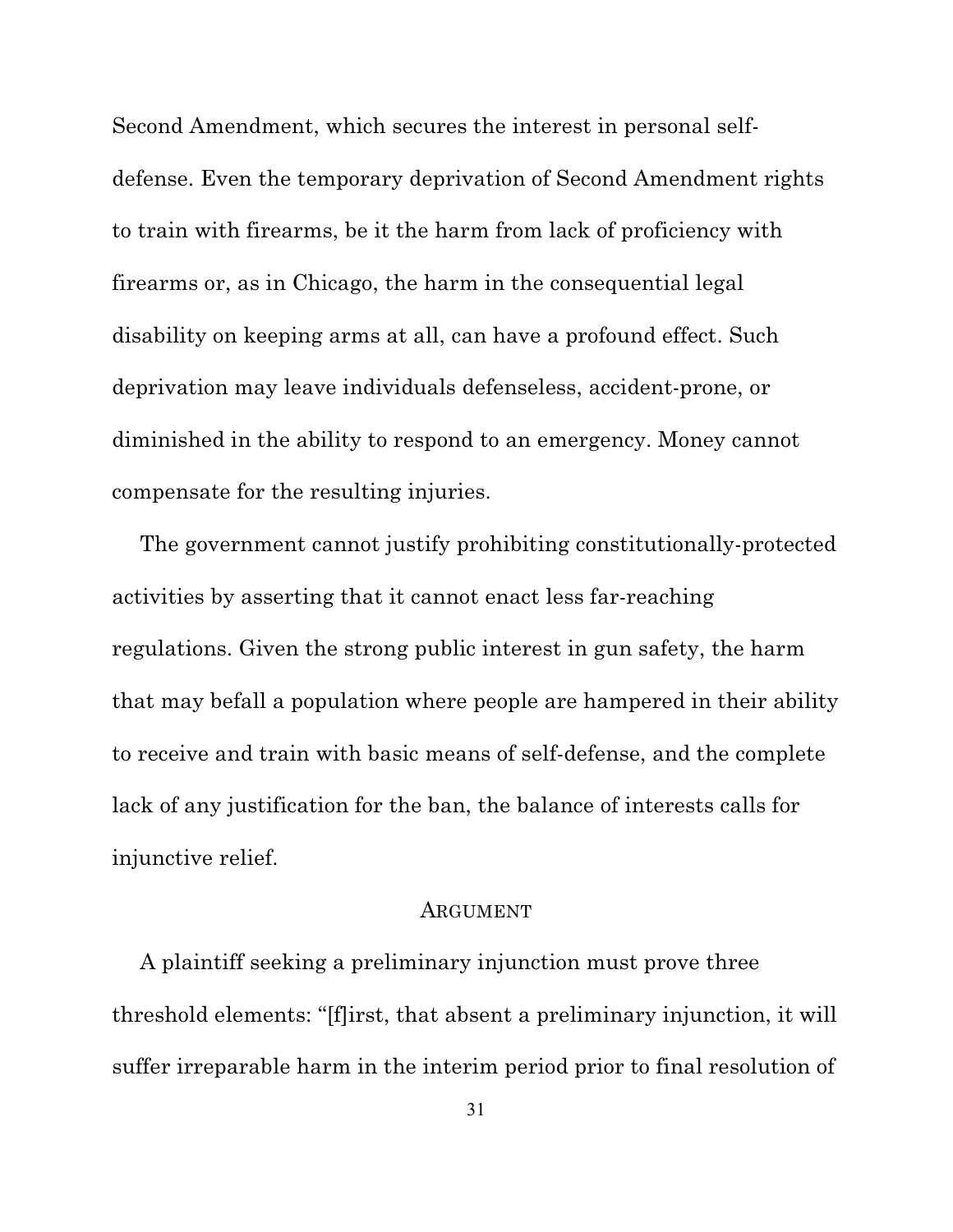its claims. Second, that traditional legal remedies would be inadequate. And third, that its claim has some likelihood of succeeding on the merits." *Girl Scouts of Manitou Council, Inc.* v. *Girl Scouts of U.S., Inc.*, 549 F.3d 1079, 1086 (7th Cir. 2008) (citations omitted).

Upon satisfying these threshold requirements, the Court "must somehow balance the nature and degree of the plaintiff's injury, the likelihood of prevailing at trial, the possible injury to the defendant if the injunction is granted, and the wild card that is the 'public interest.'" Id. (citations omitted). In so doing, the court employs a sliding scale approach: "[t]he more likely the plaintiff is to win, the less heavily need the balance of harms weigh in his favor; the less likely he is to win, the more need it weigh in his favor." *Id.* (citations omitted).

Plaintiffs easily satisfy all three threshold requirements for obtaining preliminary injunctive relief, and the balance of interests weigh heavily in their favor. Yet the Court can, and should, dispense with the preliminary injunction framework's required showing of irreparable harm. "[I]rreparable injury is not an independent requirement for obtaining a permanent injunction; it is only one basis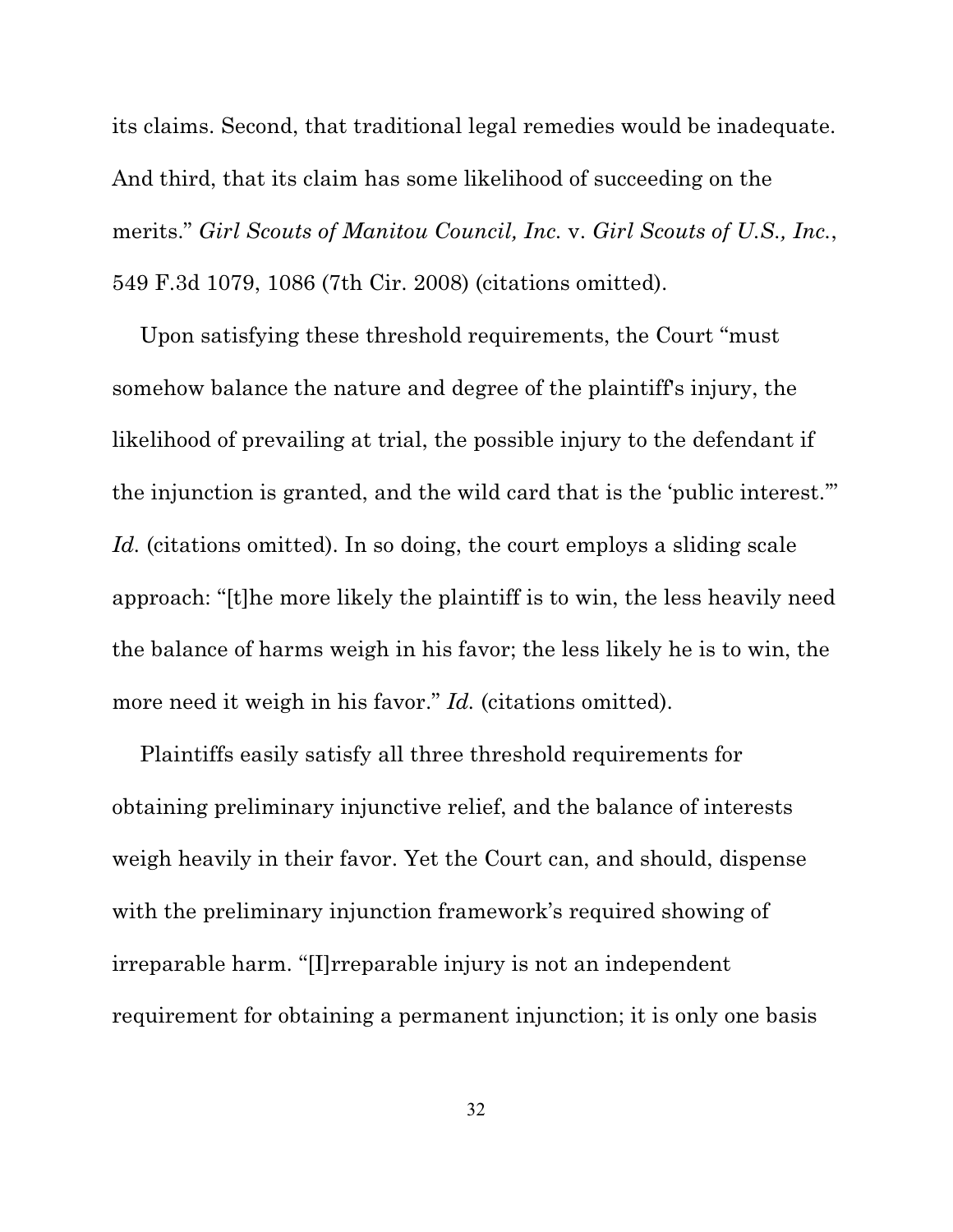for showing the inadequacy of the legal remedy." *Crane by Crane* v. *Indiana High Sch. Athletic Ass'n*, 975 F.2d 1315, 1325 (7th Cir. 1992) (citation omitted).

Plaintiffs first signaled their desire to consolidate the hearing for a trial on the merits on August 22, with the filing of their first TRO brief, over a full month before the preliminary injunction hearing. TRO Br., Aug. 22, 2010, pp. 1-2, 5-6. Defendant's discovery would be considered heavy in most cases.

And the case turns entirely on fully-briefed, extensively argued questions of law. A trial will not prove anything more about the central constitutional questions that has not already been fully explored, a topic about which the parties likely have nothing more to add.

"Only if the final outcome will depend on facts presented at trial, so that there is genuine uncertainty at the preliminary-injunction stage concerning what that outcome will be, should the judge go through the balancing process . . ." *Curtis 1000* v. *Suess*, 24 F.3d 941, 945 (7th Cir. 1994). Notice of intent to consider a hearing as a trial on the merits is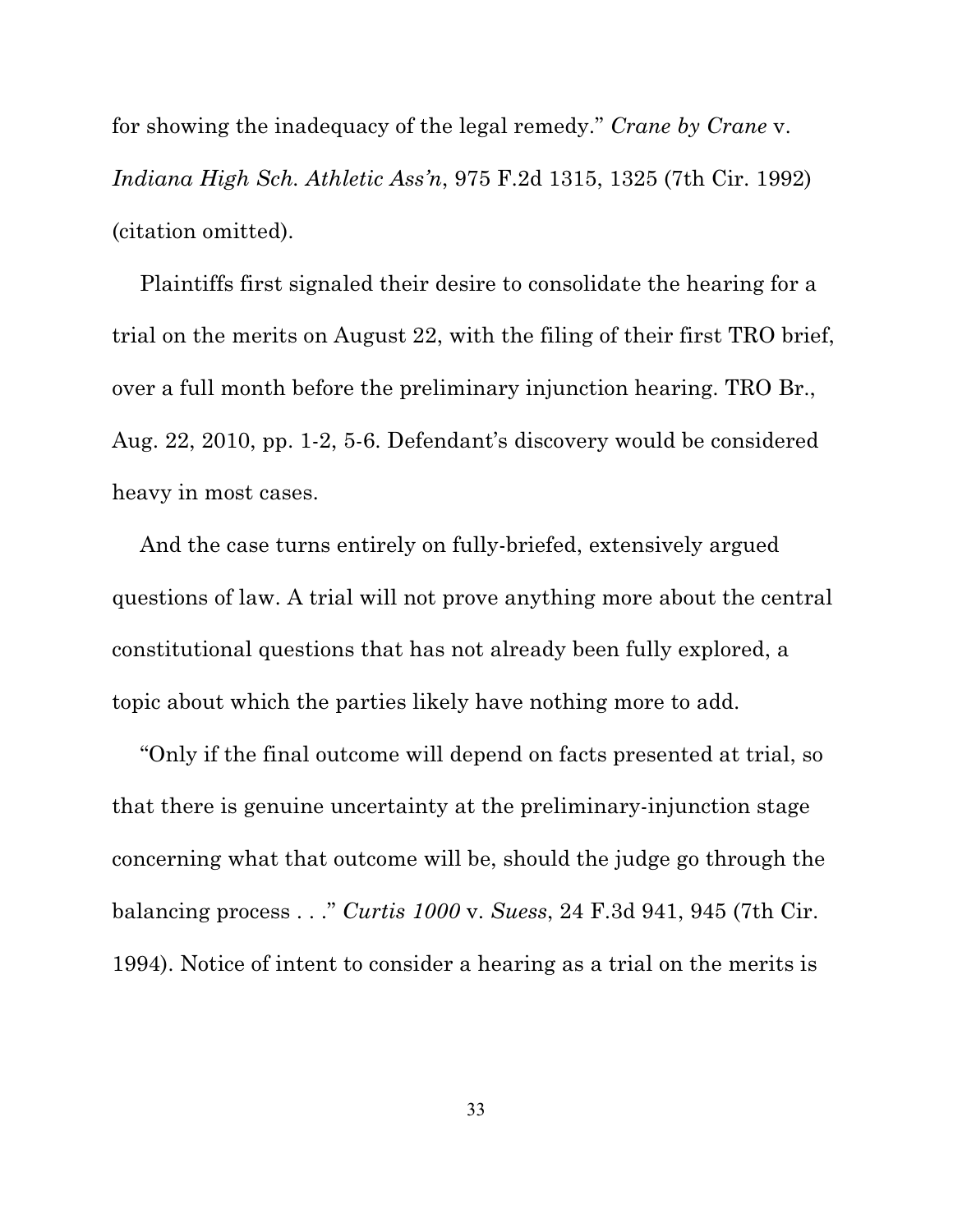not strictly required if lack of notice causes no prejudice. *Atlantic Richfield Co.* v. *Federal Trade Com*., 546 F.2d 646, 651 (5th Cir. 1977).

The lower court should have granted the Rule 65(a)(2) motion. In the interest of judicial economy, this Court should simply decide the constitutional questions, and issue a judgment accordingly.

## I. THE STANDARD OF REVIEW.

"On a review of the district court's denial of a preliminary injunction, legal conclusions are reviewed de novo, findings of historical or evidentiary fact for clear error, and the balancing of the injunction factors for an abuse of discretion." *Christian Legal Soc'y* v. *Walker*, 453 F.3d 853, 859 (7th Cir. 2006) (citation omitted). "No deference is due to a 'decision to deny a preliminary injunction that is premised on an error of law.'" *Burlington N. & Santa Fe Ry. Co.* v. *Bhd. of Locomotive Eng'rs*, 367 F.3d 675, 678 (7th Cir. 2004) (citation omitted).

# II. THE USE AND OPERATION OF GUN RANGES LIE AT THE SECOND AMENDMENT'S CORE.

"[T]he Court has acknowledged that certain unarticulated rights are implicit in enumerated guarantees . . . fundamental rights, even though not expressly guaranteed, have been recognized by the Court as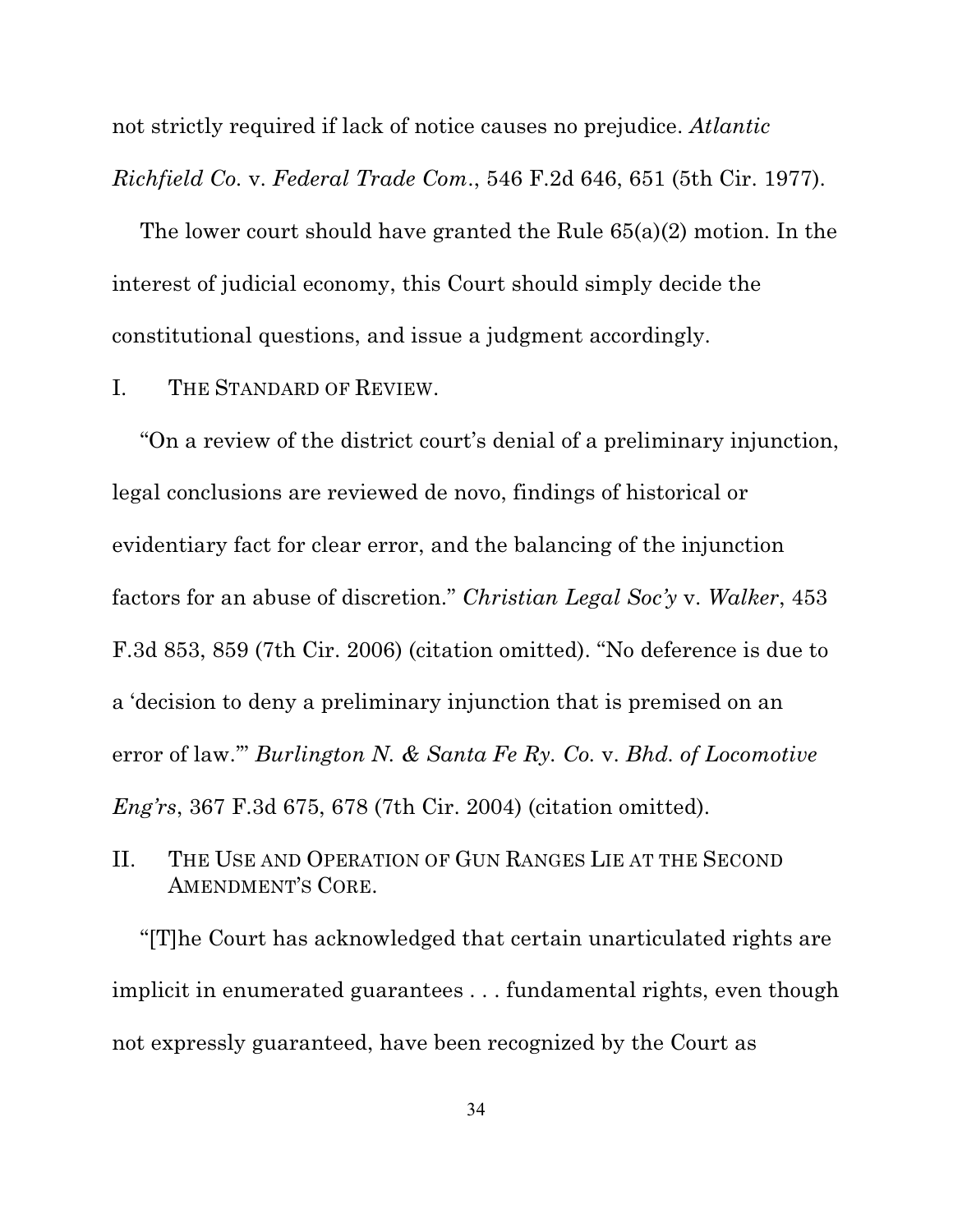indispensable to the enjoyment of rights explicitly defined." *Richmond Newspapers, Inc.* v. *Virginia*, 448 U.S. 555, 579-80 (1980).

Unsurprisingly, the Supreme Court has noted that the rights to use

and operate a gun range are inherent in the Second Amendment:

The Constitution secures the right of the people to keep and bear arms. No doubt, a citizen who keeps a gun or pistol under judicious precautions, *practises in safe places the use of it*, *and in due time teaches his sons to do the same*, exercises his individual right.

*Heller*, 128 S. Ct. at 2812 (citation omitted) (emphasis added).

"[T]o bear arms implies something more than the mere keeping; it implies the learning to handle and use them in a way that makes those who keep them ready for their efficient use; in other words, it implies the right to meet for voluntary discipline in arms . . ." *Heller*, 128 S. Ct. at 2811-12 (citation omitted). Indeed, to the extent the availability of "[a] well-regulated militia" supplies a reason for the right's codification, U.S. CONST. amend. II, "the adjective 'well-regulated' implies nothing more than the imposition of proper discipline and training." *Heller*, 128 S. Ct. at 2800. "The militia consisted of the people bearing their own arms when called to active service, arms which they kept and hence knew how to use." *United States* v. *Emerson*, 270 F.3d 203, 235 (5<sup>th</sup> Cir.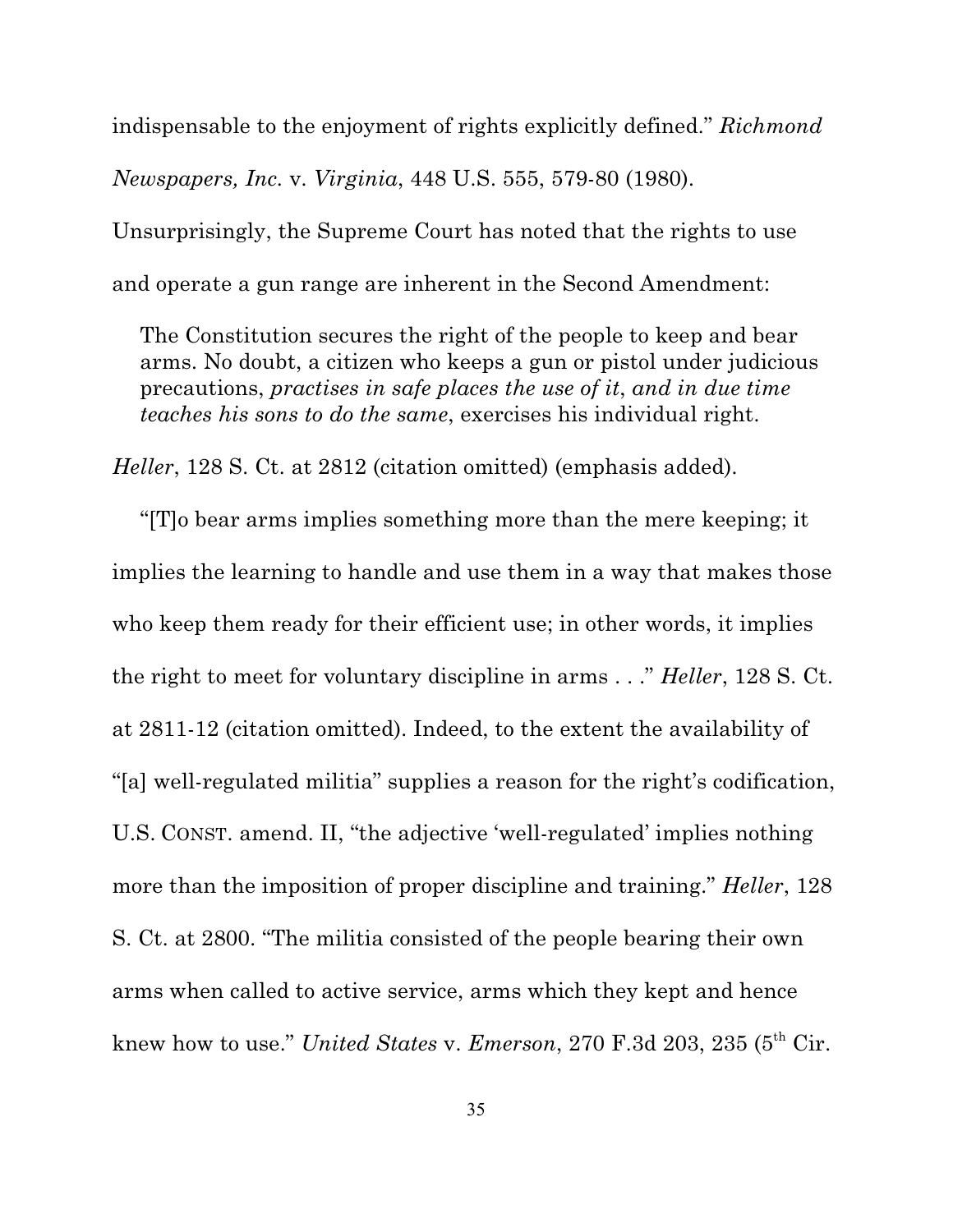2001). "An effective militia requires not only that people have guns, but that they be able to shoot them with more danger to their adversaries than themselves." *Silveira* v. *Lockyer*, 328 F.3d 567, 587 (9th Cir. 2003) (Kleinfeld, J., dissenting).

In *Heller*, neither the D.C. Circuit nor the Supreme Court bothered to engage in any balancing test or other extended analysis before striking down Washington, D.C.'s ban on the possession of functional firearms for self-defense, as that law literally contradicted a "core" aspect of Second Amendment rights. *Heller*, 128 S. Ct. at 2818. A complete ban on gun ranges and traditional gun range activity must meet the same fate.

This Court has already rejected Defendant's argument that the Second Amendment limits its protection to the home: "[T]he Second Amendment creates individual rights, *one of which* is keeping operable handguns at home for self-defense. What other entitlements the Second Amendment creates, and what regulations legislatures may establish, were left open [in *Heller*]." *United States* v. *Skoien*, 614 F.3d 638, 640 (7th Cir. 2010) (en banc) (emphasis added).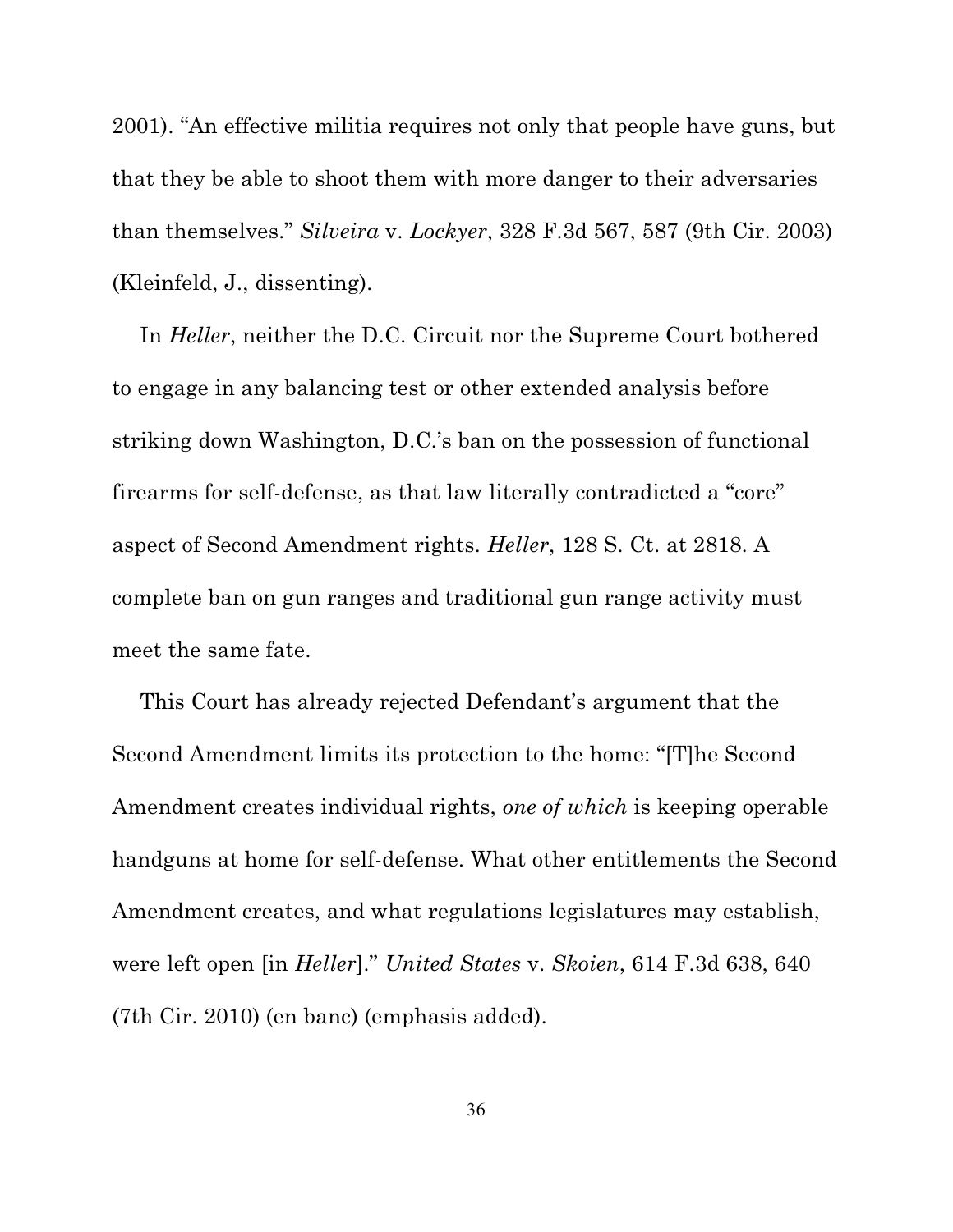Although Plaintiffs maintain that the Second Amendment preserves pre-existing rights rather than "creates" them, the basic idea—that the Second Amendment is not limited to the home—is incontrovertible. Although *Heller* does not require invalidating all laws regulating guns in public, "*Heller* does not preclude Second Amendment challenges to laws regulating firearm possession outside of home." *Peruta* v. *County of San Diego*, 678 F. Supp. 2d 1046, 1051 (S.D. Cal. 2010).

The Second Amendment applies "*most notably* for self-defense within the home,*" McDonald*, 130 S. Ct. at 3044 (plurality opinion) (emphasis added), "where the need for defense of self, family, and property is most acute," *Heller*, 128 S. Ct. at 2717, but not exclusively so. For example, "Americans valued the ancient right [to keep and bear arms] . . . for self-defense *and hunting*." *Id.* at 2801 (emphasis added). "The settlers' dependence on game for food and economic livelihood, moreover, undoubtedly undergirded . . . state constitutional guarantees [of the right to arms]." *McDonald*, 130 S. Ct. at 3042 n.27. Hunting does not occur inside the home.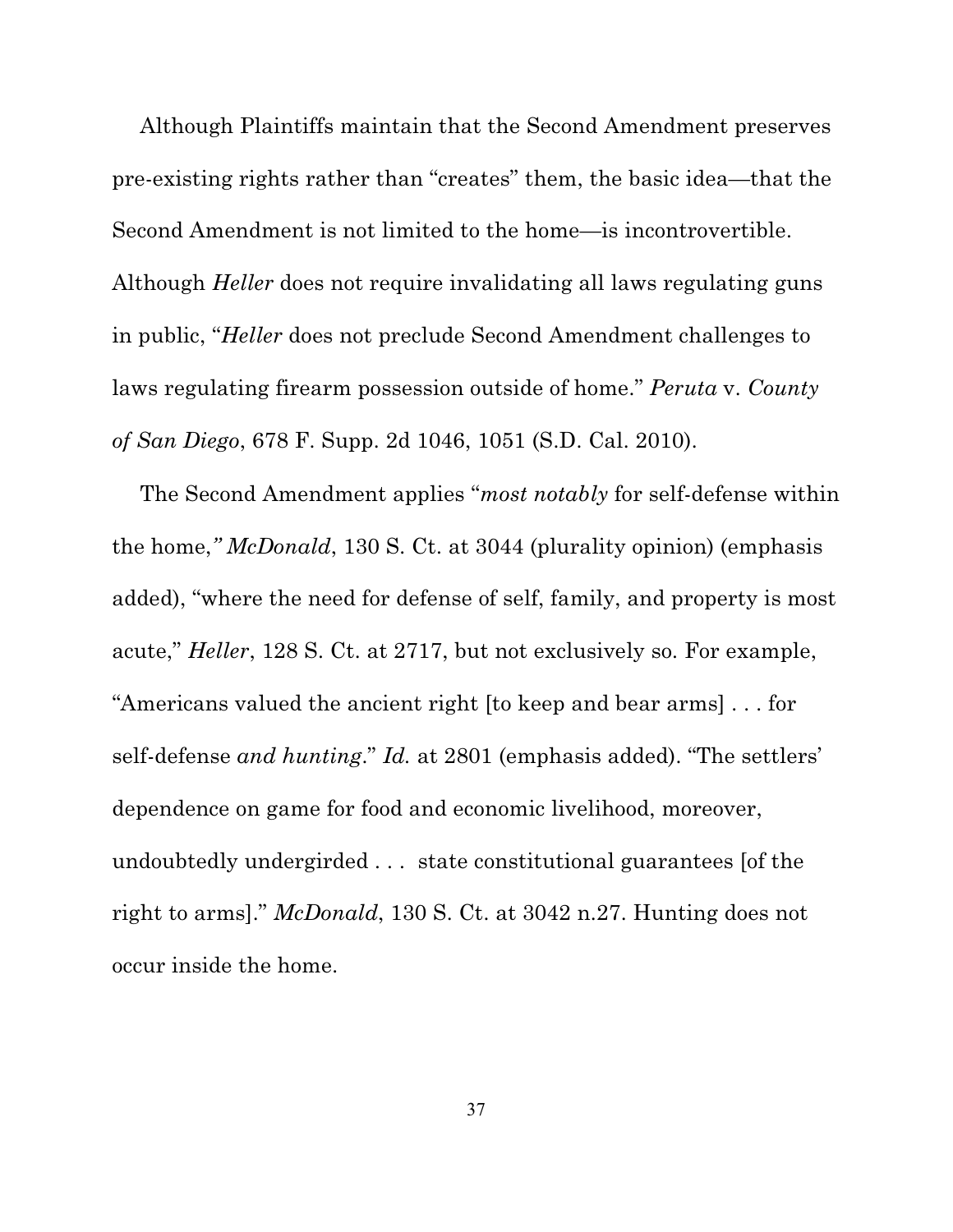Describing Second Amendment rights, the Supreme Court invoked Senator Sumner's famous "Bleeding Kansas" speech: "The rifle has ever been the companion of the pioneer and, under God, his tutelary protector against the red man and the beast of the forest." *Heller*, 128 S. Ct. at 2807 (citation omitted). And in setting out the common-use test for protected arms, the Supreme Court has made clear that the Second Amendment secures arms possessed "for lawful purposes like self defense." *Id.* at 2815.

Indeed, the Supreme Court was all but forced to declare the Second Amendment applies outside the home, given the way in which the District of Columbia litigated its case. The District offered that the term "bear arms" had an exclusive idiomatic meaning, effectively, to soldier or go into battle, and that "keep and bear arms" was a unitary concept referring only to a right to possess weapons in the context of military duty.

The Supreme Court was required to address this argument to reach its judgment, and rejected it. "At the time of the founding, as now, to 'bear' meant to 'carry.'" *Heller*, 128 S. Ct. at 2793 (citations omitted). To

38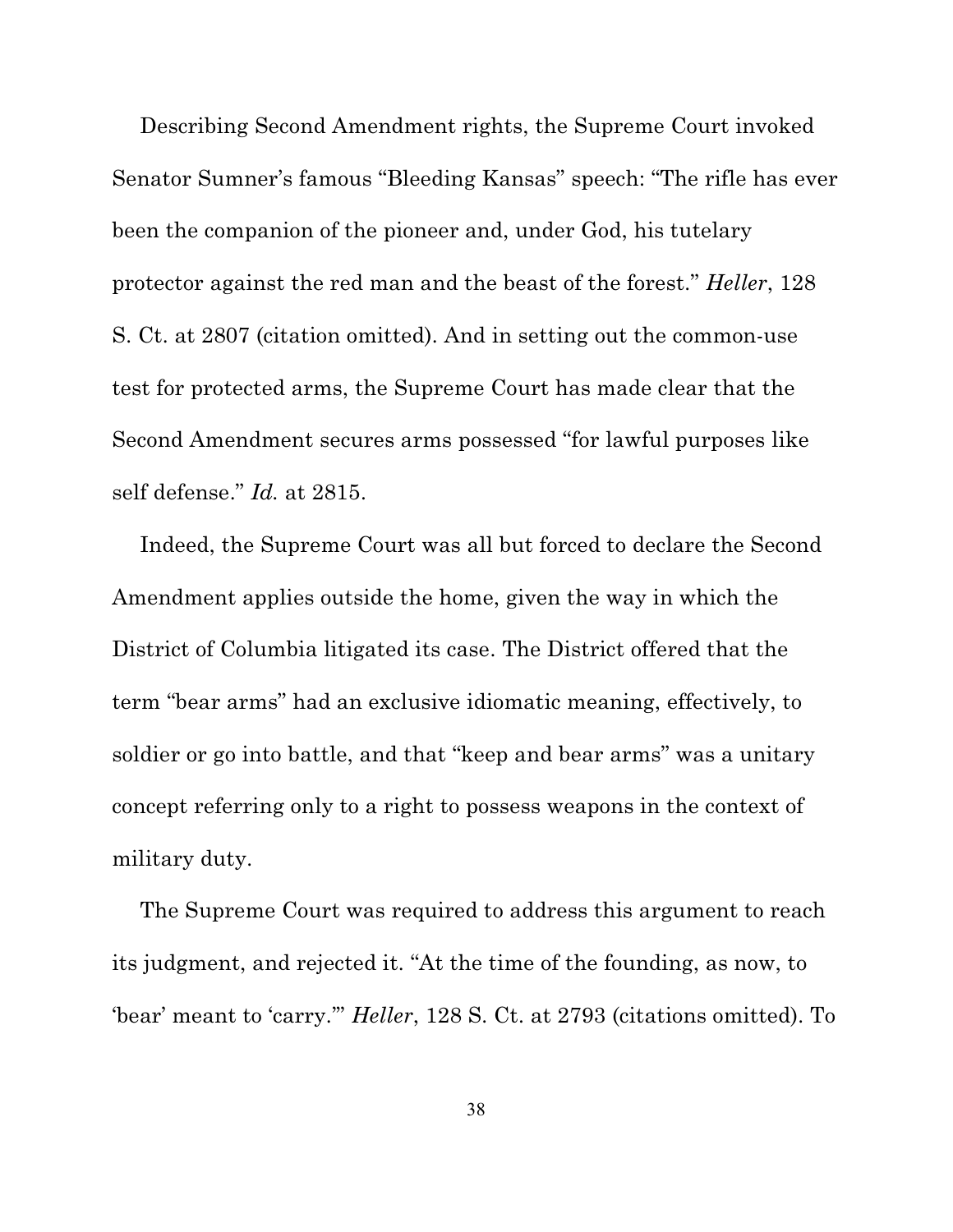"bear arms," as used in the Second Amendment, is to "wear, bear, or carry . . . upon the person or in the clothing or in a pocket, for the purpose . . . of being armed and ready for offensive or defensive action in a case of conflict with another person." *Id.* (quoting *Muscarello* v. *United States*, 524 U.S. 125, 143 (1998) (Ginsburg, J., dissenting)); BLACK'S LAW DICTIONARY 214 (6th Ed. 1998)); *see also Heller*, 128 S. Ct. at 2804 ("the Second Amendment right, protecting only individuals' liberty to keep *and carry* arms . . ."), at 2817 ("the right to keep *and carry* arms") (emphasis added). "[B]ear arms means . . . simply the carrying of arms . . ." *Heller*, at 2796.

Having defined the Second Amendment's language as including a right to "carry" guns for self-defense, the Supreme Court helpfully noted several exceptions that prove the rule. Explaining that this right is "not unlimited," in that there is no right to "carry any weapon whatsoever in any manner whatsoever and for whatever purpose," *Id.* at 2816 (citations omitted), the Court confirmed that there is a right to carry at least some weapons, in some manner, for some purpose. The Court then listed as "presumptively lawful," *id.*, at 2817 n.26, "laws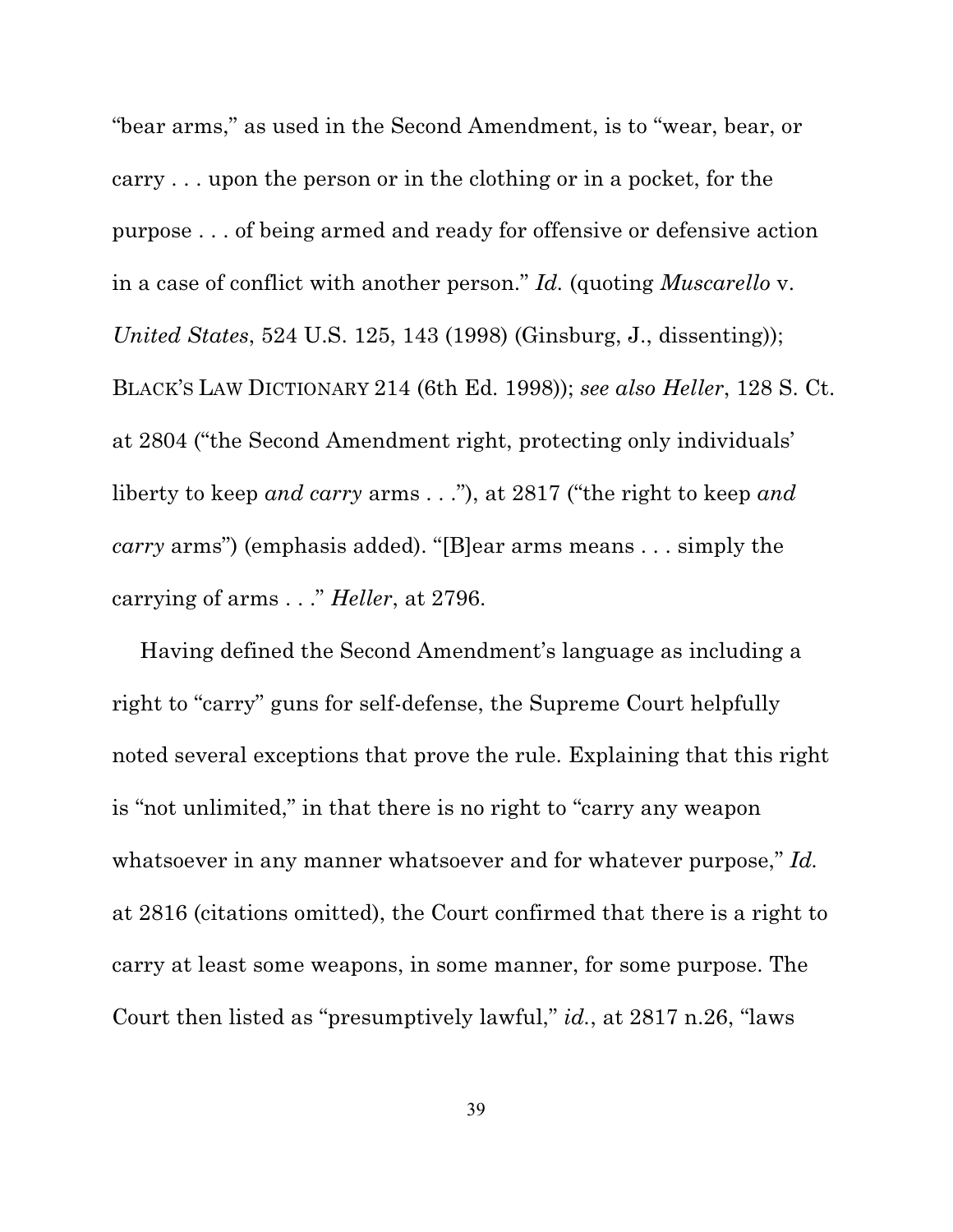forbidding the carrying of firearms in sensitive places," *id.*, at 2817, confirming both that such "presumptions" may be overcome in appropriate circumstances, and that carrying bans are *not* presumptively lawful in non-sensitive places.

All of this activity takes place outside the home. And if any places fall outside the "sensitive places" exclusion zone, those places would be gun ranges, the "safe places [where] the use of [a handgun]" may be "practice[d]." *Heller*, 128 S. Ct. at 2812 (citation omitted). It is difficult to imagine that practicing the use of guns at a range is not among the "other entitlements" of the Second Amendment outside the home. *Skoien*, 614 F.3d at 640. Even the dissenters in *Heller* recognized the majority to have secured a right to arms for "self-defense, *recreation, and other lawful purposes*." *Heller*, 128 S. Ct. at 2845 n.38 (Stevens, J., dissenting) (emphasis added); *id.* at 2869 (Breyer, J., dissenting).

Leaving recreation aside, practicing with one's gun at a range tends to increase proficiency and effectiveness. A homeowner wishing to exercise the right of self defense with a firearm would be at a severe disadvantage in doing so absent access to a gun range for practice.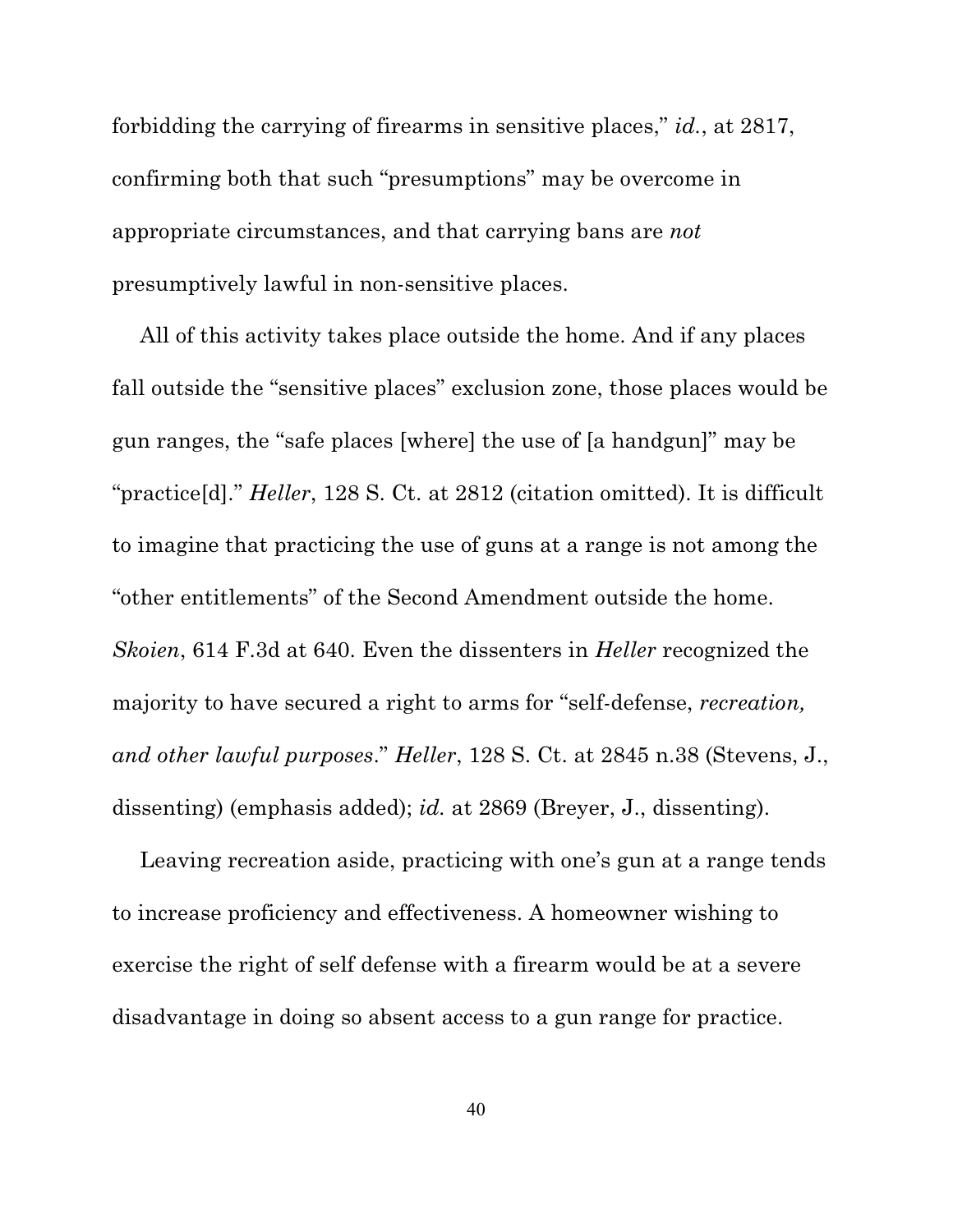Rather than confront the issue before it, and provide its required assessment of Plaintiffs' likelihood of success on the merits, the court below invoked two out-of-circuit district court opinions, one unpublished, for the notion that district courts should avoid alleged issues of first impression on motions for preliminary injunction. SA 16 (citing *I.P. Lund Trading ApS* v*. Kohler Co.*, 11 F. Supp. 2d 112, 115 (D. Mass. 1998) and *Vega* v*. Lantz*, 03 C 2248, 2007 WL 3025285 (D. Conn. Oct. 16, 2007)).

This was plain error. Novelty is not part of this Court's preliminary injunction framework—likelihood of success on the merits is. Of course, a full evidentiary record is always preferable in resolving matters on which there is little direct precedent, but the sentiment is overstated. Applied strictly, fundamental rights would never be secured under the lower court's approach to preliminary injunctions so long as the government could claim that its conduct was not *quite* covered by precedent. Every motion for preliminary injunctive relief would turn into a contest not merely as to which side would be more likely to succeed, but whether the issues in the case were truly novel.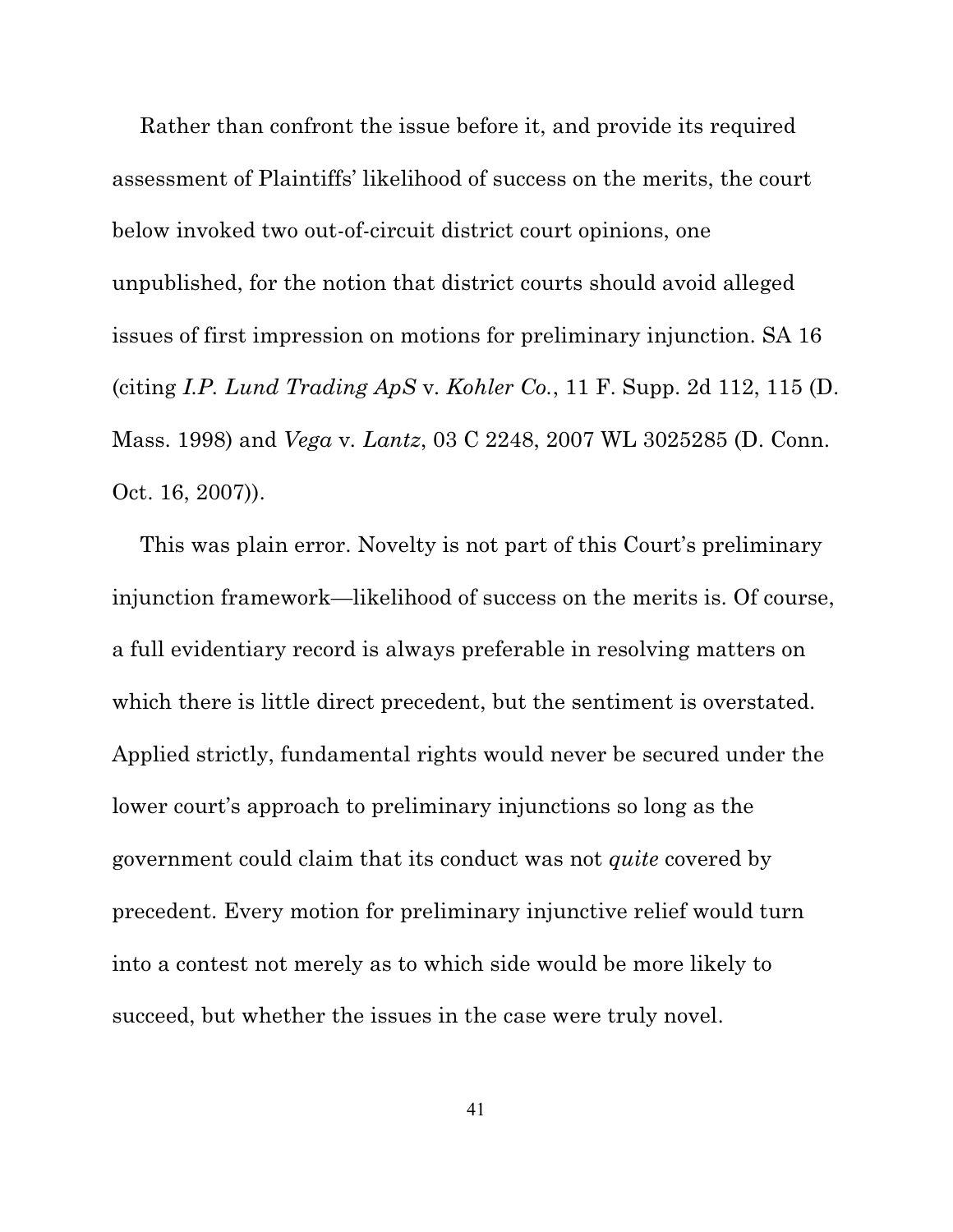The parties here might well dispute whether this case raises issues of first impression. For example, Plaintiffs note that *Heller* specifically described the use of gun ranges as an aspect of the Second Amendment right, 128 S. Ct. at 2812; that this Court held "keeping operable handguns at home for self-defense" is only "one" of the rights secured by the Second Amendment, *Skoien*, 614 F.3d at 640, with firing at a range an obvious strong candidate for being another; that the Supreme Court just confirmed that training is First Amendment activity, *Holder* v. *Humanitarian Law Project*, 130 S. Ct. 2705 (2010); and that the Fourth Circuit squarely upheld their First Amendment claim over a decade ago. *Edwards, supra*, 178 F.3d 231. Defendant, having discovered a novel way to violate the Second Amendment, would leverage the novelty of its conduct by asserting that this Court has never passed on a statutory scheme mandating range training but banning ranges. If accepted, the argument would be self-perpetuating, the issue remaining unresolved because it has not previously arisen.

In any event, the lower court overread the cases upon which it relied. In *Lund*, the district court merely called for additional briefing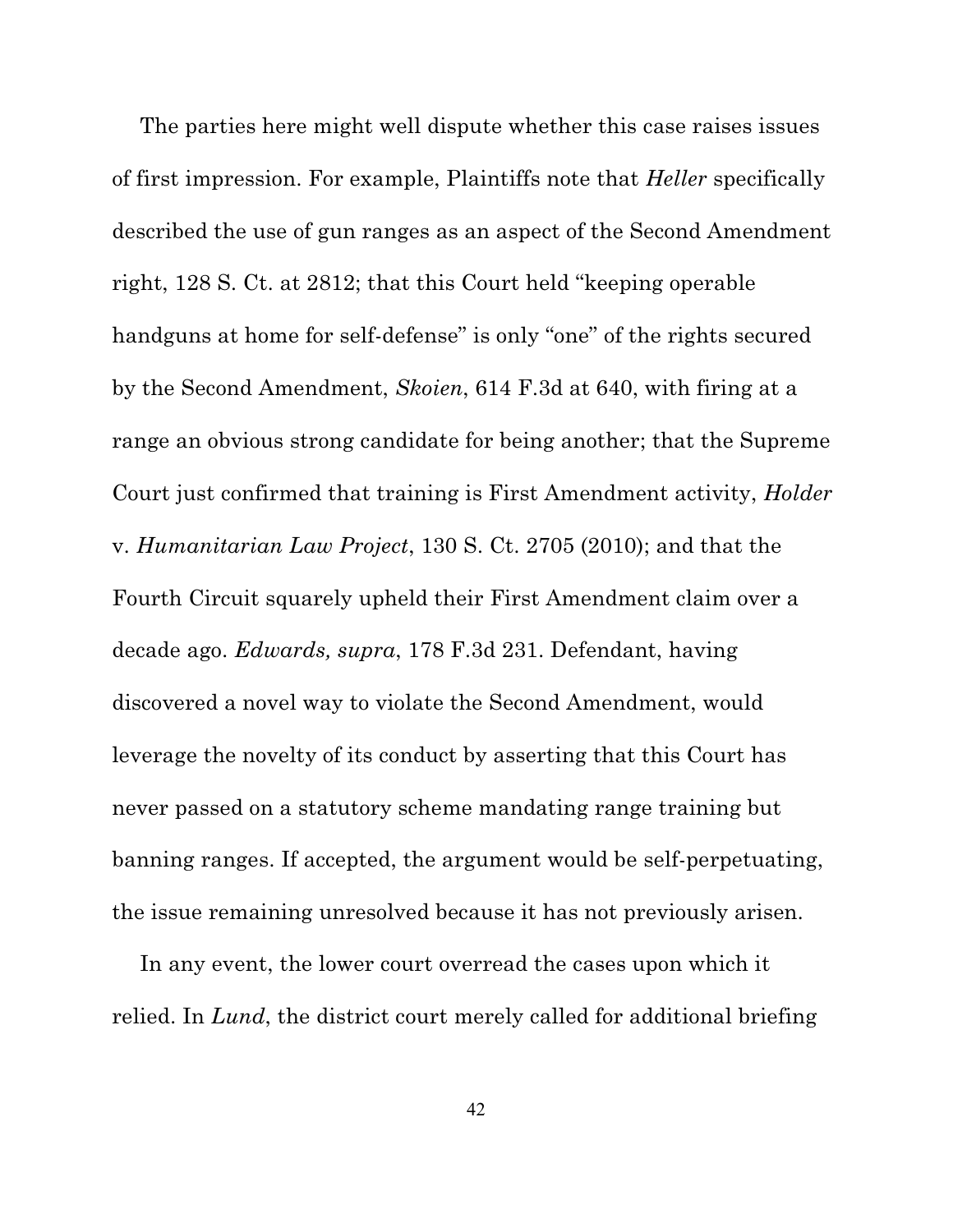on the constitutional question, and addressed it two months later. *I. P. Lund Trading ApS* v. *Kohler Co.*, 11 F. Supp. 2d 127 (D. Mass. 1998). In *Vega*, the court noted it was "especially" influenced to avoid a likelihood analysis considering the pendency of the parties' cross-motions for summary judgment, "which provide more appropriate opportunities for the Court to consider a matter of first impression in this circuit." *Vega*, at p. 5. Considering the volume of the record on appeal, it is difficult to imagine what might be missing. The lower court did not indicate what else the parties could have submitted.

A more useful precedent holds,

The judiciary cannot, as the legislature may, avoid a measure because it approaches the confines of the constitution. We cannot pass it by because it is doubtful. With whatever doubts, with whatever difficulties, a case may be attended, we must decide it, if it be brought before us. We have no more right to decline the exercise of jurisdiction which is given, than to usurp that which is not given . . . All we can do is, to exercise our best judgment, and conscientiously to perform our duty.

*Cohens* v. *Virginia*, 19 U.S. (6 Wheat.) 264, 404 (1821).

Consistent with this understanding, federal courts routinely decide important constitutional questions of first impression in the context of temporary restraining order or preliminary injunction motions. *See,*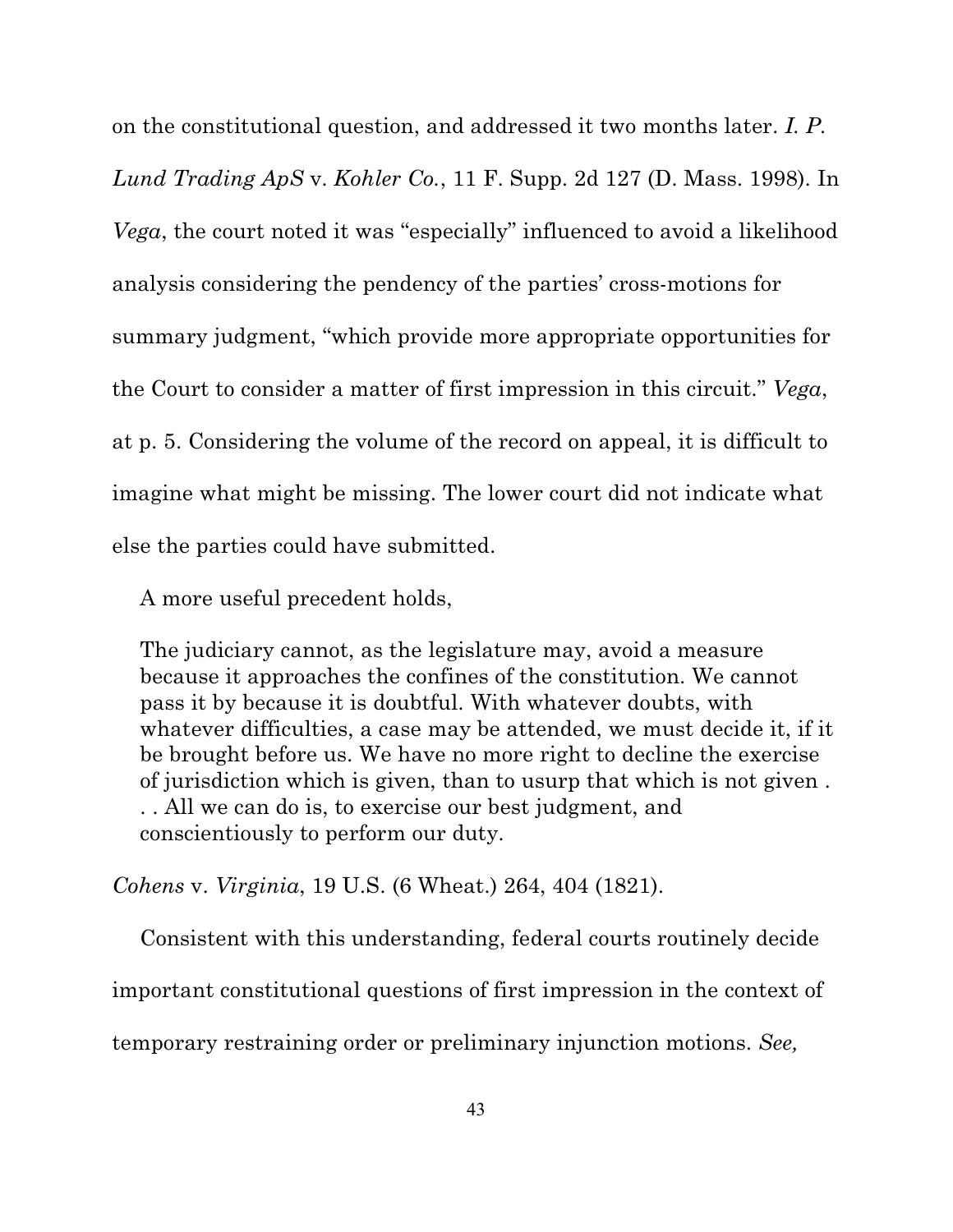*e.g., Carhart* v. *Stenberg*, 972 F. Supp. 507 (D. Neb. 1997) (preliminary injunction against "partial birth abortion" law), *aff'd*, 192 F.3d 1142 (8th Cir. 1999), *aff'd*, 530 U.S. 914 (2000); *ACLU* v. *Reno*, 1996 U.S. Dist. LEXIS 1617 at \*1 (E.D. Pa. Feb 16, 1996) (temporary restraining order against Communications Decency Act); *ACLU* v. *Reno*, 929 F. Supp. 824 (E.D. Pa. 1996) (three judge court) (preliminary injunction issued), *aff'd*, 521 U.S. 844 (1997).

As questions relating to the likelihood of success on the merits are purely legal, the briefing on these issues would not look much different on dispositive motions. Indeed, Defendant has moved for a stay of the proceedings below precisely because it anticipates this Court's guidance. The lower court itself lamented that "[t]he body of law involving various firearms' ordinances is evolving on an almost weekly basis." SA 16.

On appeal, the lower court's refusal to fully engage the constitutional issues is an academic point. This Court should not merely opine on the likelihood of success. Given the record, the case is ready for an actual decision on the merits of the constitutional claim.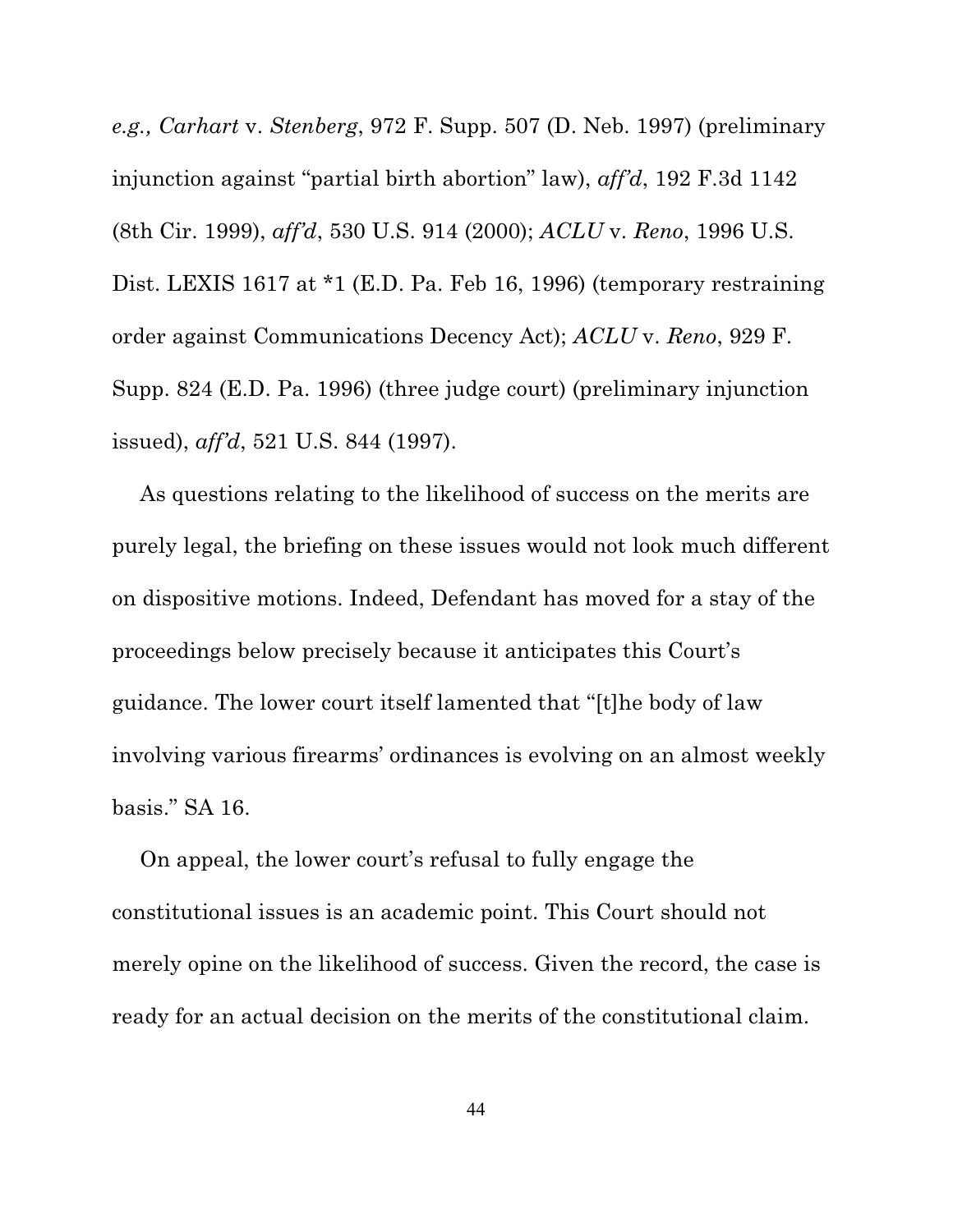III. REGARDLESS OF WHICH, IF ANY, STANDARD OF REVIEW IS UTILIZED, THE RANGE BAN IS PRESUMPTIVELY UNCONSTITUTIONAL.

Because the challenged laws forbid the exercise of protected activity, without more, they must be struck down. *See Heller*, 128 S. Ct. at 2818 (Functional firearm ban "makes it impossible for citizens to use [firearms] for the core lawful purpose of self-defense and is hence unconstitutional."). But even if the case is governed by some standard of review— any standard of review—the outcome is the same.

A. The District Court Erred In Applying the Rational Basis Test to a Fundamental Right.

The Supreme Court emphatically rejected the notion that rational basis has any place in Second Amendment analysis. "There may be narrower scope for operation of the presumption of constitutionality when legislation appears on its face to be within a specific prohibition of the Constitution, such as those of the first ten amendments . . ." *United States* v. *Carolene Products Co.*, 304 U.S. 144, 152, n. 4 (1938). Quoting this famous footnote, the Supreme Court recently added, "[T]he [rational basis] test could not be used to evaluate the extent to which a legislature may regulate a specific, enumerated right, be it the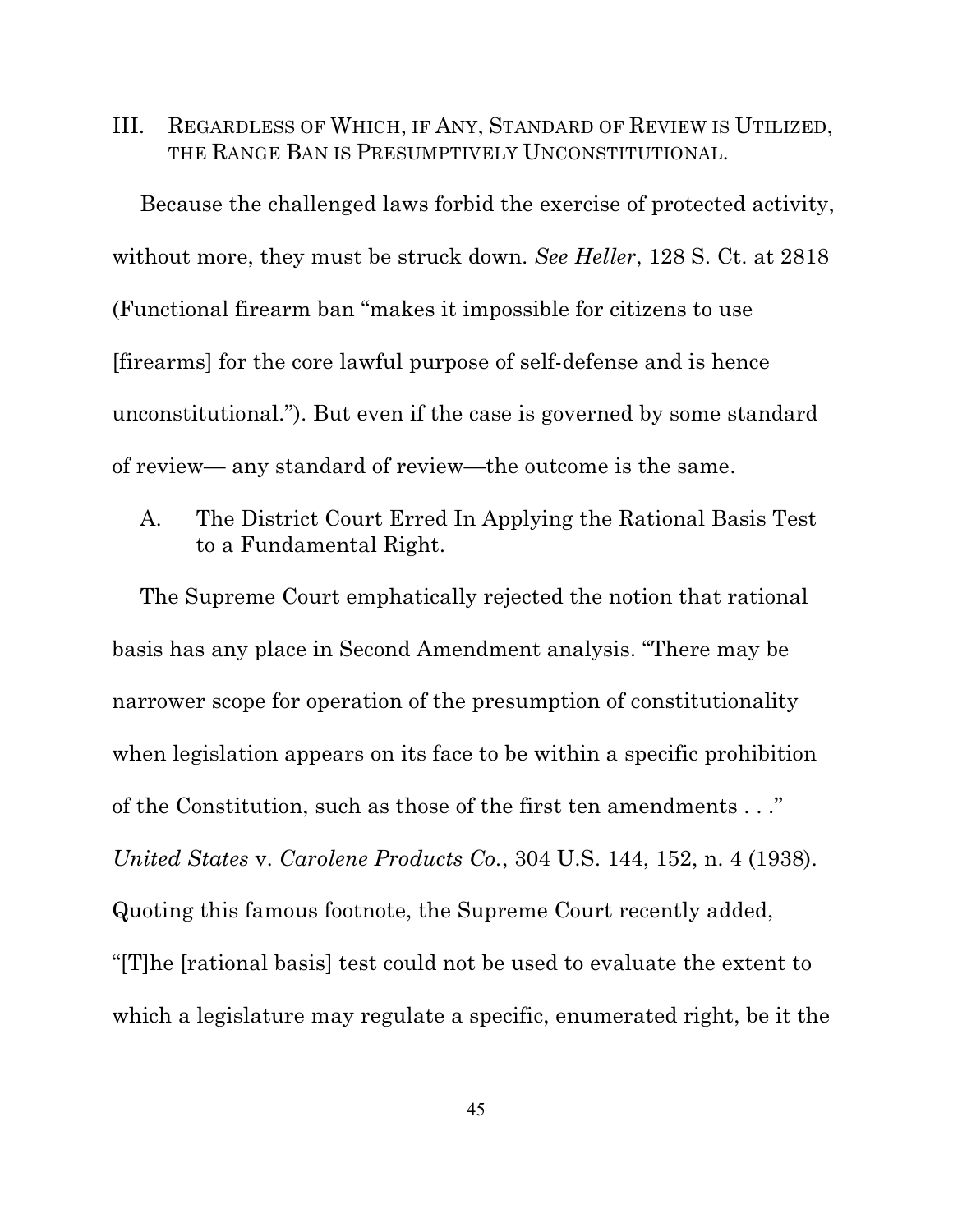freedom of speech, the guarantee against double jeopardy, the right to counsel, *or the right to keep and bear arms*." *Heller*, 128 S. Ct. at 2818 n.27 (citing *Carolene Prods*.) (emphasis added). "If a rational basis were enough, the Second Amendment would not do anything." *Skoien*, 614 F.3d at 641.

Removing all doubt as to the presumptive invalidity of nontraditional gun laws, the Supreme Court confirmed that the Second Amendment secures a fundamental right. *McDonald*, 130 S. Ct. at 3042 (plurality opinion); *id.* at 3059 (Thomas, J., concurring). "[C]lassifications affecting fundamental rights are given the most exacting scrutiny." *Clark* v. *Jeter*, 486 U.S. 456, 461 (1988) (citation omitted). Under this analysis, the government carries the burden of proving the law "furthers a compelling interest and is narrowly tailored to achieve that interest," *Citizens United* v. *FEC*, 130 S. Ct. 876, 898 (2010) (citation omitted), a burden that cannot be met where less restrictive alternatives are available to achieve the same purpose. *Ashcroft* v. *ACLU*, 542 U.S. 656, 666 (2004); *see also United States* v.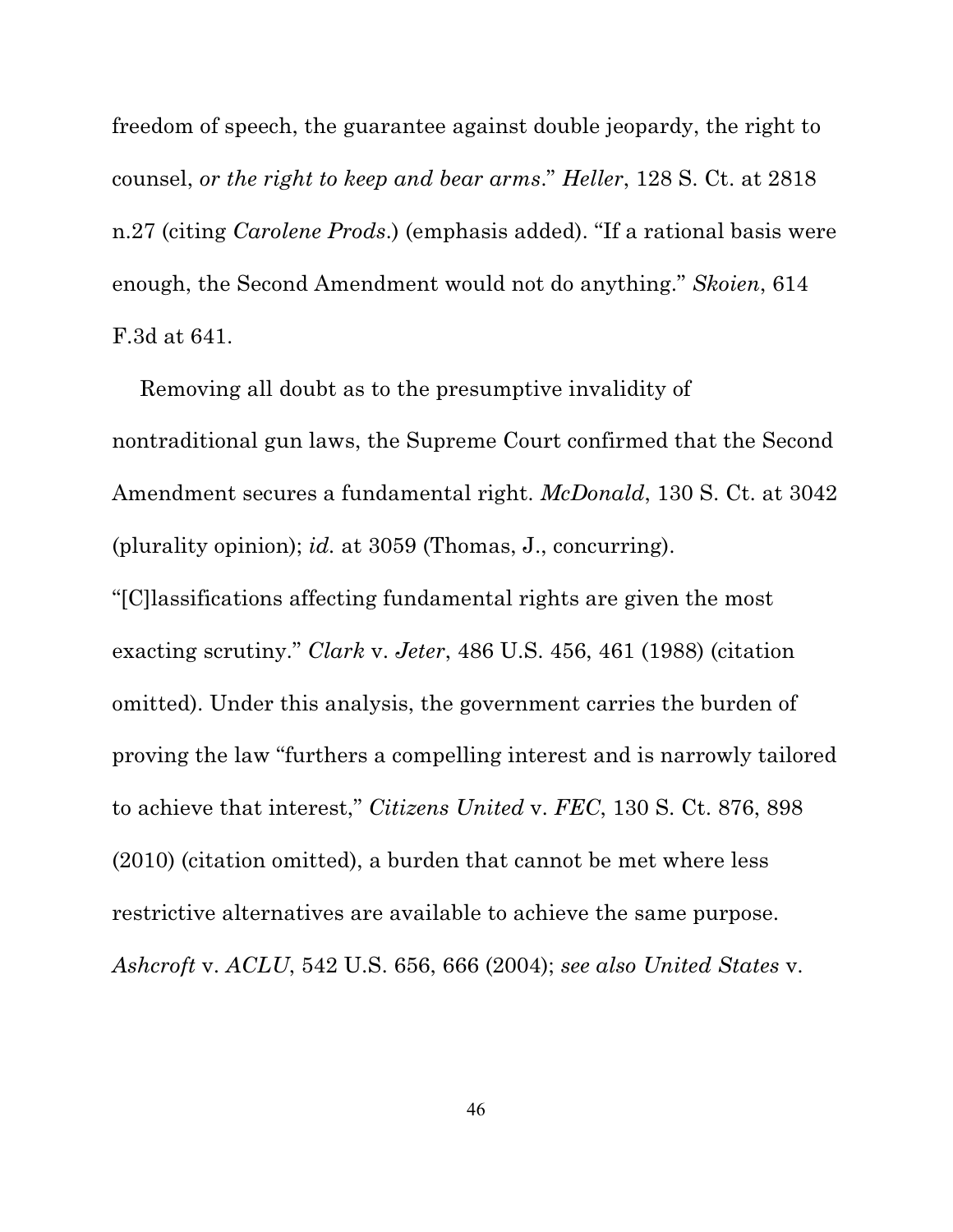*Engstrum*, 609 F. Supp. 2d 1227, 1331-32 (D. Utah 2009) (applying strict scrutiny in Second Amendment analysis).

This Court applies intermediate scrutiny in Second Amendment challenges to laws arguably falling within *Heller*'s list of longstanding prohibitions that may be presumptively lawful. But it has not reserved for peaceful, law-abiding people a *lower* level of review than is employed for violent felons, drug abusers, and other dangerous individuals arguably covered by a presumptive exception. To the contrary, this Court has suggested overbreadth is a possible alternative mode of analysis. *United States* v. *Williams*, 616 F.3d 685, 693 (7th Cir. 2010); *cf. United States* v. *Yancey*, 621 F.3d 681, \_\_ (7th Cir. 2010) ("felon-in-possession laws could be criticized as 'wildly overinclusive'"). Overbreadth is a strict scrutiny doctrine, requiring that laws be narrowly tailored. The lower court's invocation of rational basis review flatly contradicts the Supreme Court's instructions, and turns circuit precedent on its head.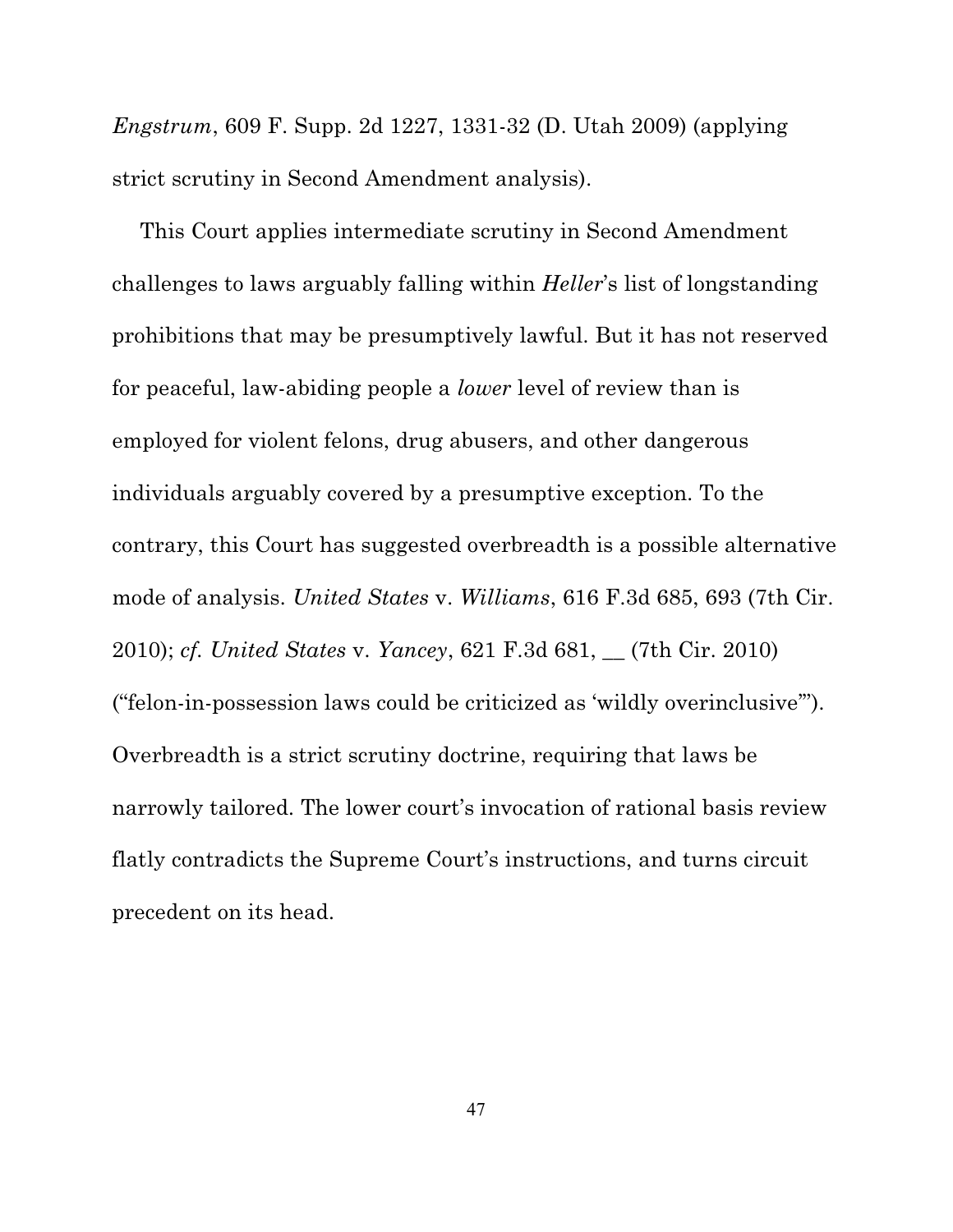# B. Defendant's Failure To Assert Any Valid Governmental Interest Dooms a Standard of Review Defense.

The end result in this case would be the same under either strict or intermediate scrutiny, which requires that there be a "strong showing" that the regulation is "substantially related to an important governmental objective." *Skoien*, 614 F.3d at 641 (citations omitted). Often times, as in *Skoien*, *Yancey*, or *Williams*, the governmental objective in gun regulation is not elusive, leaving courts to struggle with difficult questions of balancing and breadth. What makes this an unusually clear Second Amendment case is the government's total failure to even identify a valid objective. Defendant's attorney advised the City Council that it could do whatever it believed to be "reasonable" regarding gun ranges, and so the City Council simply banned ranges.

Defendant's post-hoc rationalizations for the law are unavailing.

Concerns relating to "arms being discharged en masse and with great frequency," App. 68-69, the congregation in one place of people with guns, and the fact that people would travel to gun ranges with firearms, is simply circular reasoning. Defendant wants to ban gun ranges because it does not want them to operate. The city has "taken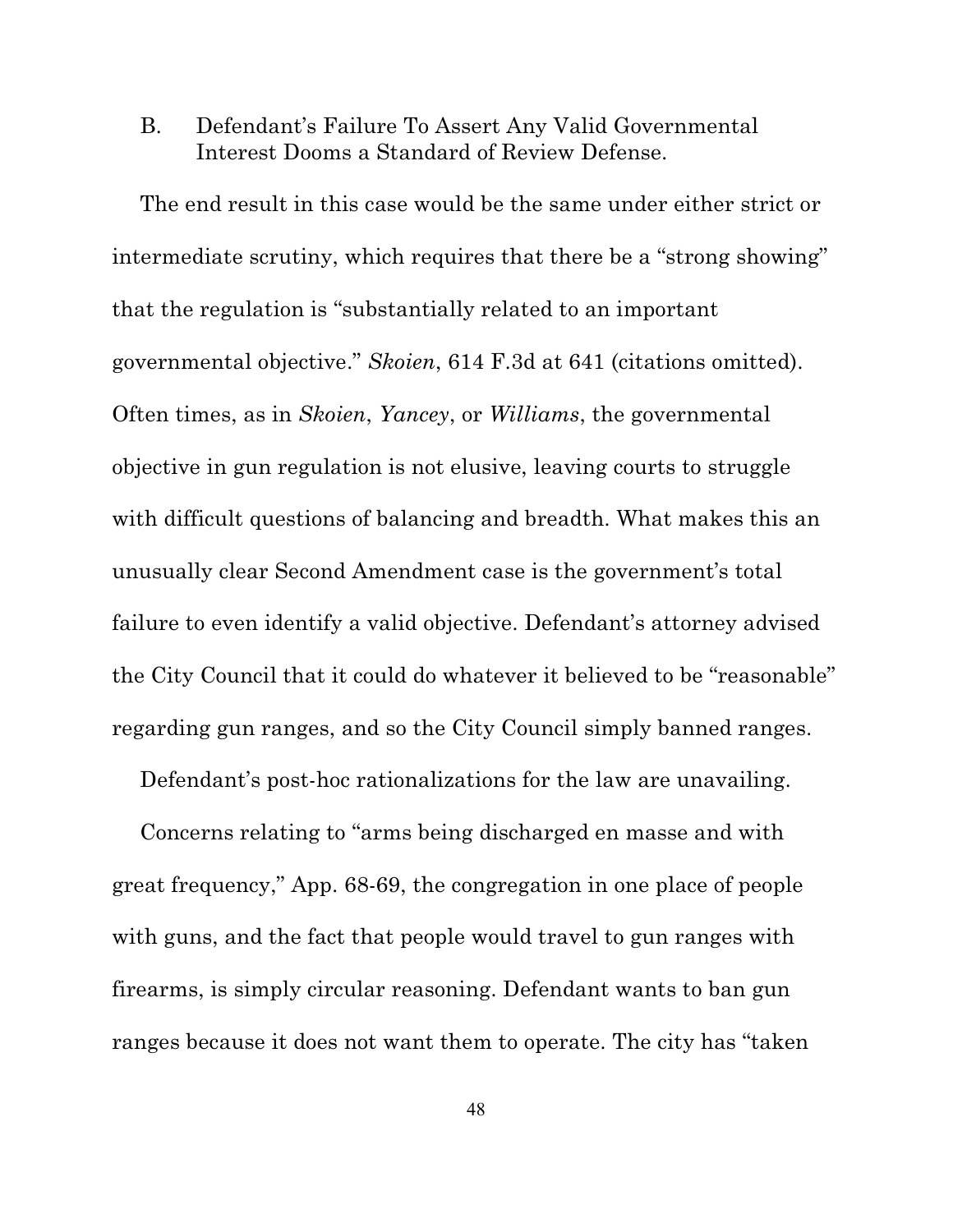the *effect* of the statute and posited that effect as [its] interest. If accepted, this sort of circular defense can sidestep judicial review of almost any statute, because it makes all statutes look narrowly tailored." *Simon & Schuster, Inc.* v. *N.Y. State Crime Victims Bd.*, 502 U.S. 105, 120 (1991).<sup>5</sup> In any event, as gun ranges are protected by the Constitution, general opposition to their existence is unavailing. "[T]he enshrinement of constitutional rights necessarily takes certain policy choices off the table." *Heller*, 128 S. Ct. at 2822.

The idea that gun ranges may be banned because they are unusually attractive to criminals defies common sense and experience. Defendant might stand on safer ground banning banks, access to which is not enumerated as a constitutional right. The lower court found this claim, unsubstantiated by any evidence, to be "on shaky ground." App. 127. This Court has gone further, repeatedly rejecting the idea that the government may ban constitutionally protected activity because that

 ${}^{\text{s}}$ Additionally, as the court below observed, the "transportation of weapons [justification] doesn't make any sense, because you'd have to transport your weapon to get out of the City borders to go to the other firing ranges." App. 27. Defendant "can't really argue just the transportation [of guns should be discouraged], because [people] have to leave the city with their guns as it is." App. 126.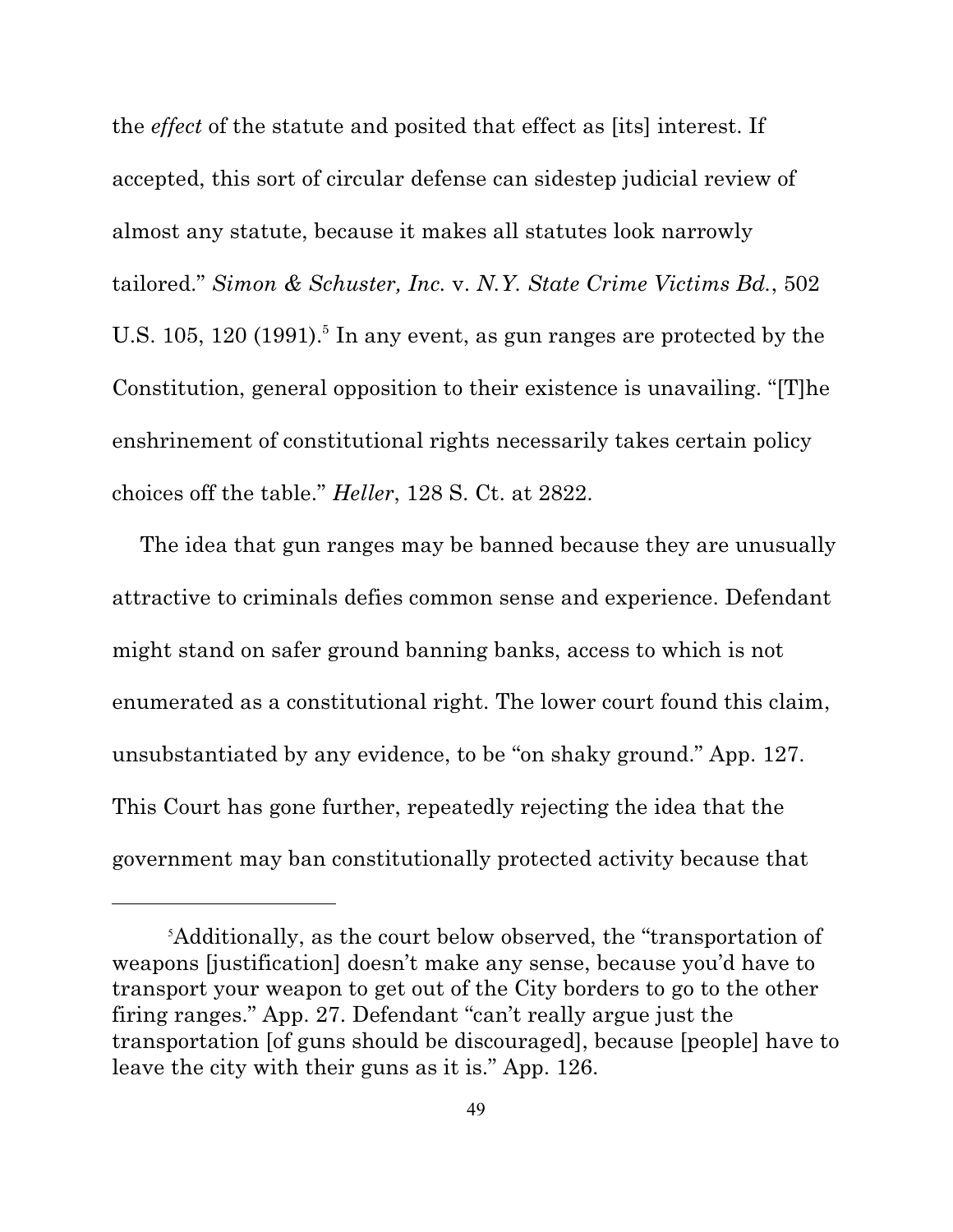activity might attract crime. "The theft argument is paternalistic. Why can't customers make their own assessments of risk? . . . there is no 'thieves' veto'" of constitutionally-protected activity. *New Albany DVD, LLC* v. *City of New Albany*, 581 F.3d 556, 560 (7th Cir. 2009).

"[R]eaders may decide for themselves what risks to run . . . cities must protect readers from robbers rather than reduce risks by closing bookstores." *Annex Books, Inc.* v. *City of Indianapolis*, 624 F.3d 368, \_\_ (7th Cir. 2010) (per curiam).

Also unavailing is the claim that ranges can be banned because regulating them would overburden Defendant. Perhaps the people should be thankful Chicago does not find the "need" to regulate bookstores and churches too burdensome. The court below did not quite rely upon this argument, ruling only that the absence of regulation rendered it unsafe to enjoin the ban. It nonetheless merits mention that a "right" entitles individuals to do something, and is not dependent on the graces of the government. The notion that the government may ban outright whatever it finds too difficult to regulate is not a constitutional doctrine. If gun ranges are constitutionally protected, Defendant's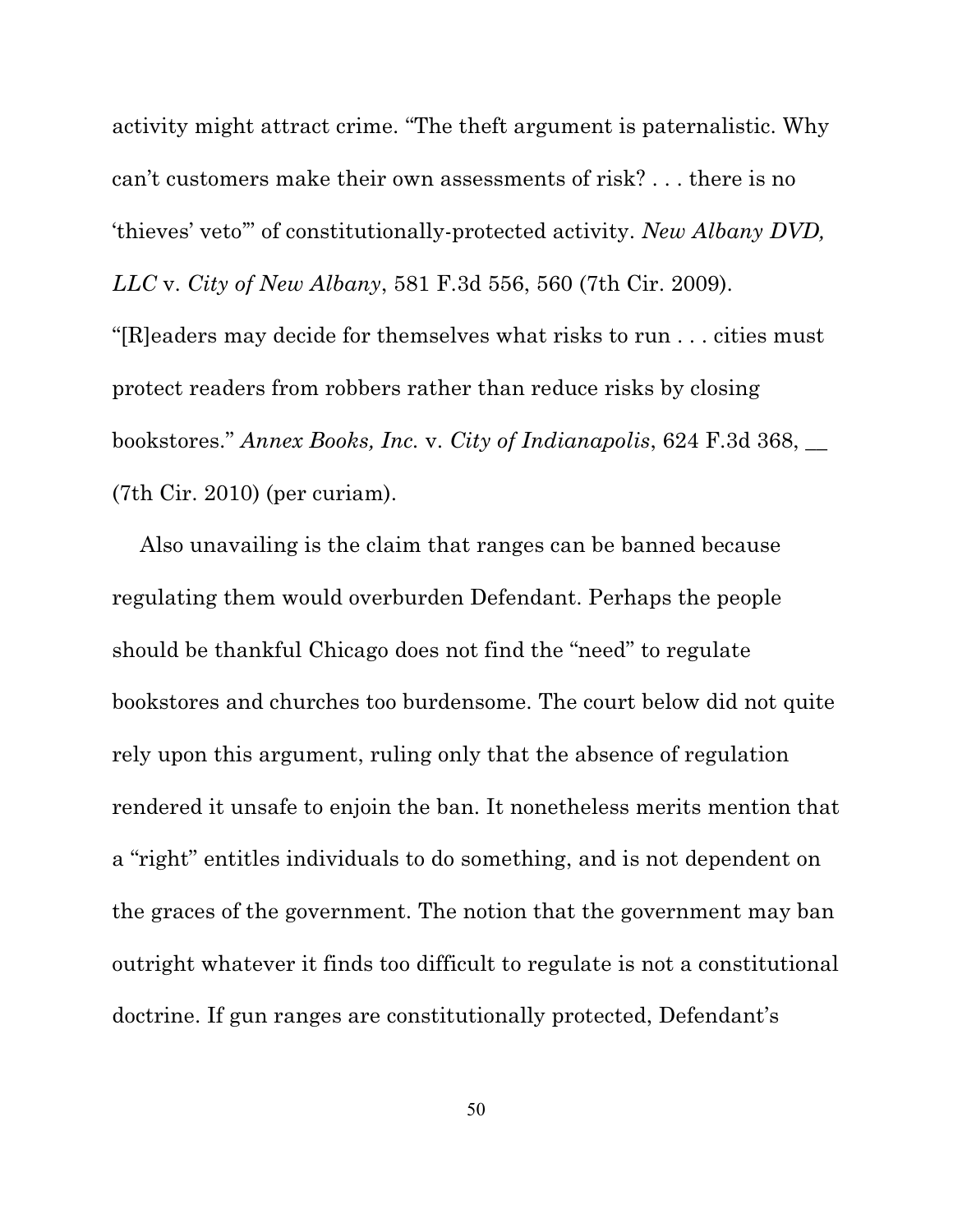wholly optional regulatory costs are irrelevant. People do not lose their rights because the government decides it is too expensive to regulate or otherwise accommodate them. *Cf. Forsyth County* v. *Nationalist Mvm't*, 505 U.S. 123 (1992). Notably, Defendant's opinion about the hazard of gun ranges is not shared by Illinois courts:

[T]he risk of harm to persons or property, even though great, can be virtually eliminated by the exercise of reasonable or even "utmost" care under the circumstances . . . the use of firearms is a matter of common usage and the harm posed comes from their misuse rather than from their inherent nature alone . . . the location [of a range is assumed] appropriate for such activity in the absence of further factual allegations . . . particularly describing the area as inappropriate for the target practice [and] target practice is of some social utility to the community . . .

*Miller* v. *Civil Constructors*, 651 N.E.2d 239, 245 (Ill. Ct. App. 1995).

In any event, the City's social cost argument was expressly rejected

in *McDonald*, wherein the Supreme Court held Defendant bound to

respect Second Amendment rights notwithstanding the alleged costs:

The right to keep and bear arms . . . is not the only constitutional right that has controversial public safety implications . . . Municipal respondents cite no case in which we have refrained from holding that a provision of the Bill of Rights is binding on the States on the ground that the right at issue has disputed public safety implications.

*McDonald*, 130 S. Ct. at 3045 (citations omitted).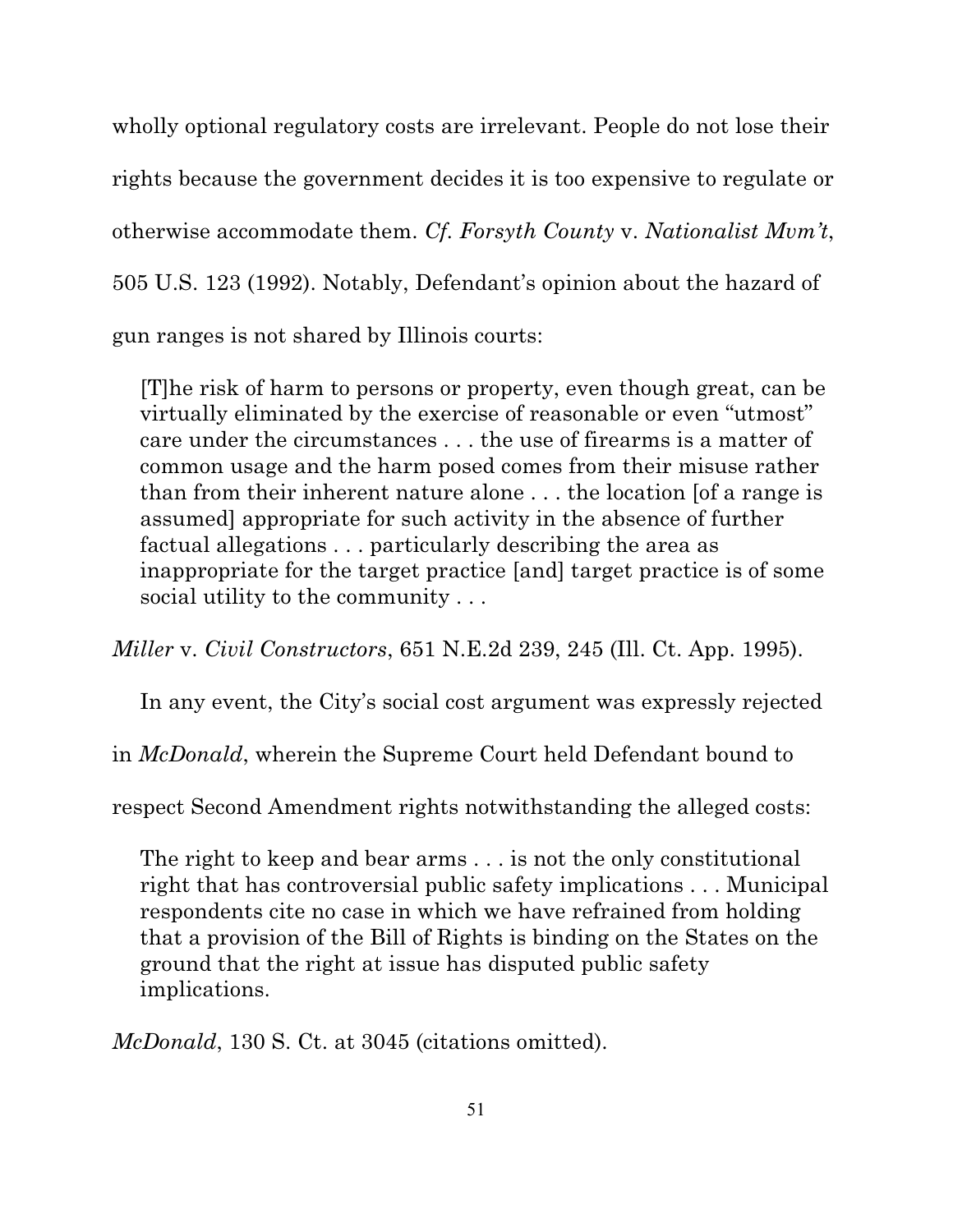Plaintiffs do not claim that gun ranges are beyond regulation.

Churches and bookstores, too, must be built to code, and comply with constitutionally-adequate zoning requirements. If Defendant wishes to regulate gun ranges, it is free to do so within normal constitutional boundaries. Chicago was built on, and remains famous for, a bevy of heavy industrial operations—slaughter-houses, rail yards, factories, steel mills, and a major hub airport—all obviously posing vastly greater environmental challenges than a simple gun range.

Finally, Defendant's claim that it can achieve a range ban under a zoning guise cannot stand. The Supreme Court squarely rejected the zoning rationale in overturning an animal sacrifice ban. "[T]his asserted governmental interest is a mere restatement of the prohibition itself, not a justification for it." *Church of Lukumi Babalu Aye* v. *City of Hialeah*, 508 U.S. 520, 539 n.\* (1993). 6

Contrary to Defendant's belief, its zoning theory does not moot 6 the dispute over the range ban. Plaintiffs anticipated the possibility of a slippery defense based on laws unrelated to firearms, and accordingly, sought an injunction encompassing "*any other law*, as against the ordinary operation and use of gun ranges open to the public and the loan or rental of functional firearms within gun ranges open to the public." App. 12, 13 (emphasis added).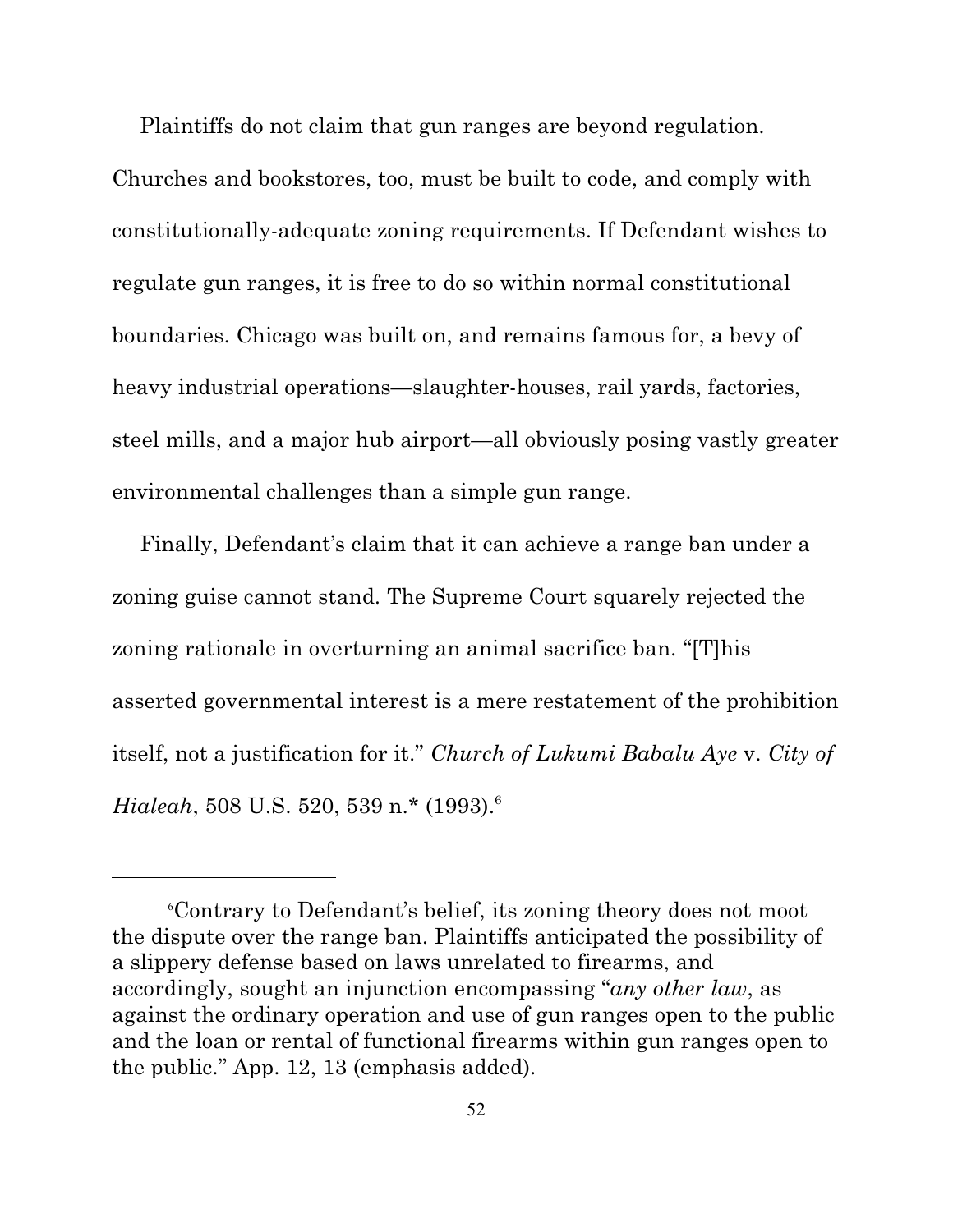Moreover, zoning laws cannot extinguish constitutional rights. *City of Renton* v. *Playtime Theaters, Inc.*, 475 U.S. 41 (1986). Restrictive zoning of adult establishments passes First Amendment scrutiny to the extent such businesses are regulated for their secondary effects. Yet recognizing that these establishments engage in protected expression, the Court forbids officials "from effectively denying [individuals] a reasonable opportunity to open and operate an adult theater within the city." *Renton*, 475 U.S. at 53. Ever since, adult zoning ordinances are measured largely by whether they effectively prohibit adult establishments, or merely limit their location pursuant to constitutional standards.

Of course gun ranges are not pornographic establishments. Lawful gun owners who would obtain CFPs must undergo multiple background checks, and all instructors are state-certified police trainers. Even in the adult bookstore context, regulators must come up with actual evidence justifying the regulation, not merely "the conjecture of their attorneys." *Palmetto Properties, Inc.* v. *County of DuPage*, 160 F. Supp. 2d 876, 882 (N.D. Ill. 2001). "[T]here must be *evidence*; lawyers' talk is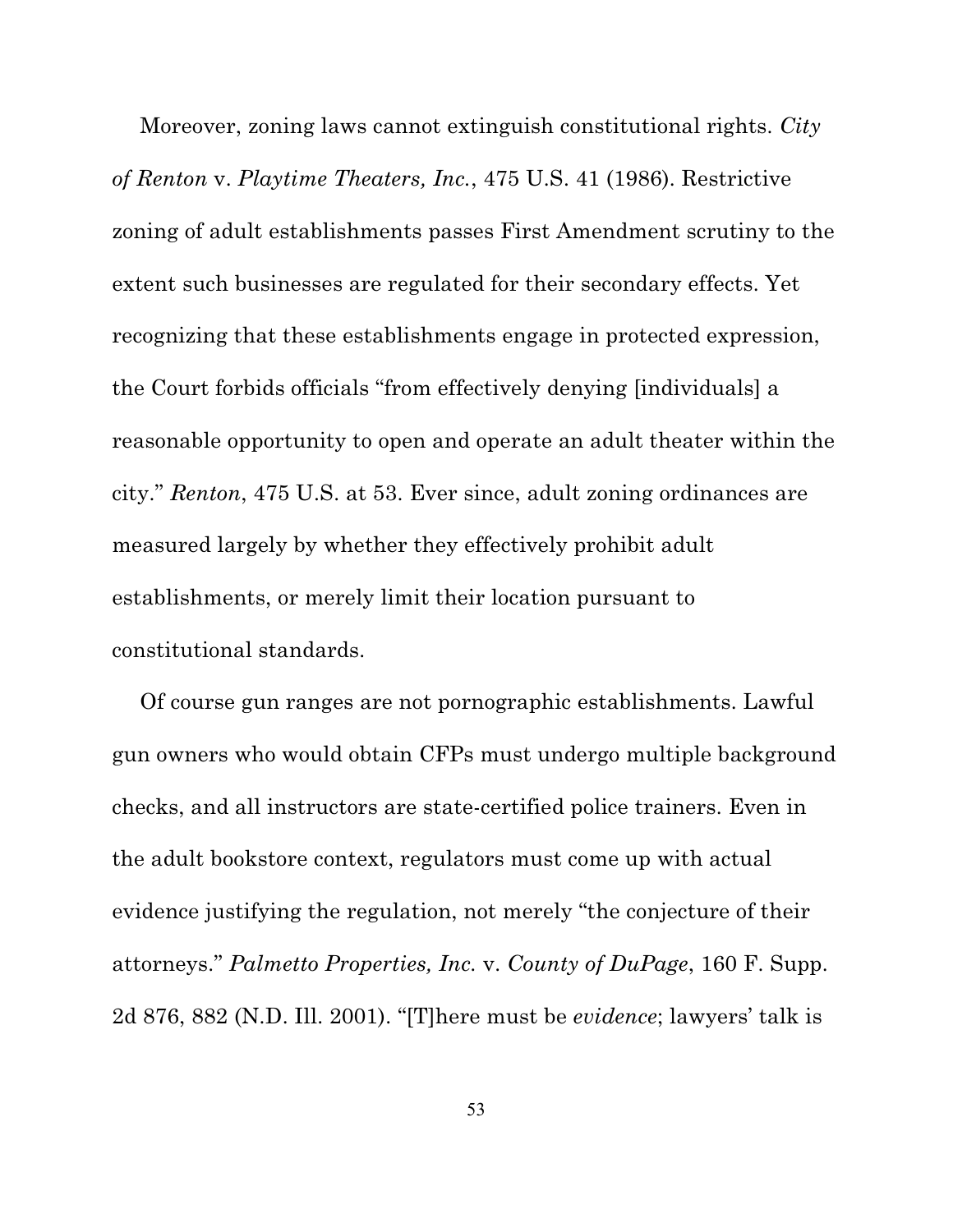insufficient." *Annex Books, Inc.* v. *City of Indianapolis*, 581 F.3d 460, 463 (7th Cir. 2009).

Yet here, the alleged "zone ban" is based upon nothing but a desire to ban gun ranges. Defendant's Zoning Administrator testified that neither she nor, apparently, anyone else, had ever consciously tried to zone gun ranges out of existence. The ban is merely Defendant's convenient—but unconstitutional—construction of its law. It plainly fails *Renton* analysis, as would the Zoning Administrator's suggestion, based only on what she "imagine[s]," that gun ranges be relegated to special use status in manufacturing districts.

Indeed, Defendant's zoning theory holds that the use of gun ranges, and gun training enjoy less protection under the Second Amendment than nude dancing enjoys under the First Amendment.<sup>7</sup> Defendant argued precisely that much below:

Plaintiff would like you to assume that operating ranges is an integral part of the Second Amendment. No Court has held that . . . First Amendment cases that talk about adult use are really quite far afield, because it's very well established that adult use is an integral part [of the First Amendment], although albeit on the infringe [sic] . . . So their banning adult uses is completely different than banning

Gun training is also protected by the First Amendment. 7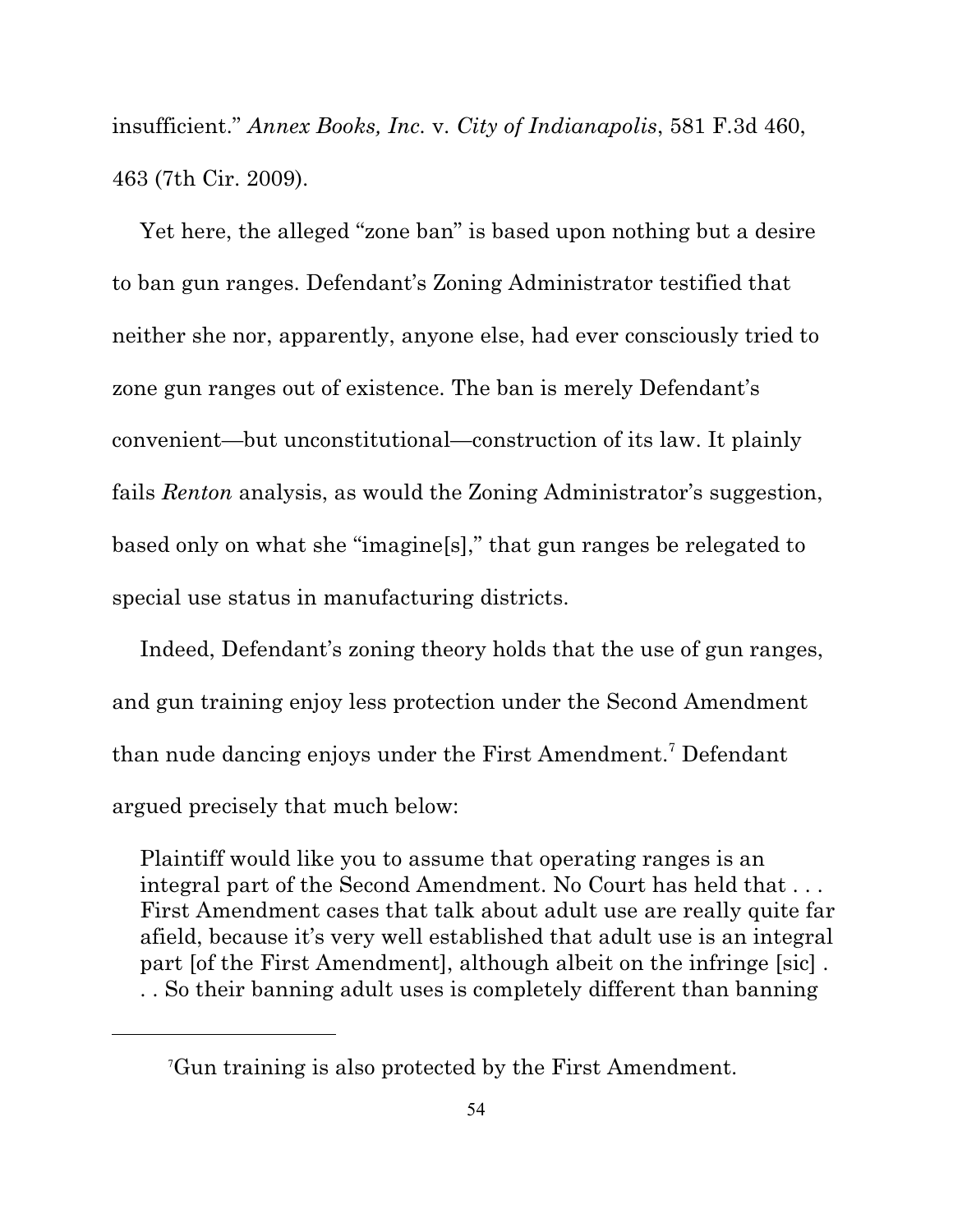of the firearms [ranges]. . . in [*Renton*], there's no question. It's uncontroverted that the First Amendment is at the heart of the adult use club. So, of course, it can't be banned.

App. 74-76.

Plaintiffs do not question the First Amendment's protection of adult establishments. But those who framed and ratified the Bill of Rights would be surprised by Defendant's argument of which establishments enjoy relative constitutional security.

IV. THE FIRST AMENDMENT GUARANTEES A RIGHT TO PROVIDE AND RECEIVE INSTRUCTION IN THE USE OF FIREARMS AT A GUN RANGE.

The Supreme Court has long recognized that teaching and learning are protected by the First Amendment. *See*, *e.g.*, *Keyishian* v. *Bd. of Regents*, 385 U.S. 589, 603 (1967) (First Amendment "does not tolerate laws that cast a pall of orthodoxy over the classroom"); *Sweezy* v. *New Hampshire*, 354 U.S. 234, 249-50 (1957) (plurality) ("right to lecture ... could not be seriously debated," and noting that "teachers and students must always remain free to inquire, to study and to evaluate, to gain new maturity and understanding").

One week before the Supreme Court decided *McDonald*, the high court decided *Holder*, *supra*, 130 S. Ct. 2705. *Holder* considered the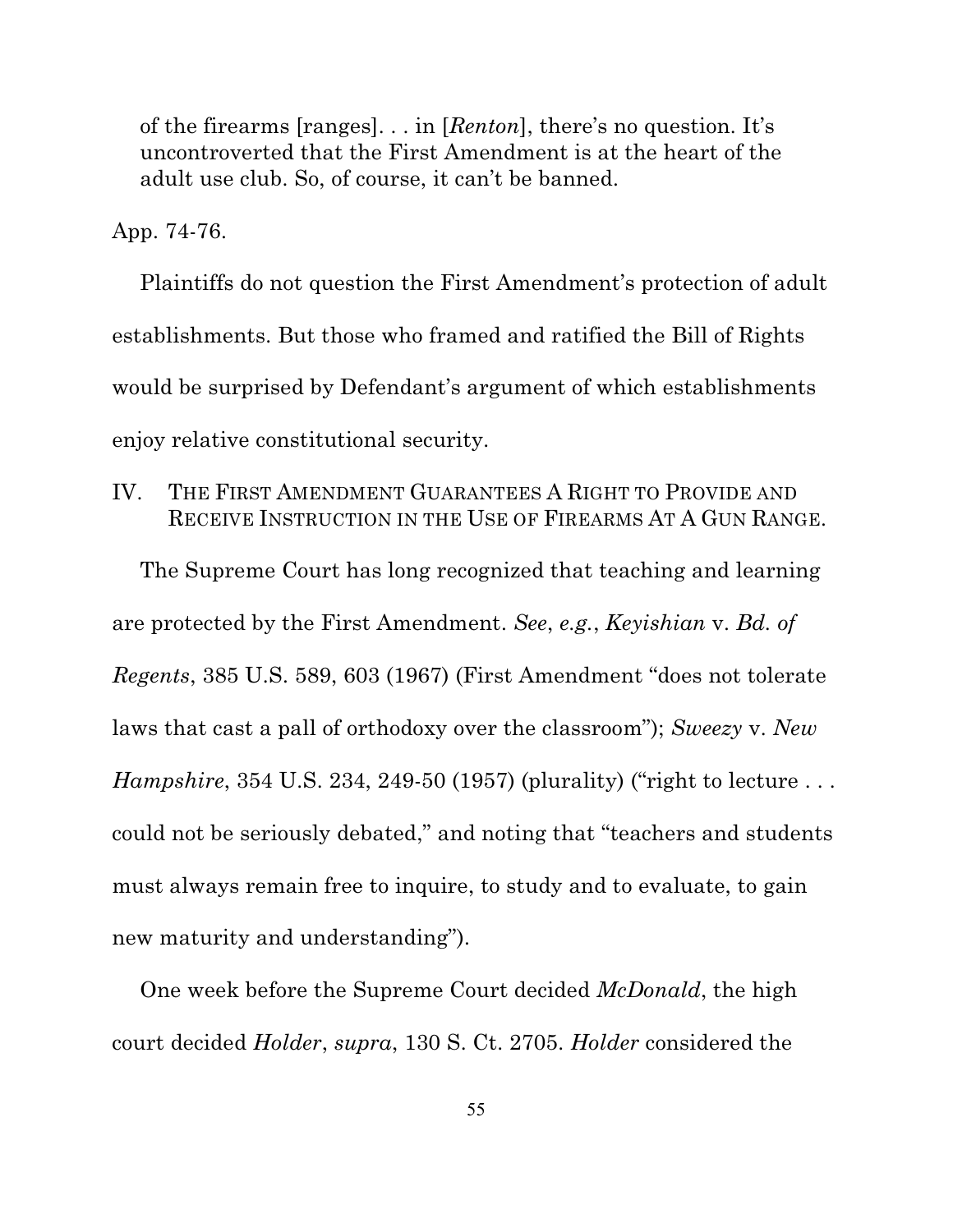question of whether Congress could ban, as material support for terrorist organizations, "plaintiffs' speech to [terrorist] groups [that] imparts a 'specific skill' or communicates advice derived from 'specialized knowledge.'" *Id.* at 2724. Rejecting the government's arguments that such training and educational efforts were merely conduct with some communicative aspects, *id.*, the Court nonetheless upheld, under strict scrutiny, a prohibition on the provision of material support "in the form of speech" to designated terrorist organizations, *id.*: "direct training" in "specific skills" of advocacy, and "teach[ing]" how to "present claims" for relief. *Id.* at 2729.

Of course, teaching and learning, the conveyance and receipt of knowledge, are not limited to advocacy or expression. "Even dry information, devoid of advocacy, political relevance, or artistic expression, has been accorded First Amendment protection." *Universal City Studios, Inc.* v. *Corley*, 273 F.3d 429, 446 (2d Cir. 2001) (citations omitted). And protected teaching includes demonstrative and experiential conduct, not strictly oral conversation. For example, "instructing children on the topics of geography and fiber arts is a form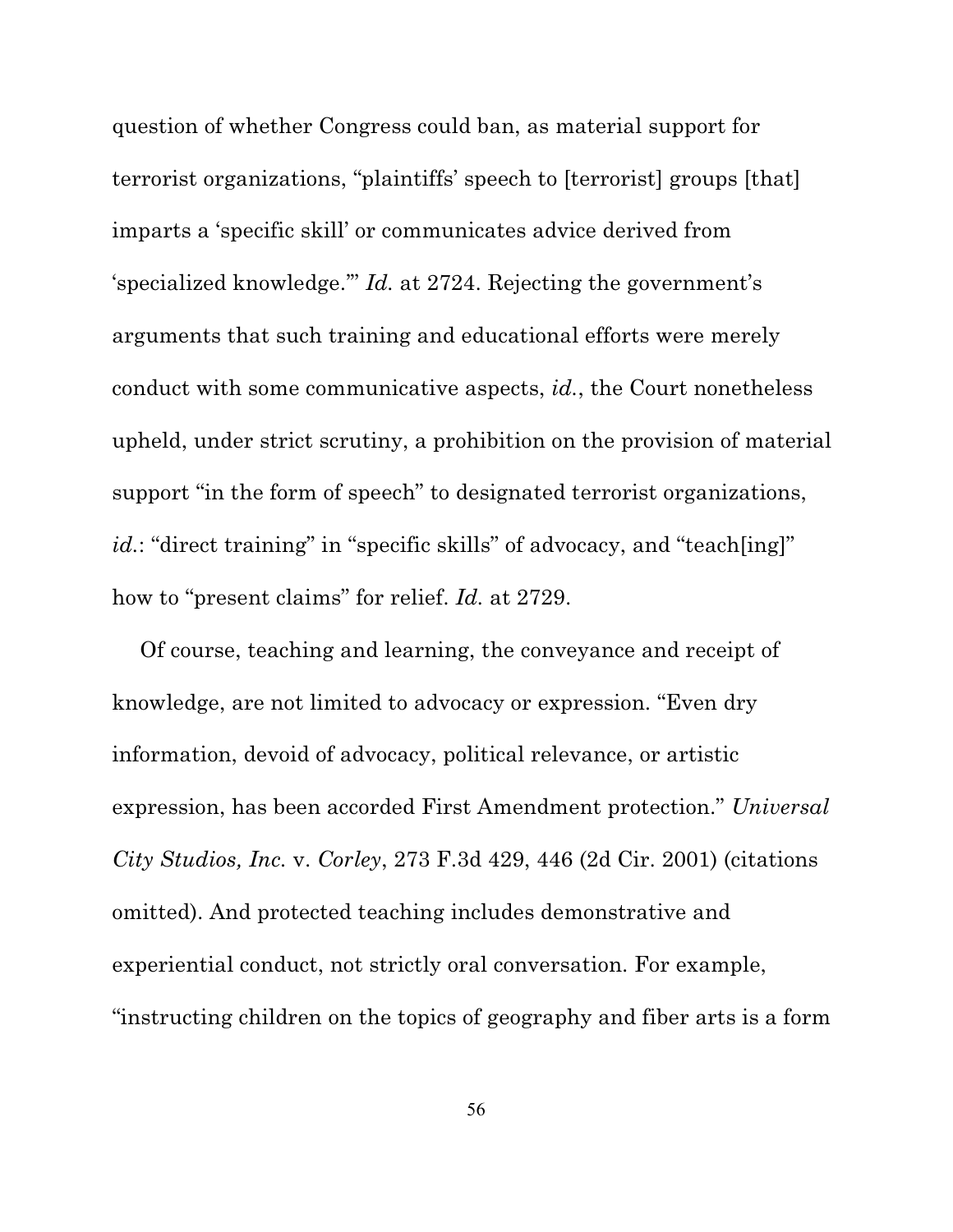of speech protected under the First Amendment." *Goulart* v. *Meadows*, 345 F.3d 239, 248 (4th Cir. 2003).

As is the provision of hands-on gun training. *Edwards* v. *City of Goldsboro*, 178 F.3d 231 (4th Cir. 1999). In *Edwards*, a police officer asserted a valid First Amendment claim challenging his punishment for teaching a handgun safety class, completion of which was required for individuals wishing to obtain state permits to carry guns. "[T]he form of the [officer's] speech, presumably verbal as well as some written instruction accompanied by physical demonstrations . . . was entitled to protection." *Edwards*, 178 F.3d at 247. Indeed, because the speech concerned "a categorically public issue, the proper method of safely carrying a concealed handgun, knowledge of which is a prerequisite to obtaining a state permit . . . it occupies the highest rung of the hierarchy of First Amendment values." *Id.* (citation omitted). The class at issue, like Defendant's, involved firing at a gun range. N.C. Gen. Stat. § 14-415.12(a)(4).

Even if the gun training and range use were merely conduct, the range ban's impact on gun education would nonetheless constitute a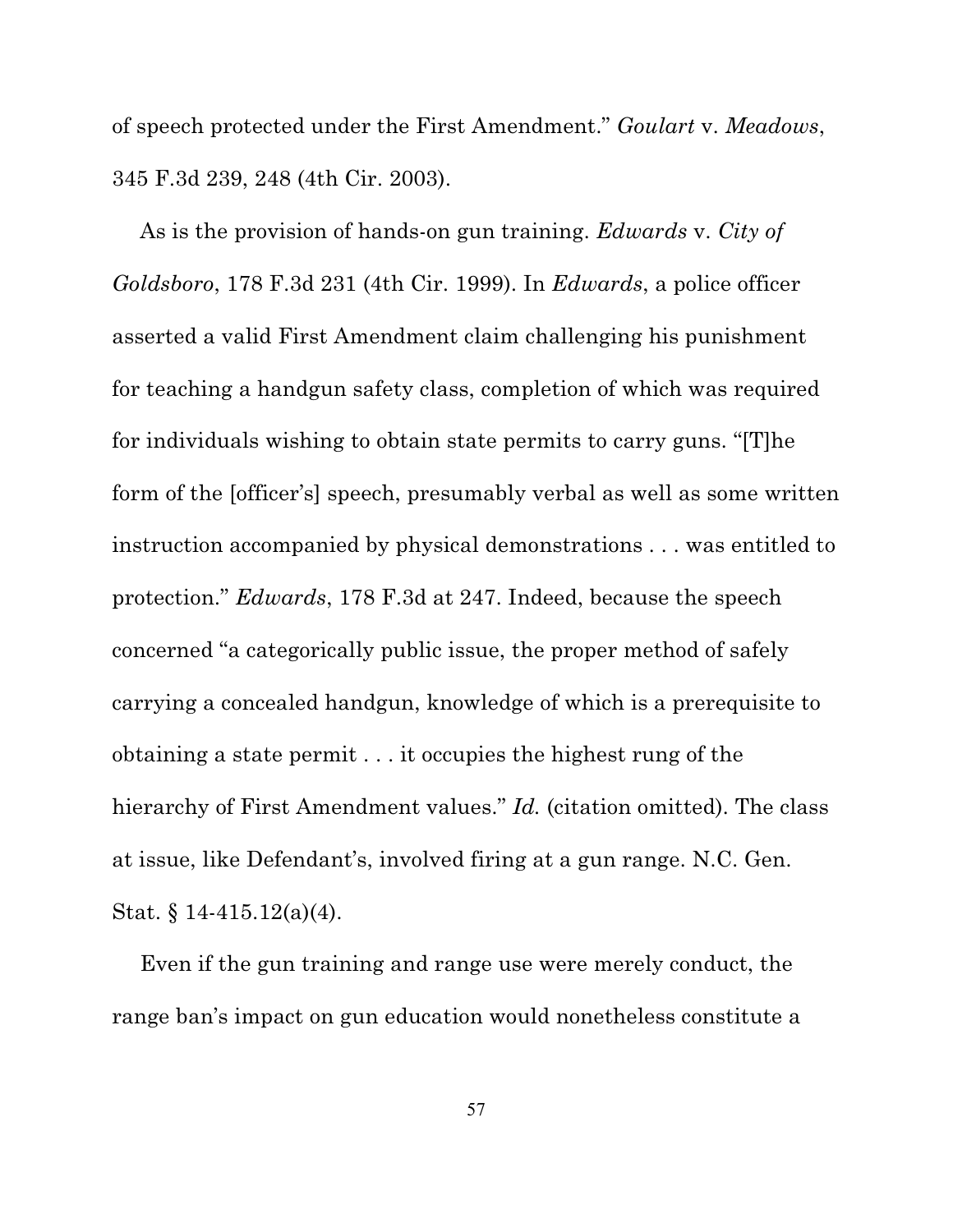First Amendment violation. Because the range ban and associated laws undeniably burden expression, the laws can only survive if they are

within the constitutional power of the Government; if [they] further<sup>[]</sup> an important or substantial governmental interest; if the governmental interest is unrelated to the suppression of free expression; and if the incidental restriction on alleged First Amendment freedoms is no greater than is essential to the furtherance of that interest.

*United States* v. *O'Brien*, 391 U.S. 367, 377 (1968). The laws fail all four factors. It is not within the city's constitutional power to ban all gun ranges— doing so violates the Second Amendment. The city has no interest, let alone an important or substantial one, in banning all gun ranges. It maintains its own ranges, has historically had ranges open to the public, and initiated the ban only as a form of resisting *McDonald*. Indeed, the governmental interest here is precisely the suppression of gun education. And even if the city's actions were merely a form of regulating gun range activity in furtherance of some legitimate interest, a total ban is plainly overbroad.

The lower court's assertion that Plaintiffs presented their First Amendment argument "however peripherally . . . with little support in the briefs and [the argument] was not elucidated at the hearing," SA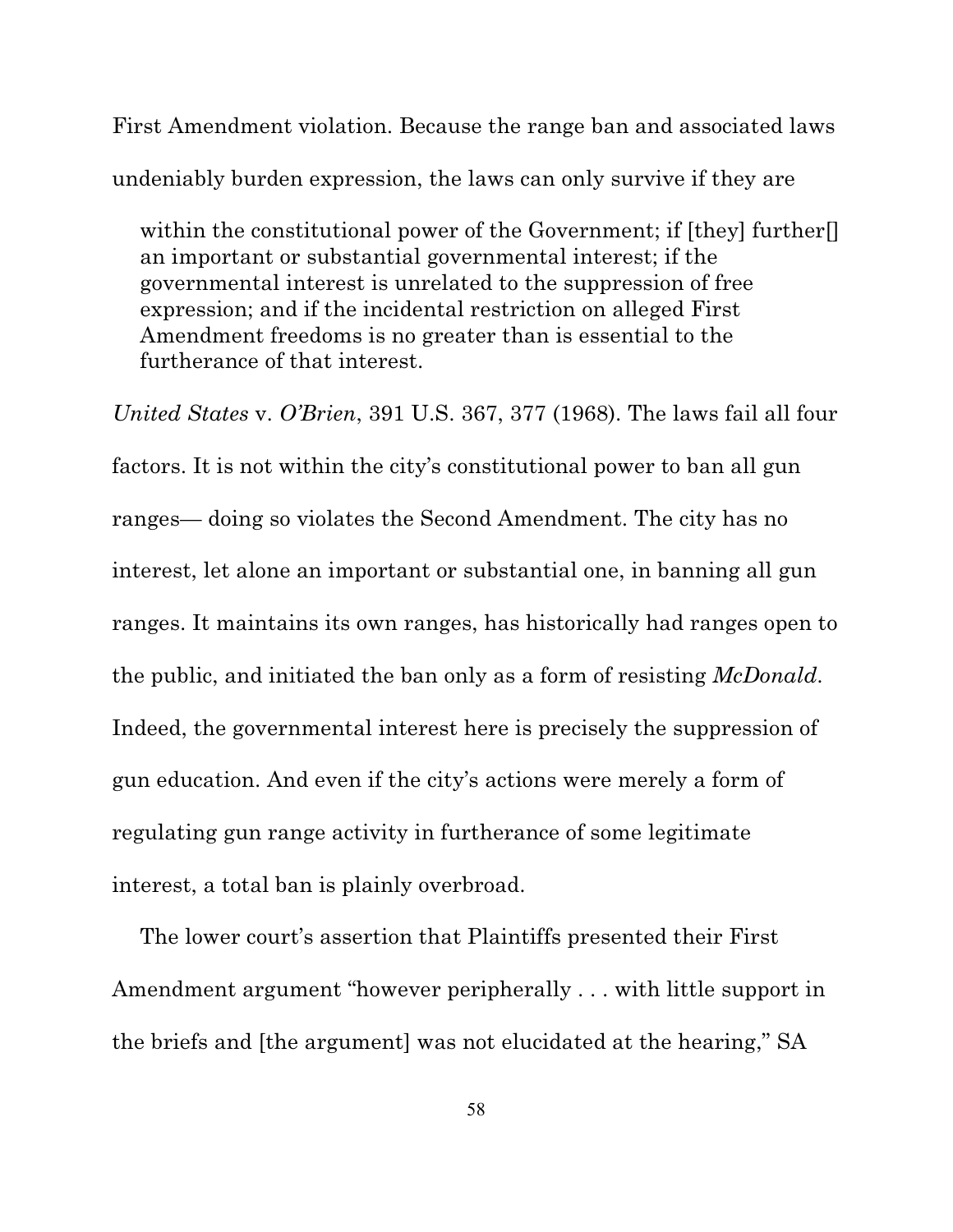17, is demonstrably wrong. The issue was repeatedly briefed, and discussed at the hearings. *See* Prelim. Inj. Br., August 16, 2010, at 9-10, 13-15; Second TRO Br., Sept. 13, 2010, at 7, 9-10; Prelim. Inj. Reply Br., Sept. 27, 2010, at 1-2, 9-12; App. 65-66, 92-93, 122-25. The court surmised that the First Amendment argument was not pressed "because Plaintiffs remain entitled to discuss the possession and use of firearms," SA 17, but the arguments, then as now, clearly related to live-fire gun training. Indeed, at one point, the district court acknowledged Plaintiffs' First Amendment argument. "[T]hey're saying . . . It's . . . also our First Amendment right to be trained, the training itself." App. 69. Yet the lower court did not address the issue.

This Court should follow *Edwards*, and acknowledge the First Amendment's protection extends to training in the use of firearms for self-defense.

V. BANNING GUN RANGES CAUSES IRREPARABLE HARM.

Considering that the Second Amendment exists to secure the right of self-defense, the inability to access constitutionally-protected arms or to maintain proficiency in the use of those arms profoundly impact's one's

59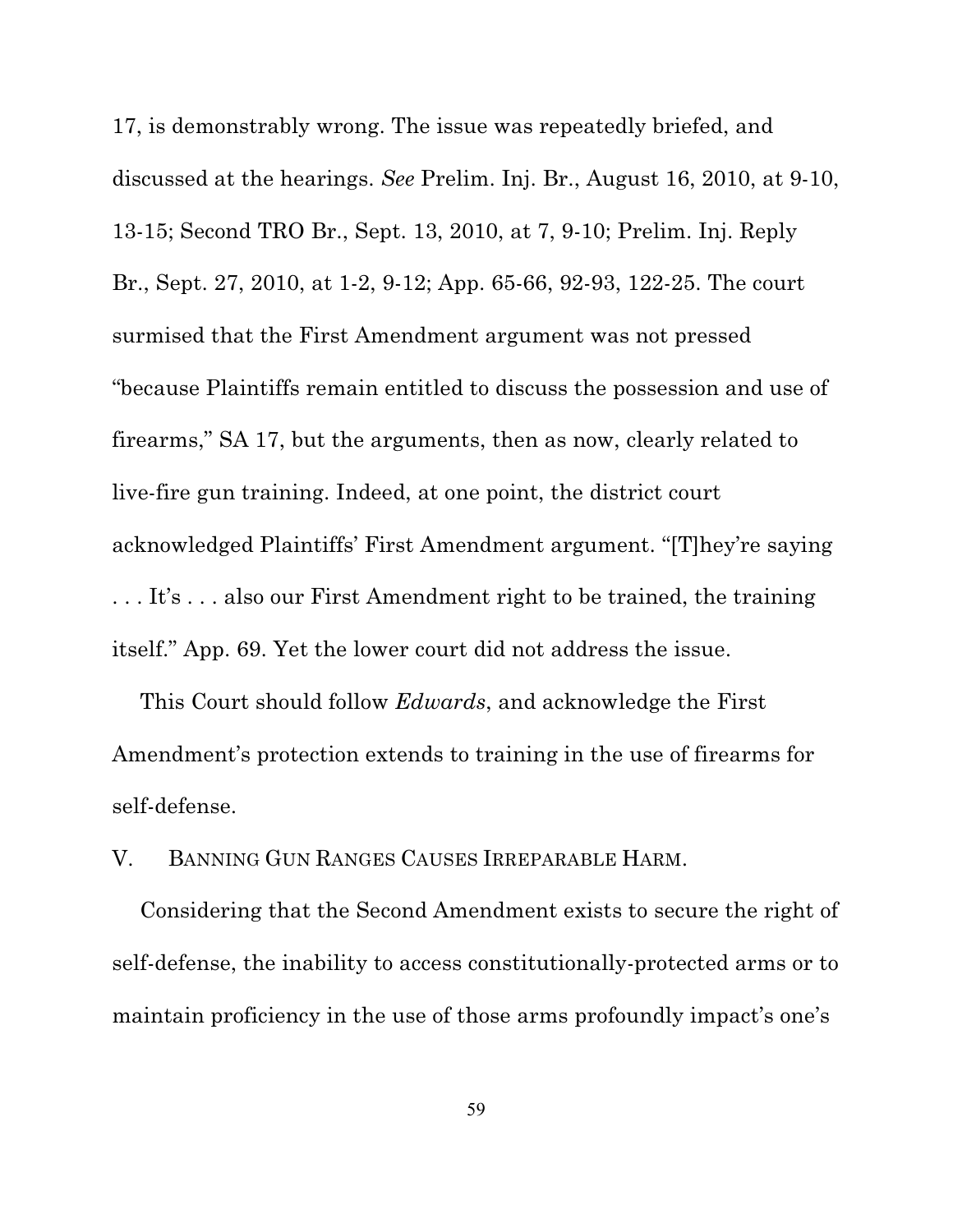sense of security—to say nothing of the irreparable harm resulting from a successful criminal attack, or tragic accident that could have been averted with access to a firearm and proficiency in its use. There is no way to quantify, in terms of money damages, the inability to shoot back at a home invader, or to receive valuable instruction in doing so. The infringement of constitutional rights is frequently considered to be beyond quantfication with money damages, *see, e.g., Christian Legal Soc'y*, 453 F.3d at 859, but no other constitutional right is so directly linked to one's immediate physical well-being. The court would likely not have held money damages are a sufficient remedy for individuals forced to dispose of books, or to travel outside city limits to attend their church, bookstore, adult nightclub, or abortion clinic. These are all places of significant constitutional protection, to be sure, but few patrons of such establishments visit them with the hope of increasing their personal security.

The lower court completely ignored these aspects of irreparable harm, giving no credit to the fact that training is a perishable skill, and that impeding someone's ability to act in self-defense can have deadly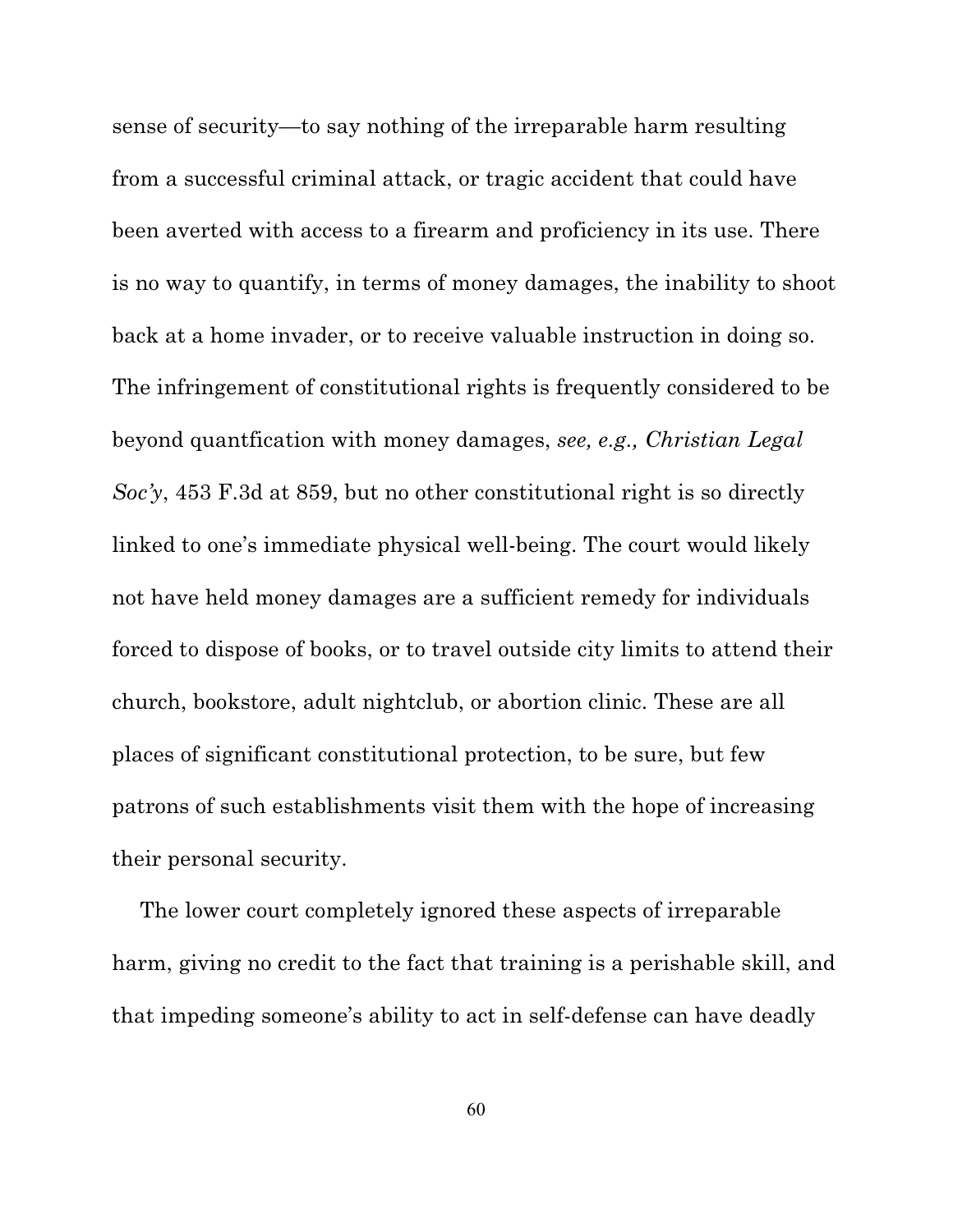consequences. The court also placed no inherent value on the exercise of a constitutional right. And because it did not consider Plaintiffs' First Amendment claim, the court did not consider that irreparable harm should be presumed as a matter of law. *National People's Action* v. *Wilmette*, 914 F.2d 1008, 1013 (7th Cir. 1990). But the court did stake out a number of legally erroneous positions with respect to the irreparable harm issue.

A. Vendors Need Not Violate the Law to Access Federal Courts.

The notion that Action Target does not suffer harm because it has no plans to violate the law is simply wrong. Refraining from constitutionally-protected behavior for fear of prosecution constitutes an injury-in-fact for Article III purposes. *Medimmune, Inc.* v. *Genentech, Inc.*, 549 U.S. 118, 129 (2007); *Virginia* v. *Am. Booksellers Ass'n*, 484 U.S. 383 (1988). Of course Action Target will not solicit, and its customers would not invest large sums in, construction projects that would never be approved by the city and would instead, most likely land them in jail. That does not mean Action Target is not injured by the prohibition of its business.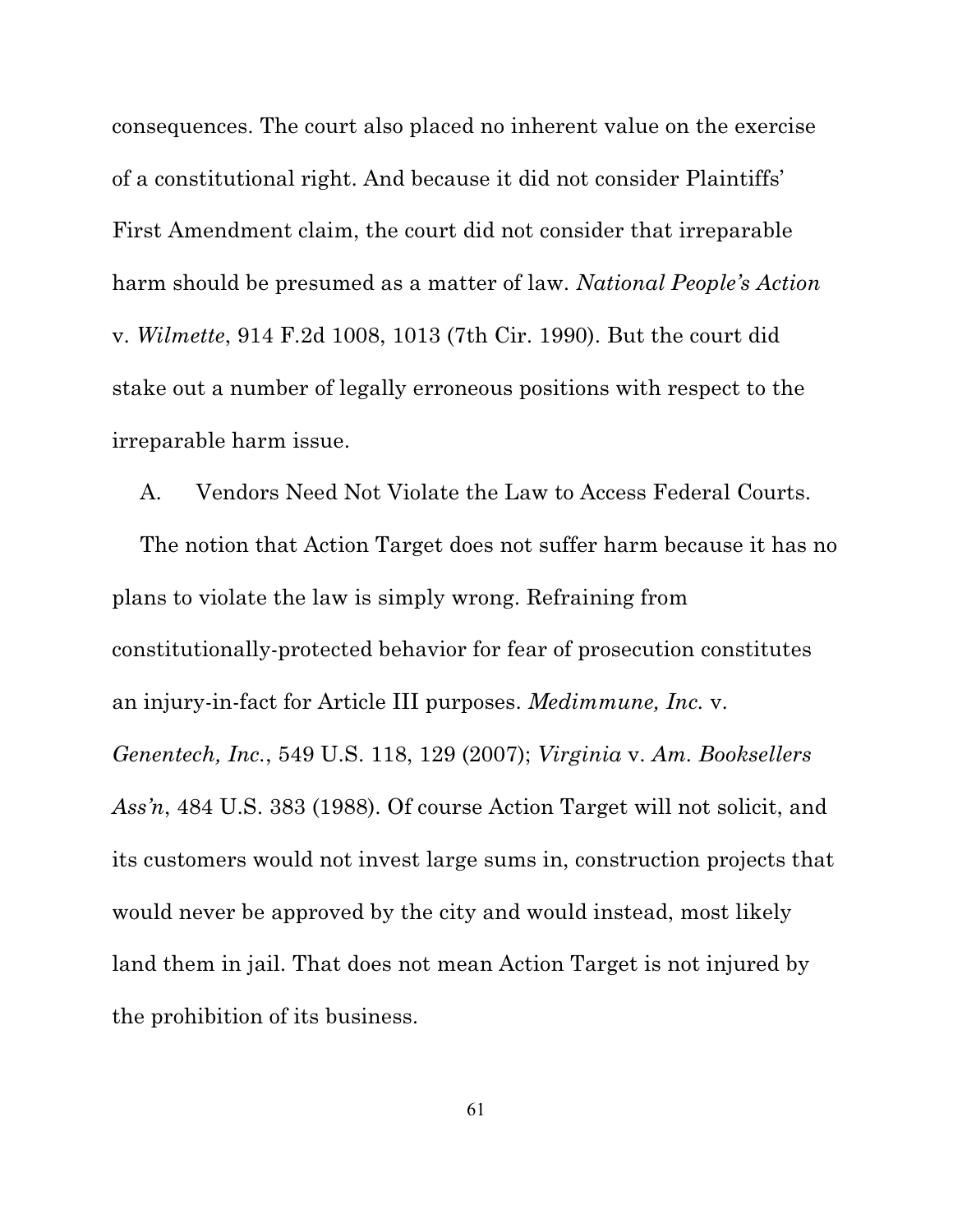Moreover, "vendors and those in like positions have been uniformly permitted to resist efforts at restricting their operations by acting as advocates of the rights of third parties who seek access to their market or function." *Craig* v. *Boren*, 429 U.S. 190, 195 (1976) (citations omitted); *see, e.g. Annex Books*, 624 F.3d 368; *Planned Parenthood* v. *Casey*, 505 U.S. 833, 845 (1992) (plaintiffs asserting abortion rights: "five abortion clinics and one physician representing himself as well as a class of physicians who provide abortion services"); *Carey* v. *Pop. Svcs. Int'l*, 431 U.S. 678, 682 (1977) ("a corporation primarily engaged in the mail-order retail sale of nomedical contraceptive devices").

B. SAF, ISRA, and Their Members Suffer Cognizable Injury.

The lower court plainly erred in deciding that SAF and ISRA lacked "standing to demonstrate their irreparable harm" because *Heller* and *McDonald* addressed an individual right, "and did not address an organization's right." SA 13. The reporters are replete with civil rights precedents litigated by organizations asserting the rights of their members, or their own injuries resulting from the deprivation of constitutional rights. SAF and ISRA were plaintiffs in *McDonald.*

62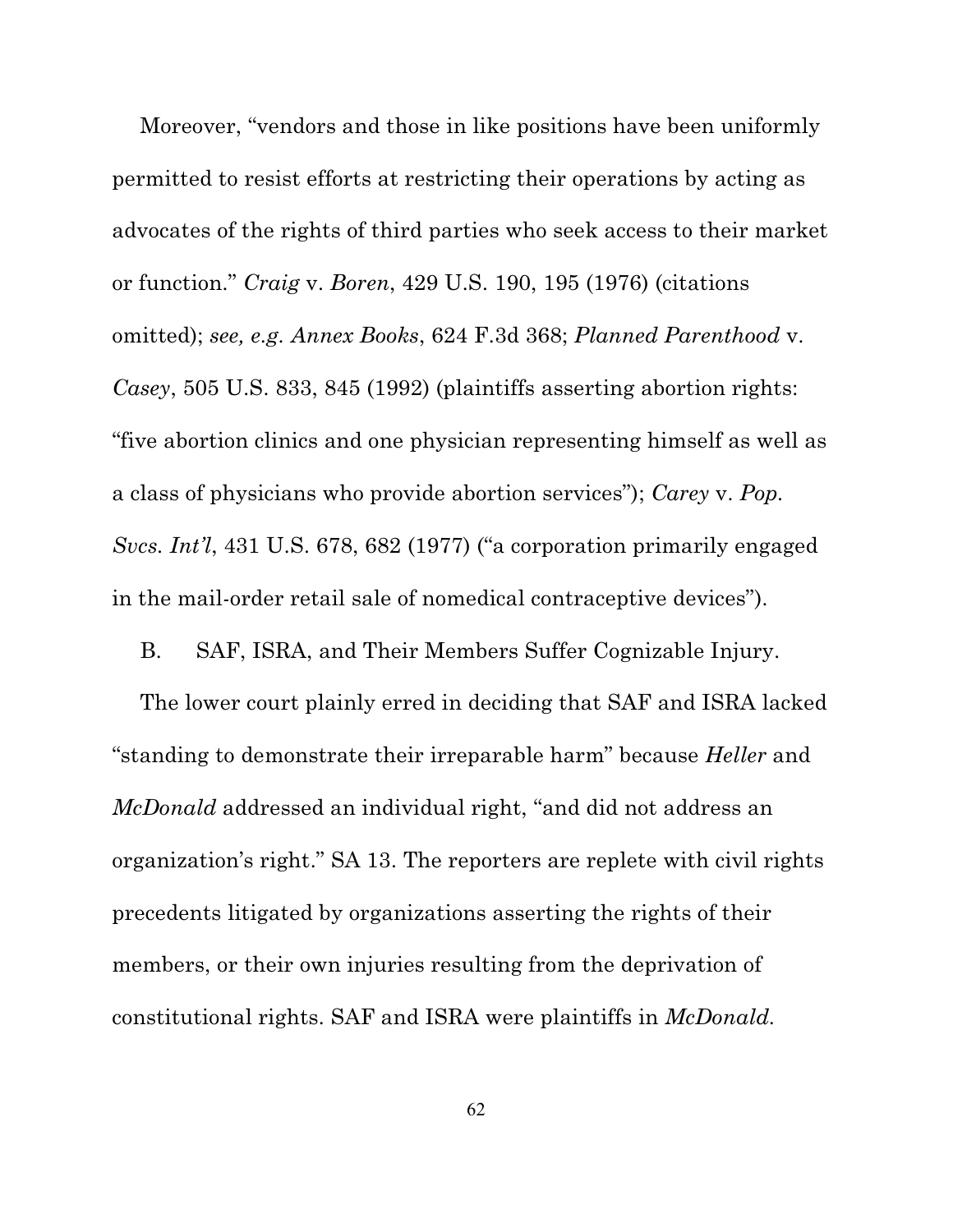SAF and ISRA meet every qualification to assert harm. "There is no question that an association may have standing in its own right to seek judicial relief from injury to itself and to vindicate whatever rights and immunities the association itself may enjoy." *Warth* v. *Seldin*, 422 U.S. 490, 511 (1975). When a group is forced to spend resources, devoting its time and energy to dealing with certain conduct, it has standing to challenge that conduct. *Havens Realty Corp*. v. *Coleman*, 455 U.S. 363 (1982).

SAF and ISRA educate, research, and publish about gun control and its consequences. They have to educate their members, and the public, about the government's enforcement of gun laws. When people have questions about the government's firearms policies, they turn to SAF and ISRA. The government's enforcement of the challenged provisions thus directly impacts the organizations. *Bellwood* v. *Dwivedi*, 895 F.2d 1521, 1526 (7th Cir. 1990). Accordingly, SAF and ISRA have organizational standing in this case, and assert claims, on their on their own behalf.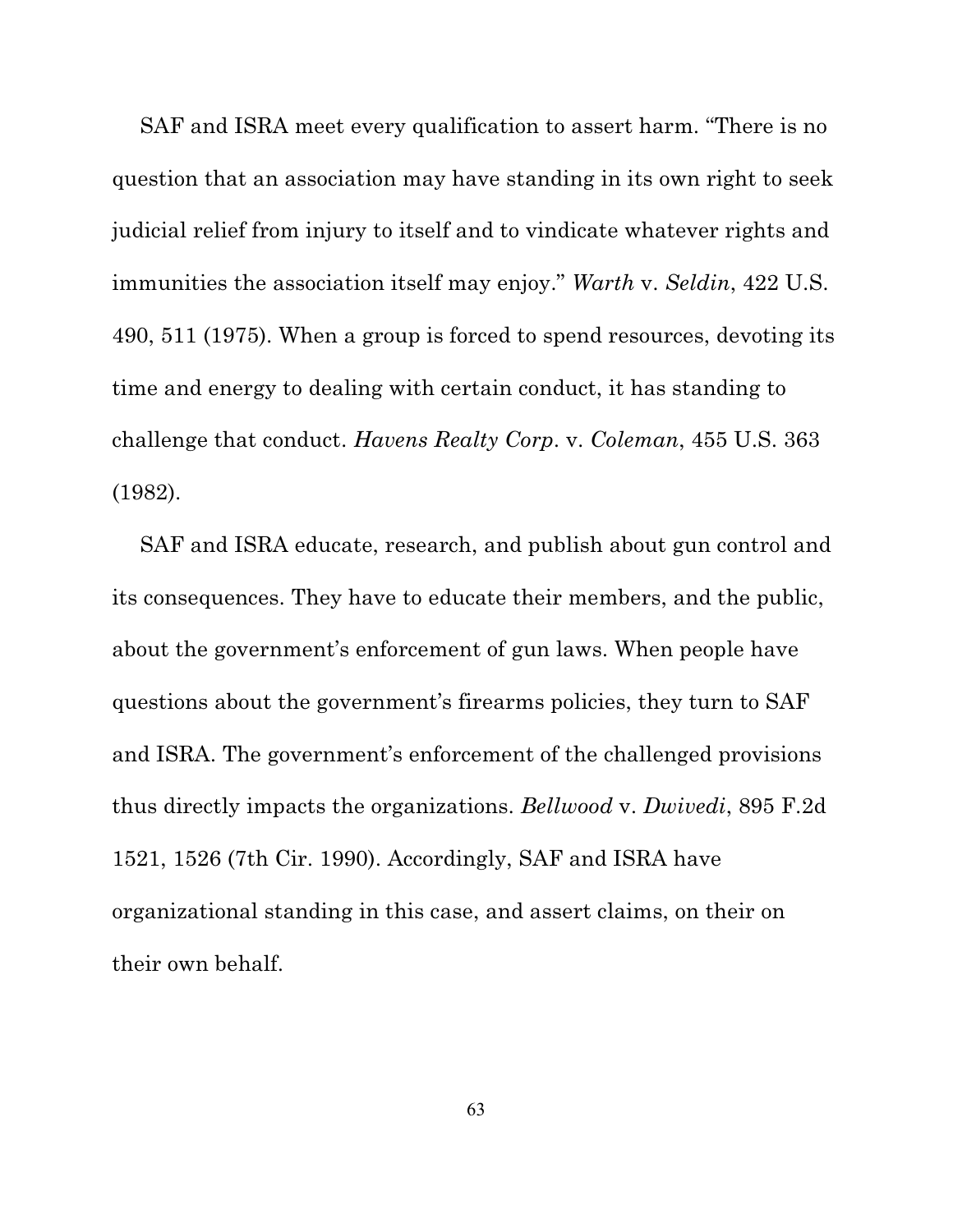Even more plainly, an association may bring suit on behalf of its members when: (a) its members would otherwise have standing to sue in their own right; (b) the interests it seeks to protect are germane to the organization's purpose; and (c) neither the claim asserted nor the relief requested requires the participation of individual members in the lawsuit. *United Food & Commercial Workers Union Local 751* v. *Brown Group*, Inc., 517 U.S. 544, 553 (1996) (citation omitted).

The first prong is easily met: the individual plaintiffs are members and supporters of SAF and ISRA. As they have standing, so do the organizations. *See, e.g., Springfield Branch, NAACP* v. *City of Springfield*, 139 F. Supp. 2d 990, 993 (C.D. Ill. 2001) (concluding that NAACP clearly had standing with respect to racial discrimination claims, where two African-American members were plaintiffs). Indeed, since many SAF and ISRA members are impacted by the challenged laws, representational standing is apparent. The second prong of the representational standing test, that the interests at issue in the litigation are "germane to the organization's purpose," is plainly met.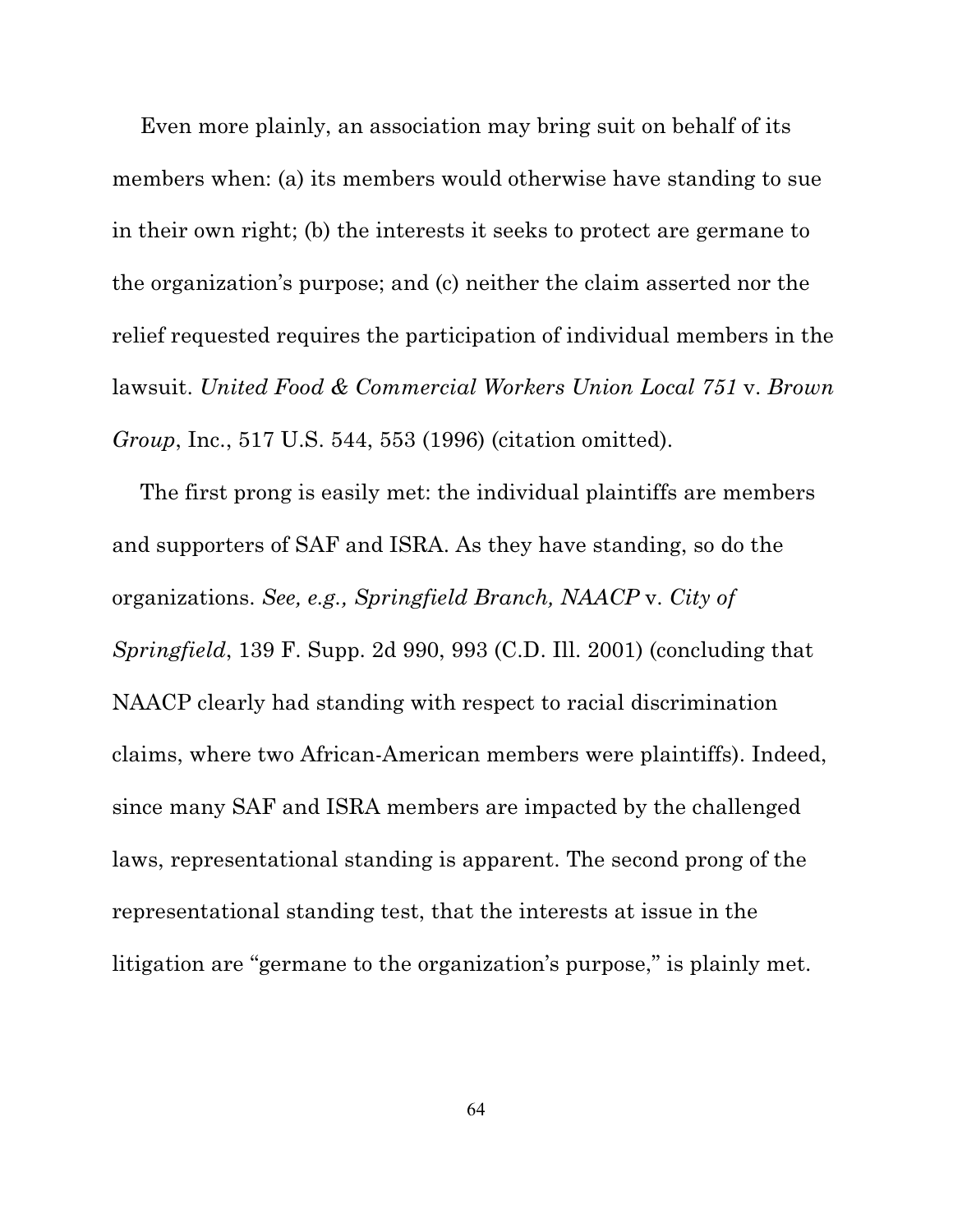The third and final prong of the associational standing test holds that neither the claim asserted nor the relief requested requires the participation of all individual members in the lawsuit. "[S]o long as the nature of the claim and the relief sought does not make the individual participation of each injured party indispensable to proper resolution of the cause, the association may be an appropriate representative of its members, entitled to invoke the court's jurisdiction." *Warth*, 422 U.S. at 511. That each individual member's claim for relief may differ based on unique facts does not prevent an association from seeking injunctive and declaratory relief relating to the standards to be applied in such cases. *Int'l Union* v. *Brock*, 477 U.S. 274, 288 (1986); *see also Retired Chicago Police Ass'n* v. *City of Chicago*, 7 F.3d 584, 601 (7th Cir. 1994). This case involves no individualized determinations whatsoever, addressing only straightforward legal questions.

C. Individuals Are Harmed When Their Access to Protected Goods and Services Is Burdened, Including By Travel Requirements.

The lower court's criticism of Plaintiffs for failing to identify "any one resident who has been unable to travel to such a range and has [accordingly] been unable to obtain range training," SA 14, seeks an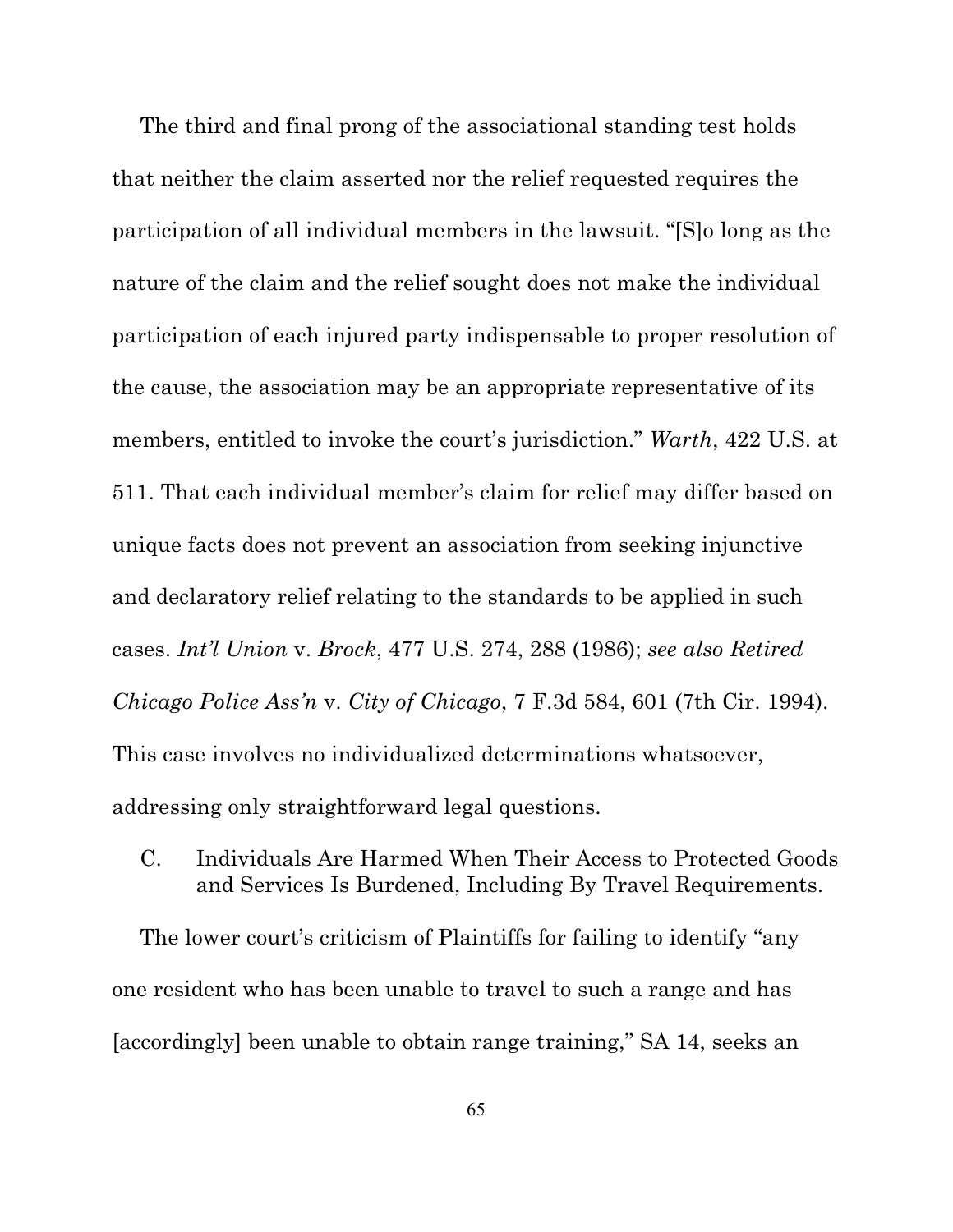impossible answer, but misses the point. The question is not whether any *one* individual can leave the city to obtain range training; any one individual, unless physically incapacitated, can. Even Rhonda Ezell, who suffers an assortment of ailments and is awaiting a kidney transplant, was sufficiently motivated by her circumstances to travel for range training at great hardship. The Constitution protects not only people who are physically incapable of leaving the city limits.

The correct questions are whether every Chicagoan interested in exercising Second Amendment rights—estimated by Defendant's police superintendent at 300,000 people—can access range training; whether the registrants of all 95,700 pre-*McDonald* guns can train within a year; and whether the additional costs in time, money and aggravation occasioned by the artificial range shortage discourage consumers of CFP training and others wishing to access gun ranges.

Common sense answers at least this last question, as did Queen's declaration describing the range shortage's impact on the market for training. Indeed, this Court has understood that because "laws requiring the closure of bookstores at night and on Sunday are likely to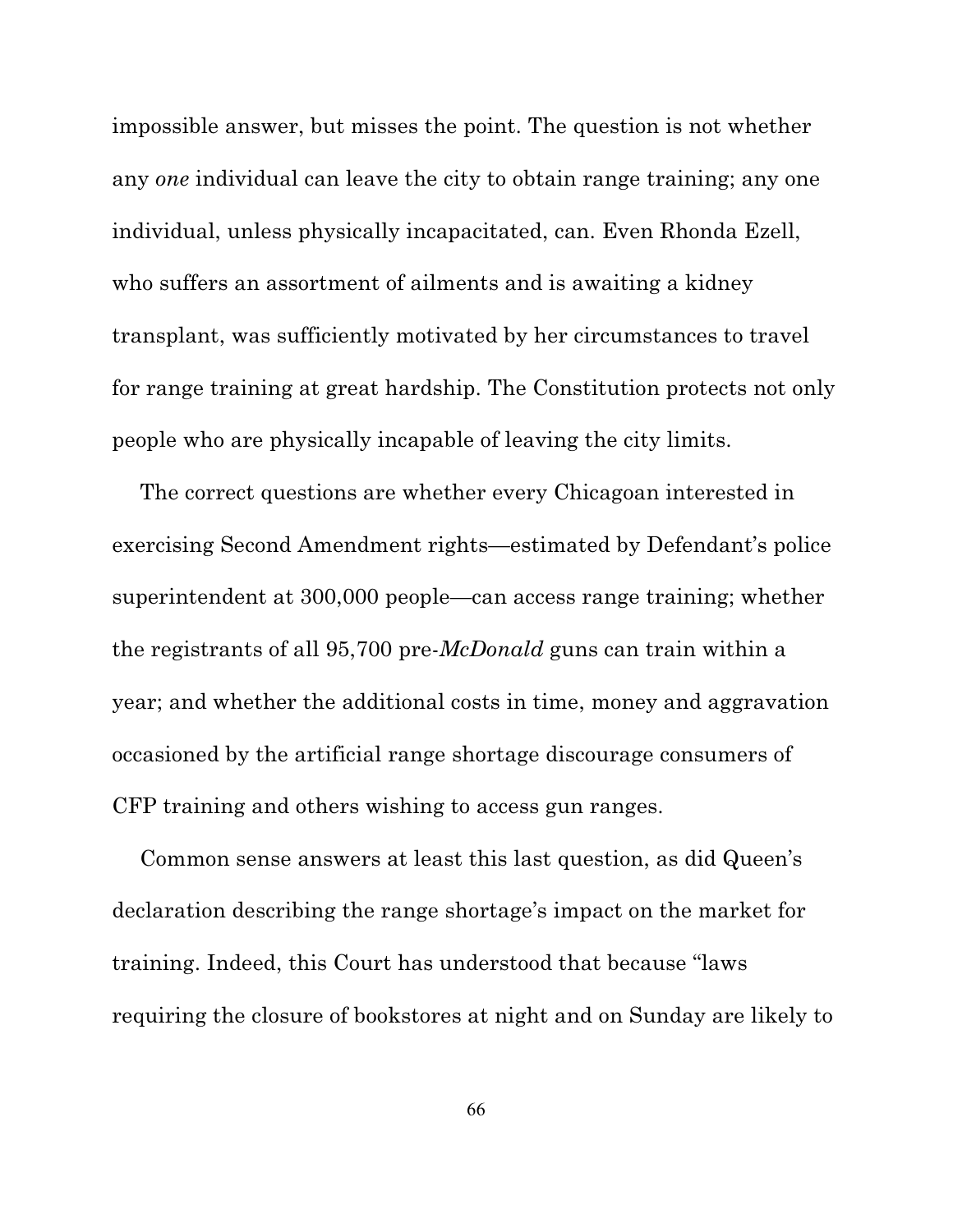curtail sales, the public benefits of the restrictions must be established by evidence, and not just asserted." *Annex Books*, 581 F.3d at 463. It did not demand proof that the constitutional rights at stake in *Annex Books* could not be exercised at other times. Here, of course, the law does not merely require the closure of gun ranges at night and on Sundays. It shutters all gun ranges in the City of Chicago twenty-four hours a day, every day, forever.

*Annex Books* is also consistent with Supreme Court precedent recognizing that any restriction on the availability of constitutionallyprotected articles implicates the rights of consumers. *See, e.g. Carey*, 431 U.S. at 689 ("the restriction of distribution channels to a small fraction of the total number of possible retail outlets renders contraceptive devices considerably less accessible to the public, reduces the opportunity for privacy of selection and purchase, and lessens the possibility of price competition"); *Grosjean* v. *Am. Press Co., Inc.*, 297 U.S. 233 (1936) (tax discouraging newspaper advertisement and circulation).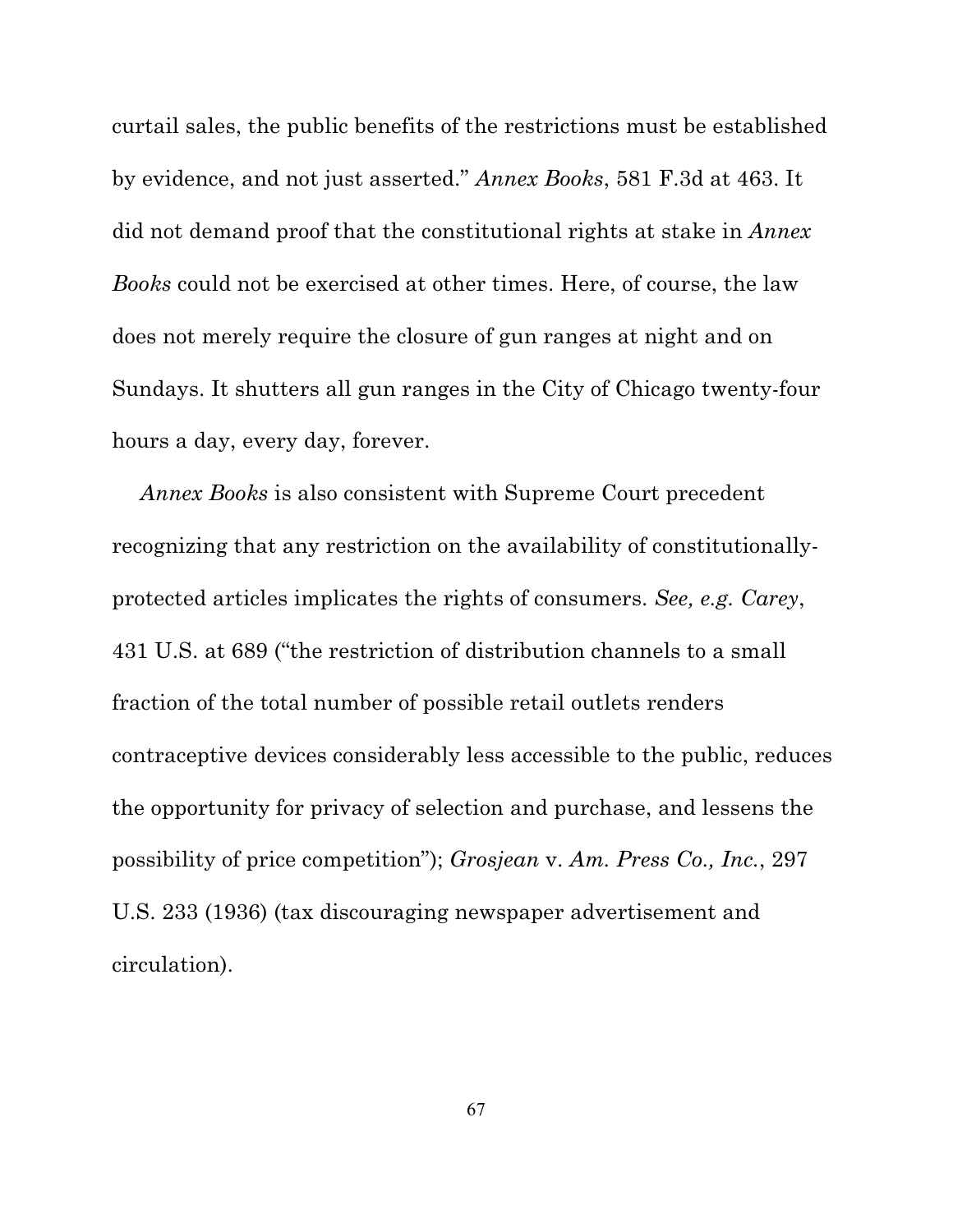Of course, localities cannot justify constitutional violations by telling their residents to take their rights elsewhere. The Constitution, with its Bill of Rights, is in full effect in the City of Chicago. *See McDonald*. The idea that individuals should simply go to the suburbs to exercise their rights (and hope that the suburbs do not mimic Chicago's law) is nothing more than what the Supreme Court has rejected, yet again, in *McDonald*—the idea that constitutional rights may be abandoned because "conditions and problems differ from locality to locality." *McDonald*, 130 S. Ct. at 3046.

The only condition that matters is one that applies uniformly in Chicago as well as in its suburbs: the operative, functioning condition of the Constitution.

In the First Amendment context, "[i]t is not sufficient to say that neighboring communities permit the type of speech that the challenged ordinance bans . . . . the government may not simply point to neighboring communities that permit the speech as a defense to their ordinance that bans that type of speech from its jurisdiction." *Palmetto Properties*, 160 F. Supp. 2d at 883(citing *Schad* v. *Mt. Ephraim*, 452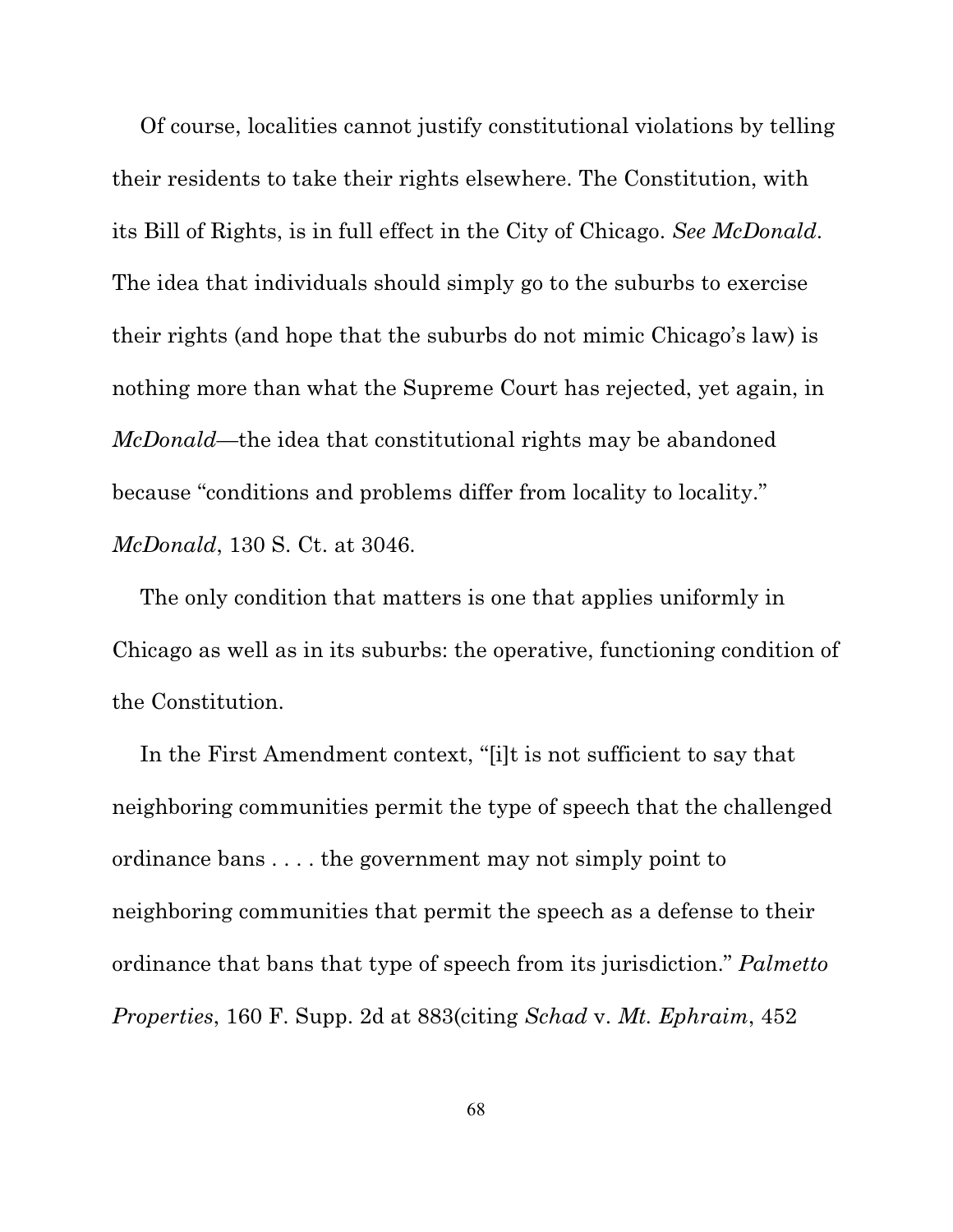U.S. 61, 76-77 (1981) ("[One] is not to have the exercise of his liberty of expression in appropriate places abridged on the plea that it may be exercised in some other place") (quoting *Schneider* v. *State*, 308 U.S. 147, 163 (1939)). The concept applies equally for all constitutional rights. Chicago could not, for example, ban abortion clinics or intimate relations on the grounds that they are tolerated in the suburbs. Likewise, Chicago cannot demand its three million residents leave the city to exercise their fundamental right to practice and train with firearms.

## VI. THE BALANCE OF HARM, AND THE PUBLIC INTEREST, WEIGH DECISIVELY IN FAVOR OF INJUNCTIVE RELIEF

The court seriously erred in accepting the absence of regulation, apart from the range ban, as a form of harm that would be suffered by Defendant were the injunction to issue. This alleged "harm" is entirely self-inflicted. If accepted, it would sanction the wholesale violation of any constitutional right.

Defendant extolled as absolutely necessary a pervasive state of regulation. *See*, *e.g.* App. 134-35. It could not conceive of a condition wherein people are free to exercise fundamental constitutional rights,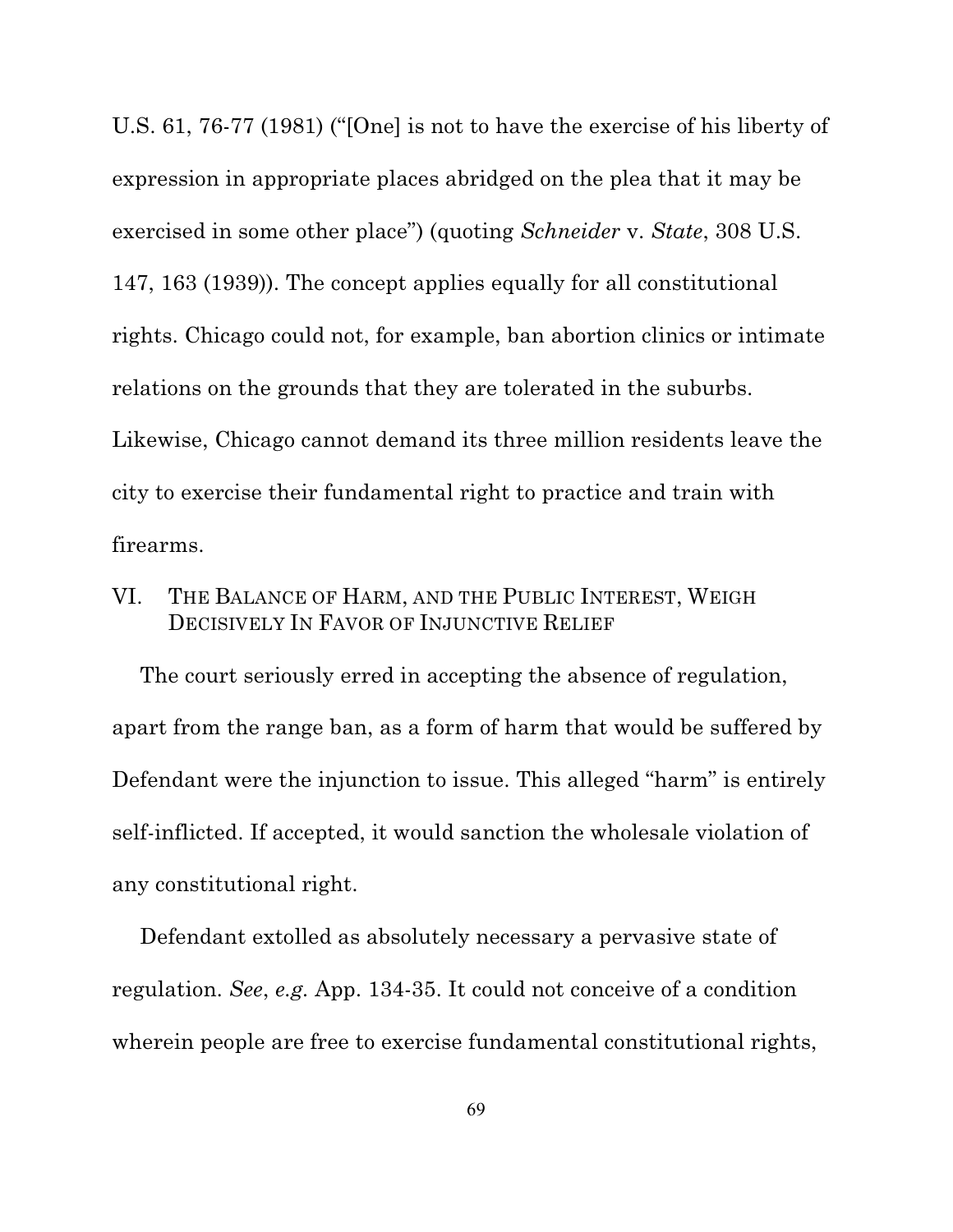without awaiting approval from government officials. Defendant also correctly advised the court that it was powerless to command the City Council to enact any regulations. App. 68. And Defendant claimed it could take over a year to enact proper gun range regulations. App. 131.<sup>8</sup> Thus, according to Defendant, its lack of regulation justified maintaining a complete prohibition on constitutionally-protected activity. Defendant claimed the court could not enjoin the ban, for that would mean leaving nothing in the ban's place—an allegedly unacceptable outcome that the court was powerless to address.

The lower court should not have accepted this circular, essentially political argument. This case is not about abstract concepts of what makes for good government; it is about the operation of the federal constitution. The Bill of Rights and Fourteenth Amendment stood ratified and in full effect some 166 and 97 years, respectively, before Chicago even had a zoning code. These constitutional provisions remain in effect regardless of whether Defendant *chooses*—and it is very much

No guarantee could be offered that Defendant's new regulations <sup>8</sup> would be any more constitutional.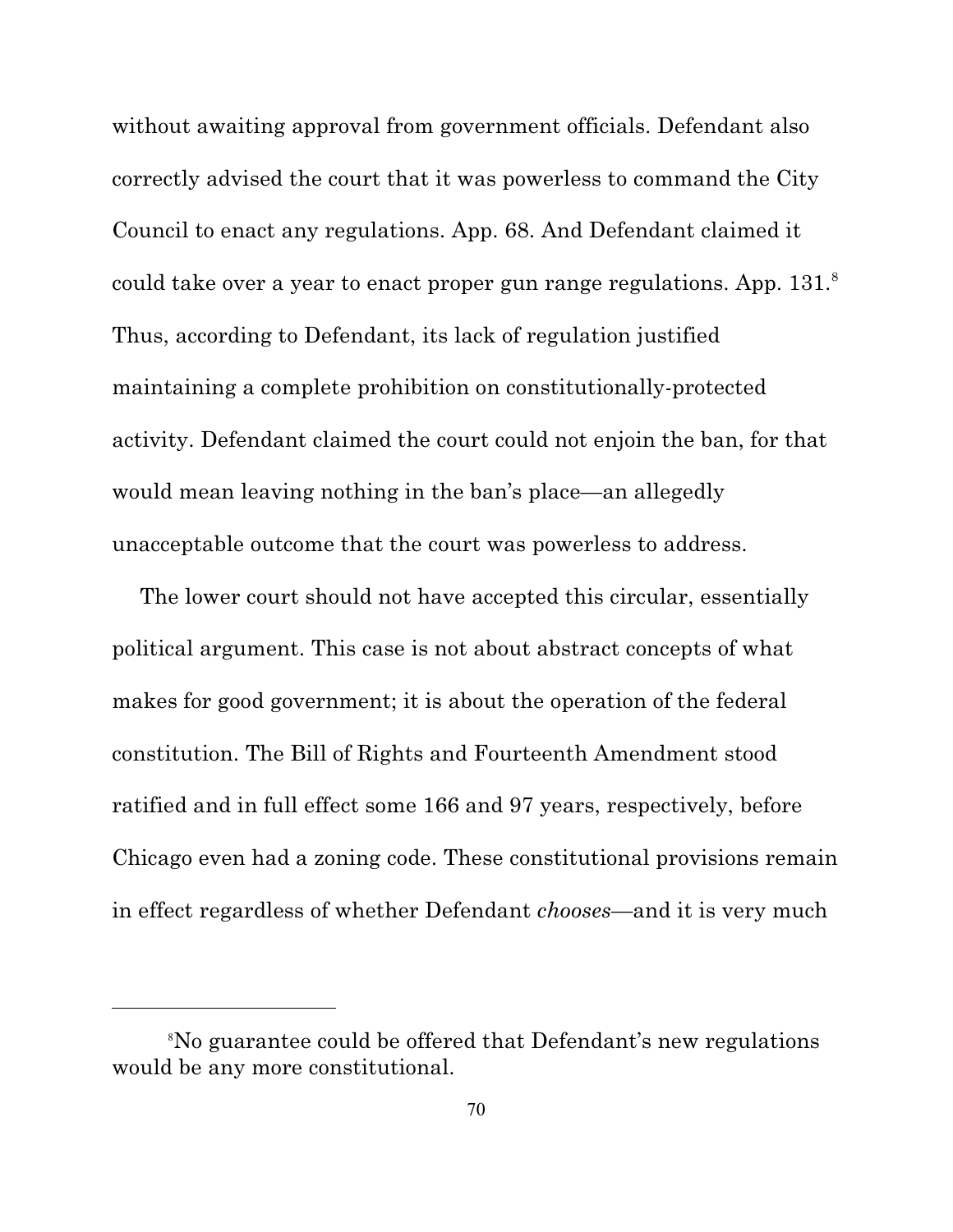Defendant's choice—to regulate Plaintiffs' fundamental rights.<sup>9</sup>

Plaintiffs do not seek to enjoin all regulation. Plaintiffs oppose only the law that has actually been enacted—a total ban on gun ranges. If the City feels strongly about regulating gun ranges, it is free to do so anytime within constitutional limitations. Defendant's voluntary failure or refusal to regulate the exercise of fundamental rights hardly sanctions its complete abrogation of those rights.

The public interest strongly favors firearms proficiency and education, to say nothing of respecting fundamental rights. *Cf. Christian Legal Soc'y*, 453 F.3d at 859 ("injunctions protecting First Amendment freedoms are always in the public interest"). Given the severe harm that may befall Plaintiffs and the public in the absence of adequate range training, and the complete lack of harm suffered by enjoining a law for which there is no legitimate rationale, the balance of interests tilts strongly in favor of immediate injunctive relief.

Defendant has never acknowledged that it may be the only city in <sup>9</sup> America with a gun range ban, and that somehow, gun ranges have never been enjoined for months and years on end while regulators wrestled with the alleged problems they pose. Gun ranges are as old as gunpowder. They are only difficult to regulate when the object of the regulation is to impose difficulty.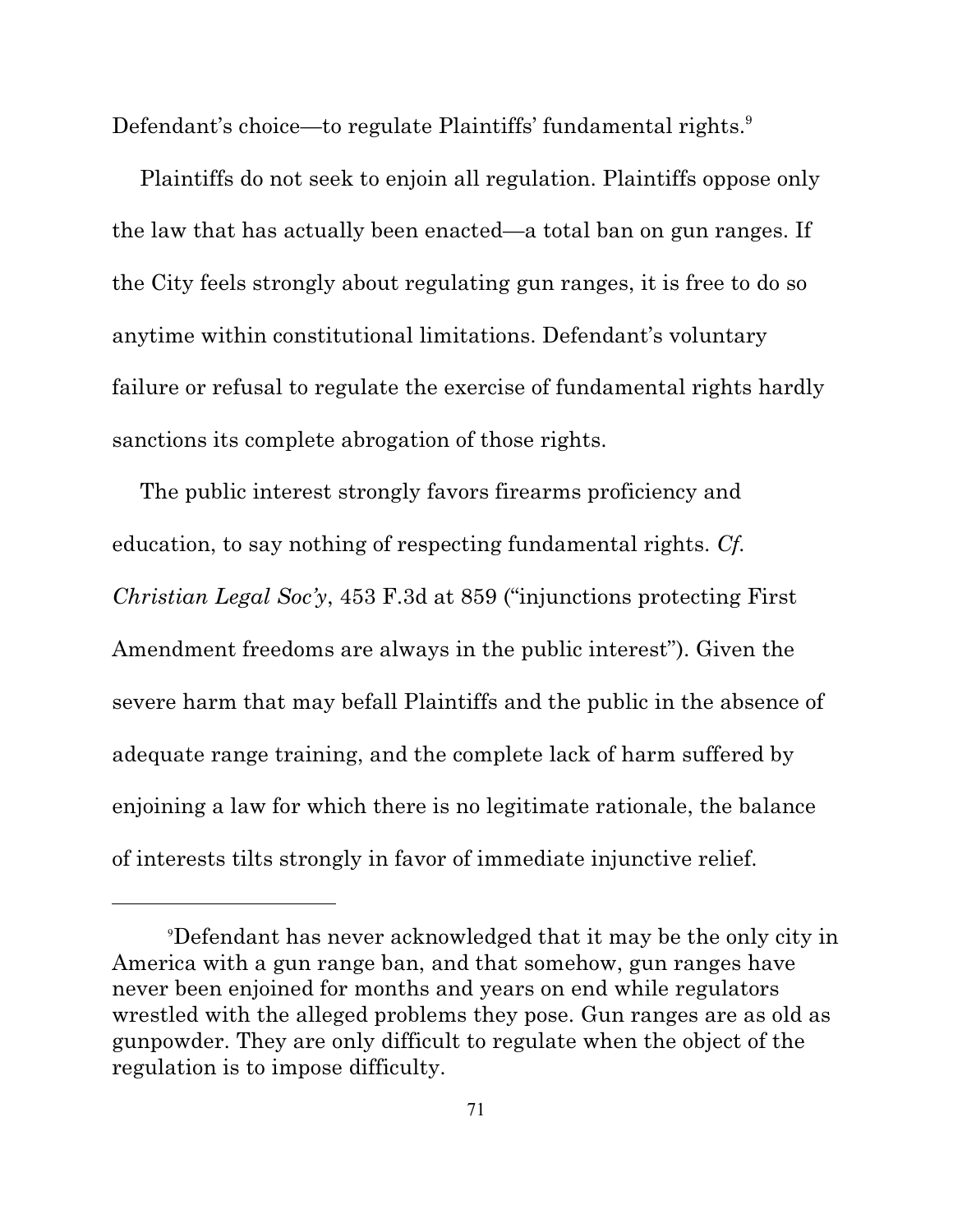## CONCLUSION

The order below should be reversed, and the case remanded with

instructions to enter a permanent injunction consistent with Plaintiffs'

prayer for relief.

Dated: December 7, 2010

David G. Sigale Law Firm of David G. Sigale, P.C. 4300 Commerce Court, Suite 300-3 **Suite 300-3** Lisle, IL 60532 630.452.4547/630.596.4445

Respectfully submitted,

Alan Gura Gura & Possessky, PLLC 101 N. Columbus Street Suite 405 Alexandria, VA 22314 703.835.9085/703.997.7665

By:

Alan Gura

**Attorneys for Plaintiffs-**Appellants Rhonda Ezell, William Hespen, Joseph Brown, Action Target, Inc., **Second Amendment** Foundation, Inc., and Illinois State Rifle Ass'n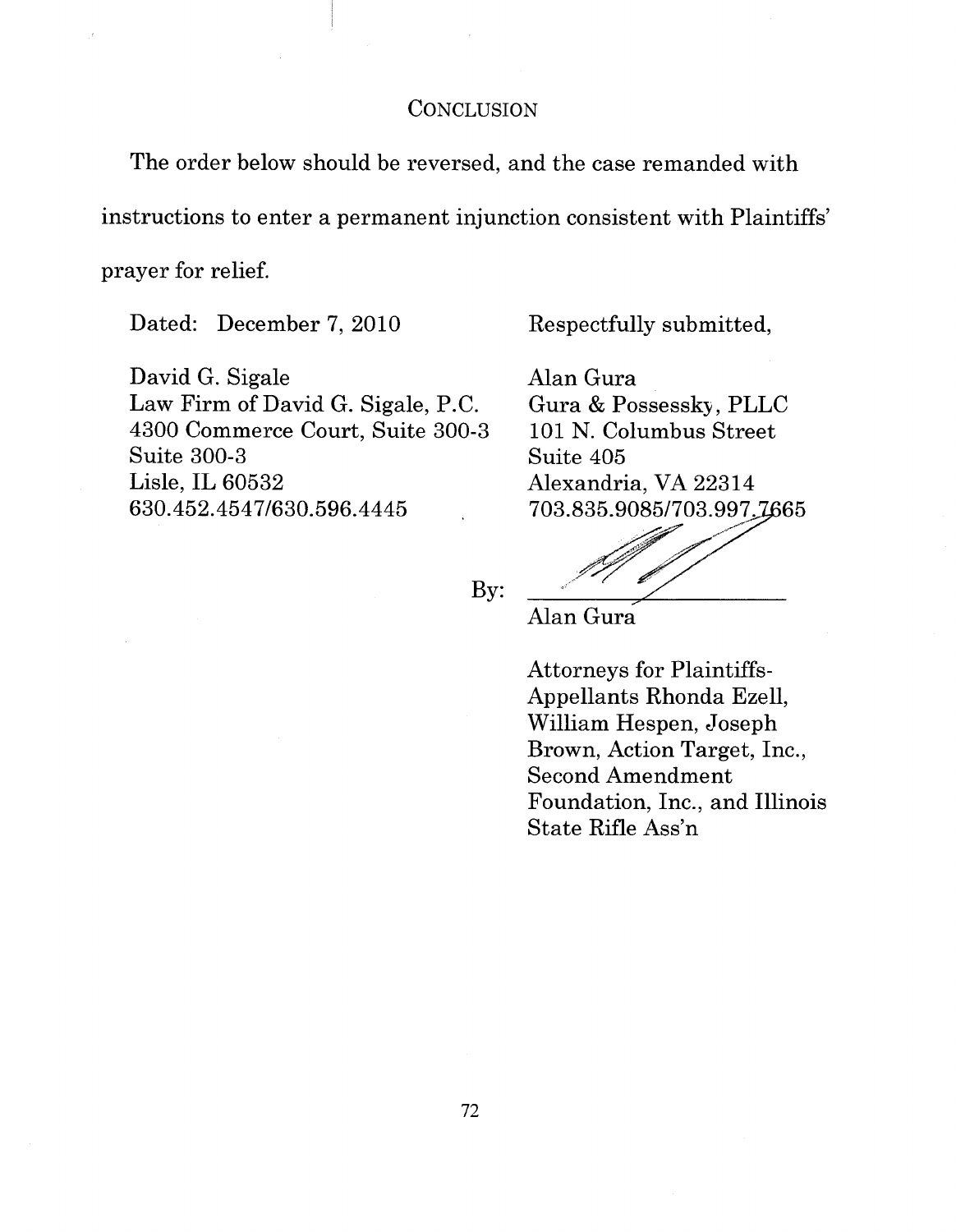## CERTIFICATE OF COMPLIANCE WITH TYPE-VOLUME LIMITATIONS, TYPEFACE REQUIREMENTS, AND TYPE STYLE REQUIREMENTS

- 1. This brief complies with the type-volume limitation of Fed. R. App. P.  $32(a)(7)(B)$  because this brief contains 13.514 words. excluding the parts of the brief excluded by Fed. R. App. P.  $32(a)(7)(B)(iii)$ .
- 2. This brief complies with the typeface requirements of Fed. R. App. P.  $32(a)(5)$  and Circuit Rule  $32(b)$ , and the type style requirements of Fed. R. App. P.  $32(a)(6)$  because this brief has been prepared in proportionately spaced typeface using WordPerfect X4 in 14 point Century Schoolbook font.

Alan Gura **Attorney for Plaintiffs-Appellants** Dated: December 7, 2010